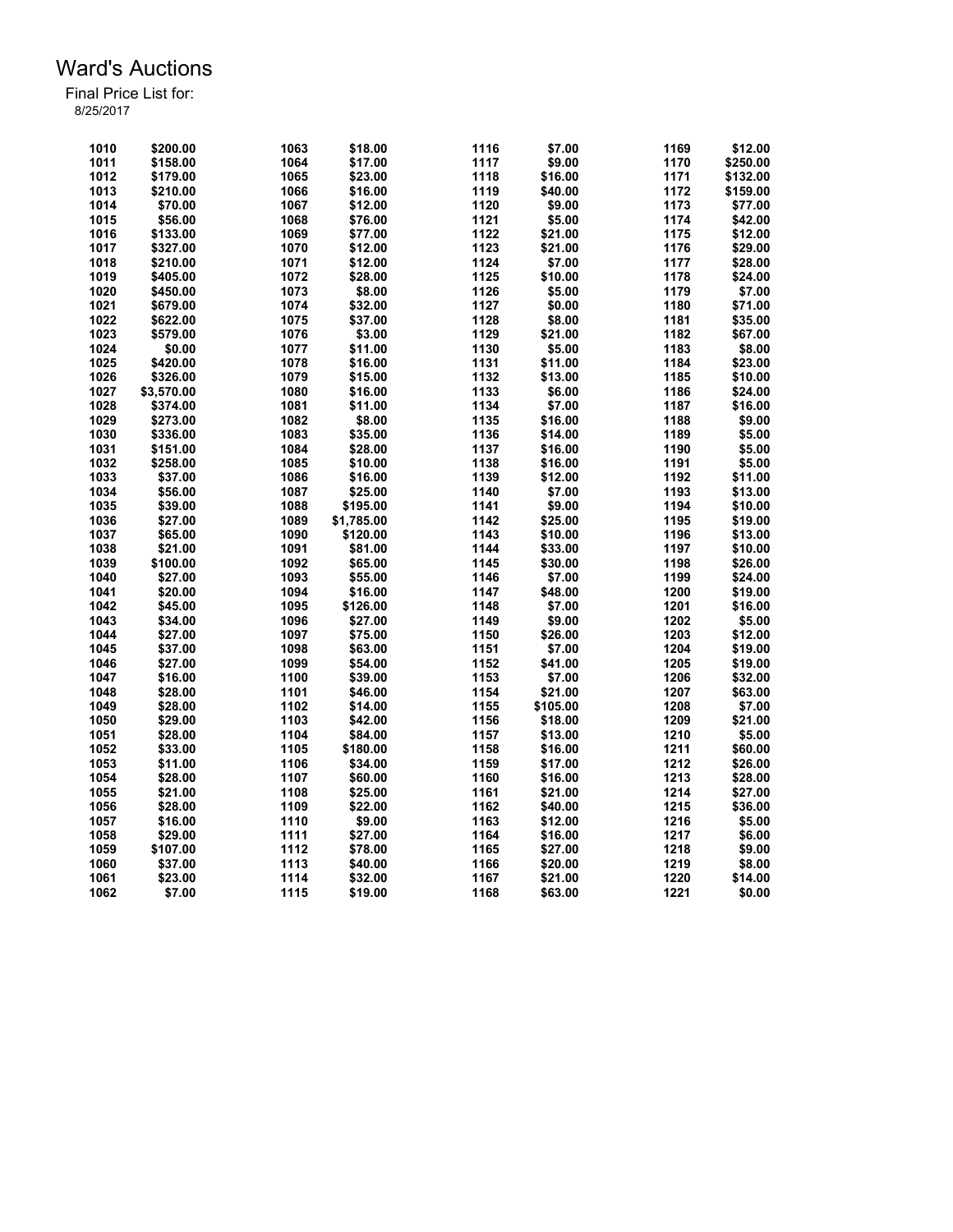| 1223<br>1329<br>\$5.00<br>1276<br>\$18.00<br>\$8.00<br>1382<br>\$33.00<br>1224<br>\$17.00<br>1277<br>1330<br>\$5.00<br>1383<br>\$9.00<br>\$23.00<br>1331<br>1225<br>\$0.00<br>1278<br>\$20.00<br>\$5.00<br>1384<br>\$7.00<br>1385<br>1226<br>1279<br>1332<br>\$14.00<br>\$0.00<br>\$3.00<br>\$10.00<br>1227<br>1333<br>1386<br>\$5.00<br>1280<br>\$3.00<br>\$21.00<br>\$11.00<br>1228<br>1281<br>1334<br>\$9.00<br>1387<br>\$12.00<br>\$20.00<br>\$21.00<br>1335<br>1229<br>\$16.00<br>1388<br>\$14.00<br>\$71.00<br>1282<br>\$17.00<br>1336<br>1230<br>1283<br>\$0.00<br>1389<br>\$19.00<br>\$16.00<br>\$5.00<br>1231<br>\$32.00<br>1284<br>1337<br>\$20.00<br>1390<br>\$5.00<br>\$27.00<br>1232<br>1338<br>1391<br>\$7.00<br>1285<br>\$11.00<br>\$25.00<br>\$22.00<br>1233<br>\$31.00<br>1286<br>\$23.00<br>1339<br>\$12.00<br>1392<br>\$32.00<br>1234<br>1340<br>1393<br>\$23.00<br>1287<br>\$5.00<br>\$18.00<br>\$16.00<br>1235<br>1288<br>1341<br>1394<br>\$40.00<br>\$33.00<br>\$10.00<br>\$27.00<br>1236<br>\$21.00<br>1342<br>\$5.00<br>1395<br>\$11.00<br>\$38.00<br>1289<br>1237<br>1343<br>1396<br>\$32.00<br>1290<br>\$21.00<br>\$13.00<br>\$6.00<br>1238<br>1291<br>\$12.00<br>1344<br>\$5.00<br>1397<br>\$10.00<br>\$357.00<br>1239<br>1292<br>1345<br>\$8.00<br>1398<br>\$9.00<br>\$644.00<br>\$26.00<br>1240<br>1293<br>1346<br>\$12.00<br>1399<br>\$5.00<br>\$760.00<br>\$24.00<br>1241<br>1294<br>1347<br>\$6.00<br>1400<br>\$9.00<br>\$242.00<br>\$27.00<br>1348<br>1242<br>\$105.00<br>1295<br>\$9.00<br>\$5.00<br>1401<br>\$14.00<br>1243<br>1296<br>\$12.00<br>1349<br>\$61.00<br>1402<br>\$0.00<br>\$98.00<br>1244<br>\$111.00<br>1297<br>\$9.00<br>1350<br>\$27.00<br>1403<br>\$0.00<br>1298<br>1351<br>1404<br>1245<br>\$53.00<br>\$10.00<br>\$25.00<br>\$5.00<br>1352<br>1246<br>1299<br>\$22.00<br>\$66.00<br>1405<br>\$8.00<br>\$50.00<br>1353<br>1406<br>1247<br>1300<br>\$8.00<br>\$10.00<br>\$18.00<br>\$500.00<br>\$9.00<br>1248<br>\$295.00<br>1301<br>1354<br>\$30.00<br>1407<br>\$13.00<br>1249<br>1302<br>\$25.00<br>1355<br>\$10.00<br>1408<br>\$4.00<br>\$54.00<br>\$0.00<br>1250<br>\$24.00<br>1303<br>\$9.00<br>1356<br>\$9.00<br>1409<br>1251<br>\$27.00<br>1357<br>\$10.00<br>1410<br>\$5.00<br>\$39.00<br>1304<br>1358<br>1252<br>\$81.00<br>1305<br>\$11.00<br>\$7.00<br>1411<br>\$27.00<br>1412<br>1253<br>1306<br>\$10.00<br>1359<br>\$5.00<br>\$4.00<br>\$23.00<br>1360<br>1254<br>\$92.00<br>1307<br>\$0.00<br>\$17.00<br>1413<br>\$0.00<br>1255<br>\$15.00<br>1308<br>\$9.00<br>1361<br>\$13.00<br>1414<br>\$20.00<br>1415<br>1256<br>\$5.00<br>\$9.00<br>1362<br>\$4.00<br>1309<br>\$13.00<br>1363<br>1257<br>\$5.00<br>1310<br>\$10.00<br>\$21.00<br>1416<br>\$9.00<br>1258<br>\$103.00<br>1311<br>\$16.00<br>1364<br>\$33.00<br>1417<br>\$46.00<br>1259<br>1312<br>1365<br>1418<br>\$23.00<br>\$6.00<br>\$42.00<br>\$16.00<br>1260<br>1313<br>\$39.00<br>1366<br>\$5.00<br>1419<br>\$23.00<br>\$80.00<br>1261<br>1314<br>\$6.00<br>1367<br>\$41.00<br>1420<br>\$21.00<br>\$16.00<br>1262<br>1315<br>\$8.00<br>1368<br>\$23.00<br>1421<br>\$12.00<br>\$16.00<br>1369<br>1263<br>\$16.00<br>1316<br>\$29.00<br>\$51.00<br>1422<br>\$163.00<br>1370<br>1423<br>1264<br>\$35.00<br>1317<br>\$15.00<br>\$21.00<br>\$93.00<br>1371<br>1265<br>\$61.00<br>1318<br>\$9.00<br>\$42.00<br>1424<br>\$98.00<br>1266<br>\$7.00<br>1319<br>\$11.00<br>1372<br>1425<br>\$12.00<br>\$126.00<br>1373<br>1426<br>1267<br>\$13.00<br>1320<br>\$21.00<br>\$36.00<br>\$70.00<br>1268<br>\$21.00<br>1321<br>\$24.00<br>1374<br>1427<br>\$42.00<br>\$17.00<br>1375<br>1269<br>\$28.00<br>1322<br>\$28.00<br>1428<br>\$49.00<br>\$13.00<br>1270<br>\$45.00<br>1323<br>\$8.00<br>1376<br>1429<br>\$39.00<br>\$13.00<br>1271<br>\$9.00<br>1324<br>\$12.00<br>1377<br>\$82.00<br>1430<br>\$24.00<br>\$7.00<br>\$5.00<br>1378<br>1431<br>\$42.00<br>1272<br>1325<br>\$40.00<br>1432<br>\$32.00<br>1326<br>\$11.00<br>1379<br>\$45.00<br>1273<br>\$18.00<br>1274<br>\$0.00<br>1327<br>\$9.00<br>\$50.00<br>\$8.00 | 1222 | \$10.00 | 1275 | \$57.00 | 1328 | \$3.00 | 1381 | \$31.00 |
|------------------------------------------------------------------------------------------------------------------------------------------------------------------------------------------------------------------------------------------------------------------------------------------------------------------------------------------------------------------------------------------------------------------------------------------------------------------------------------------------------------------------------------------------------------------------------------------------------------------------------------------------------------------------------------------------------------------------------------------------------------------------------------------------------------------------------------------------------------------------------------------------------------------------------------------------------------------------------------------------------------------------------------------------------------------------------------------------------------------------------------------------------------------------------------------------------------------------------------------------------------------------------------------------------------------------------------------------------------------------------------------------------------------------------------------------------------------------------------------------------------------------------------------------------------------------------------------------------------------------------------------------------------------------------------------------------------------------------------------------------------------------------------------------------------------------------------------------------------------------------------------------------------------------------------------------------------------------------------------------------------------------------------------------------------------------------------------------------------------------------------------------------------------------------------------------------------------------------------------------------------------------------------------------------------------------------------------------------------------------------------------------------------------------------------------------------------------------------------------------------------------------------------------------------------------------------------------------------------------------------------------------------------------------------------------------------------------------------------------------------------------------------------------------------------------------------------------------------------------------------------------------------------------------------------------------------------------------------------------------------------------------------------------------------------------------------------------------------------------------------------------------------------------------------------------------------------------------------------------------------------------------------------------------------------------------------------------------------------------------------------------------------------------------------------------------------------------------------------------------------------------------------------------------------------------------------------------------------------------------------------------------------------------------------------------------------------------------------------------------------------------------------------------------------------------------------------------------------------------------------------------------------------------------------------------------------------------------------------------------------------------------------------------|------|---------|------|---------|------|--------|------|---------|
|                                                                                                                                                                                                                                                                                                                                                                                                                                                                                                                                                                                                                                                                                                                                                                                                                                                                                                                                                                                                                                                                                                                                                                                                                                                                                                                                                                                                                                                                                                                                                                                                                                                                                                                                                                                                                                                                                                                                                                                                                                                                                                                                                                                                                                                                                                                                                                                                                                                                                                                                                                                                                                                                                                                                                                                                                                                                                                                                                                                                                                                                                                                                                                                                                                                                                                                                                                                                                                                                                                                                                                                                                                                                                                                                                                                                                                                                                                                                                                                                                                          |      |         |      |         |      |        |      |         |
|                                                                                                                                                                                                                                                                                                                                                                                                                                                                                                                                                                                                                                                                                                                                                                                                                                                                                                                                                                                                                                                                                                                                                                                                                                                                                                                                                                                                                                                                                                                                                                                                                                                                                                                                                                                                                                                                                                                                                                                                                                                                                                                                                                                                                                                                                                                                                                                                                                                                                                                                                                                                                                                                                                                                                                                                                                                                                                                                                                                                                                                                                                                                                                                                                                                                                                                                                                                                                                                                                                                                                                                                                                                                                                                                                                                                                                                                                                                                                                                                                                          |      |         |      |         |      |        |      |         |
|                                                                                                                                                                                                                                                                                                                                                                                                                                                                                                                                                                                                                                                                                                                                                                                                                                                                                                                                                                                                                                                                                                                                                                                                                                                                                                                                                                                                                                                                                                                                                                                                                                                                                                                                                                                                                                                                                                                                                                                                                                                                                                                                                                                                                                                                                                                                                                                                                                                                                                                                                                                                                                                                                                                                                                                                                                                                                                                                                                                                                                                                                                                                                                                                                                                                                                                                                                                                                                                                                                                                                                                                                                                                                                                                                                                                                                                                                                                                                                                                                                          |      |         |      |         |      |        |      |         |
|                                                                                                                                                                                                                                                                                                                                                                                                                                                                                                                                                                                                                                                                                                                                                                                                                                                                                                                                                                                                                                                                                                                                                                                                                                                                                                                                                                                                                                                                                                                                                                                                                                                                                                                                                                                                                                                                                                                                                                                                                                                                                                                                                                                                                                                                                                                                                                                                                                                                                                                                                                                                                                                                                                                                                                                                                                                                                                                                                                                                                                                                                                                                                                                                                                                                                                                                                                                                                                                                                                                                                                                                                                                                                                                                                                                                                                                                                                                                                                                                                                          |      |         |      |         |      |        |      |         |
|                                                                                                                                                                                                                                                                                                                                                                                                                                                                                                                                                                                                                                                                                                                                                                                                                                                                                                                                                                                                                                                                                                                                                                                                                                                                                                                                                                                                                                                                                                                                                                                                                                                                                                                                                                                                                                                                                                                                                                                                                                                                                                                                                                                                                                                                                                                                                                                                                                                                                                                                                                                                                                                                                                                                                                                                                                                                                                                                                                                                                                                                                                                                                                                                                                                                                                                                                                                                                                                                                                                                                                                                                                                                                                                                                                                                                                                                                                                                                                                                                                          |      |         |      |         |      |        |      |         |
|                                                                                                                                                                                                                                                                                                                                                                                                                                                                                                                                                                                                                                                                                                                                                                                                                                                                                                                                                                                                                                                                                                                                                                                                                                                                                                                                                                                                                                                                                                                                                                                                                                                                                                                                                                                                                                                                                                                                                                                                                                                                                                                                                                                                                                                                                                                                                                                                                                                                                                                                                                                                                                                                                                                                                                                                                                                                                                                                                                                                                                                                                                                                                                                                                                                                                                                                                                                                                                                                                                                                                                                                                                                                                                                                                                                                                                                                                                                                                                                                                                          |      |         |      |         |      |        |      |         |
|                                                                                                                                                                                                                                                                                                                                                                                                                                                                                                                                                                                                                                                                                                                                                                                                                                                                                                                                                                                                                                                                                                                                                                                                                                                                                                                                                                                                                                                                                                                                                                                                                                                                                                                                                                                                                                                                                                                                                                                                                                                                                                                                                                                                                                                                                                                                                                                                                                                                                                                                                                                                                                                                                                                                                                                                                                                                                                                                                                                                                                                                                                                                                                                                                                                                                                                                                                                                                                                                                                                                                                                                                                                                                                                                                                                                                                                                                                                                                                                                                                          |      |         |      |         |      |        |      |         |
|                                                                                                                                                                                                                                                                                                                                                                                                                                                                                                                                                                                                                                                                                                                                                                                                                                                                                                                                                                                                                                                                                                                                                                                                                                                                                                                                                                                                                                                                                                                                                                                                                                                                                                                                                                                                                                                                                                                                                                                                                                                                                                                                                                                                                                                                                                                                                                                                                                                                                                                                                                                                                                                                                                                                                                                                                                                                                                                                                                                                                                                                                                                                                                                                                                                                                                                                                                                                                                                                                                                                                                                                                                                                                                                                                                                                                                                                                                                                                                                                                                          |      |         |      |         |      |        |      |         |
|                                                                                                                                                                                                                                                                                                                                                                                                                                                                                                                                                                                                                                                                                                                                                                                                                                                                                                                                                                                                                                                                                                                                                                                                                                                                                                                                                                                                                                                                                                                                                                                                                                                                                                                                                                                                                                                                                                                                                                                                                                                                                                                                                                                                                                                                                                                                                                                                                                                                                                                                                                                                                                                                                                                                                                                                                                                                                                                                                                                                                                                                                                                                                                                                                                                                                                                                                                                                                                                                                                                                                                                                                                                                                                                                                                                                                                                                                                                                                                                                                                          |      |         |      |         |      |        |      |         |
|                                                                                                                                                                                                                                                                                                                                                                                                                                                                                                                                                                                                                                                                                                                                                                                                                                                                                                                                                                                                                                                                                                                                                                                                                                                                                                                                                                                                                                                                                                                                                                                                                                                                                                                                                                                                                                                                                                                                                                                                                                                                                                                                                                                                                                                                                                                                                                                                                                                                                                                                                                                                                                                                                                                                                                                                                                                                                                                                                                                                                                                                                                                                                                                                                                                                                                                                                                                                                                                                                                                                                                                                                                                                                                                                                                                                                                                                                                                                                                                                                                          |      |         |      |         |      |        |      |         |
|                                                                                                                                                                                                                                                                                                                                                                                                                                                                                                                                                                                                                                                                                                                                                                                                                                                                                                                                                                                                                                                                                                                                                                                                                                                                                                                                                                                                                                                                                                                                                                                                                                                                                                                                                                                                                                                                                                                                                                                                                                                                                                                                                                                                                                                                                                                                                                                                                                                                                                                                                                                                                                                                                                                                                                                                                                                                                                                                                                                                                                                                                                                                                                                                                                                                                                                                                                                                                                                                                                                                                                                                                                                                                                                                                                                                                                                                                                                                                                                                                                          |      |         |      |         |      |        |      |         |
|                                                                                                                                                                                                                                                                                                                                                                                                                                                                                                                                                                                                                                                                                                                                                                                                                                                                                                                                                                                                                                                                                                                                                                                                                                                                                                                                                                                                                                                                                                                                                                                                                                                                                                                                                                                                                                                                                                                                                                                                                                                                                                                                                                                                                                                                                                                                                                                                                                                                                                                                                                                                                                                                                                                                                                                                                                                                                                                                                                                                                                                                                                                                                                                                                                                                                                                                                                                                                                                                                                                                                                                                                                                                                                                                                                                                                                                                                                                                                                                                                                          |      |         |      |         |      |        |      |         |
|                                                                                                                                                                                                                                                                                                                                                                                                                                                                                                                                                                                                                                                                                                                                                                                                                                                                                                                                                                                                                                                                                                                                                                                                                                                                                                                                                                                                                                                                                                                                                                                                                                                                                                                                                                                                                                                                                                                                                                                                                                                                                                                                                                                                                                                                                                                                                                                                                                                                                                                                                                                                                                                                                                                                                                                                                                                                                                                                                                                                                                                                                                                                                                                                                                                                                                                                                                                                                                                                                                                                                                                                                                                                                                                                                                                                                                                                                                                                                                                                                                          |      |         |      |         |      |        |      |         |
|                                                                                                                                                                                                                                                                                                                                                                                                                                                                                                                                                                                                                                                                                                                                                                                                                                                                                                                                                                                                                                                                                                                                                                                                                                                                                                                                                                                                                                                                                                                                                                                                                                                                                                                                                                                                                                                                                                                                                                                                                                                                                                                                                                                                                                                                                                                                                                                                                                                                                                                                                                                                                                                                                                                                                                                                                                                                                                                                                                                                                                                                                                                                                                                                                                                                                                                                                                                                                                                                                                                                                                                                                                                                                                                                                                                                                                                                                                                                                                                                                                          |      |         |      |         |      |        |      |         |
|                                                                                                                                                                                                                                                                                                                                                                                                                                                                                                                                                                                                                                                                                                                                                                                                                                                                                                                                                                                                                                                                                                                                                                                                                                                                                                                                                                                                                                                                                                                                                                                                                                                                                                                                                                                                                                                                                                                                                                                                                                                                                                                                                                                                                                                                                                                                                                                                                                                                                                                                                                                                                                                                                                                                                                                                                                                                                                                                                                                                                                                                                                                                                                                                                                                                                                                                                                                                                                                                                                                                                                                                                                                                                                                                                                                                                                                                                                                                                                                                                                          |      |         |      |         |      |        |      |         |
|                                                                                                                                                                                                                                                                                                                                                                                                                                                                                                                                                                                                                                                                                                                                                                                                                                                                                                                                                                                                                                                                                                                                                                                                                                                                                                                                                                                                                                                                                                                                                                                                                                                                                                                                                                                                                                                                                                                                                                                                                                                                                                                                                                                                                                                                                                                                                                                                                                                                                                                                                                                                                                                                                                                                                                                                                                                                                                                                                                                                                                                                                                                                                                                                                                                                                                                                                                                                                                                                                                                                                                                                                                                                                                                                                                                                                                                                                                                                                                                                                                          |      |         |      |         |      |        |      |         |
|                                                                                                                                                                                                                                                                                                                                                                                                                                                                                                                                                                                                                                                                                                                                                                                                                                                                                                                                                                                                                                                                                                                                                                                                                                                                                                                                                                                                                                                                                                                                                                                                                                                                                                                                                                                                                                                                                                                                                                                                                                                                                                                                                                                                                                                                                                                                                                                                                                                                                                                                                                                                                                                                                                                                                                                                                                                                                                                                                                                                                                                                                                                                                                                                                                                                                                                                                                                                                                                                                                                                                                                                                                                                                                                                                                                                                                                                                                                                                                                                                                          |      |         |      |         |      |        |      |         |
|                                                                                                                                                                                                                                                                                                                                                                                                                                                                                                                                                                                                                                                                                                                                                                                                                                                                                                                                                                                                                                                                                                                                                                                                                                                                                                                                                                                                                                                                                                                                                                                                                                                                                                                                                                                                                                                                                                                                                                                                                                                                                                                                                                                                                                                                                                                                                                                                                                                                                                                                                                                                                                                                                                                                                                                                                                                                                                                                                                                                                                                                                                                                                                                                                                                                                                                                                                                                                                                                                                                                                                                                                                                                                                                                                                                                                                                                                                                                                                                                                                          |      |         |      |         |      |        |      |         |
|                                                                                                                                                                                                                                                                                                                                                                                                                                                                                                                                                                                                                                                                                                                                                                                                                                                                                                                                                                                                                                                                                                                                                                                                                                                                                                                                                                                                                                                                                                                                                                                                                                                                                                                                                                                                                                                                                                                                                                                                                                                                                                                                                                                                                                                                                                                                                                                                                                                                                                                                                                                                                                                                                                                                                                                                                                                                                                                                                                                                                                                                                                                                                                                                                                                                                                                                                                                                                                                                                                                                                                                                                                                                                                                                                                                                                                                                                                                                                                                                                                          |      |         |      |         |      |        |      |         |
|                                                                                                                                                                                                                                                                                                                                                                                                                                                                                                                                                                                                                                                                                                                                                                                                                                                                                                                                                                                                                                                                                                                                                                                                                                                                                                                                                                                                                                                                                                                                                                                                                                                                                                                                                                                                                                                                                                                                                                                                                                                                                                                                                                                                                                                                                                                                                                                                                                                                                                                                                                                                                                                                                                                                                                                                                                                                                                                                                                                                                                                                                                                                                                                                                                                                                                                                                                                                                                                                                                                                                                                                                                                                                                                                                                                                                                                                                                                                                                                                                                          |      |         |      |         |      |        |      |         |
|                                                                                                                                                                                                                                                                                                                                                                                                                                                                                                                                                                                                                                                                                                                                                                                                                                                                                                                                                                                                                                                                                                                                                                                                                                                                                                                                                                                                                                                                                                                                                                                                                                                                                                                                                                                                                                                                                                                                                                                                                                                                                                                                                                                                                                                                                                                                                                                                                                                                                                                                                                                                                                                                                                                                                                                                                                                                                                                                                                                                                                                                                                                                                                                                                                                                                                                                                                                                                                                                                                                                                                                                                                                                                                                                                                                                                                                                                                                                                                                                                                          |      |         |      |         |      |        |      |         |
|                                                                                                                                                                                                                                                                                                                                                                                                                                                                                                                                                                                                                                                                                                                                                                                                                                                                                                                                                                                                                                                                                                                                                                                                                                                                                                                                                                                                                                                                                                                                                                                                                                                                                                                                                                                                                                                                                                                                                                                                                                                                                                                                                                                                                                                                                                                                                                                                                                                                                                                                                                                                                                                                                                                                                                                                                                                                                                                                                                                                                                                                                                                                                                                                                                                                                                                                                                                                                                                                                                                                                                                                                                                                                                                                                                                                                                                                                                                                                                                                                                          |      |         |      |         |      |        |      |         |
|                                                                                                                                                                                                                                                                                                                                                                                                                                                                                                                                                                                                                                                                                                                                                                                                                                                                                                                                                                                                                                                                                                                                                                                                                                                                                                                                                                                                                                                                                                                                                                                                                                                                                                                                                                                                                                                                                                                                                                                                                                                                                                                                                                                                                                                                                                                                                                                                                                                                                                                                                                                                                                                                                                                                                                                                                                                                                                                                                                                                                                                                                                                                                                                                                                                                                                                                                                                                                                                                                                                                                                                                                                                                                                                                                                                                                                                                                                                                                                                                                                          |      |         |      |         |      |        |      |         |
|                                                                                                                                                                                                                                                                                                                                                                                                                                                                                                                                                                                                                                                                                                                                                                                                                                                                                                                                                                                                                                                                                                                                                                                                                                                                                                                                                                                                                                                                                                                                                                                                                                                                                                                                                                                                                                                                                                                                                                                                                                                                                                                                                                                                                                                                                                                                                                                                                                                                                                                                                                                                                                                                                                                                                                                                                                                                                                                                                                                                                                                                                                                                                                                                                                                                                                                                                                                                                                                                                                                                                                                                                                                                                                                                                                                                                                                                                                                                                                                                                                          |      |         |      |         |      |        |      |         |
|                                                                                                                                                                                                                                                                                                                                                                                                                                                                                                                                                                                                                                                                                                                                                                                                                                                                                                                                                                                                                                                                                                                                                                                                                                                                                                                                                                                                                                                                                                                                                                                                                                                                                                                                                                                                                                                                                                                                                                                                                                                                                                                                                                                                                                                                                                                                                                                                                                                                                                                                                                                                                                                                                                                                                                                                                                                                                                                                                                                                                                                                                                                                                                                                                                                                                                                                                                                                                                                                                                                                                                                                                                                                                                                                                                                                                                                                                                                                                                                                                                          |      |         |      |         |      |        |      |         |
|                                                                                                                                                                                                                                                                                                                                                                                                                                                                                                                                                                                                                                                                                                                                                                                                                                                                                                                                                                                                                                                                                                                                                                                                                                                                                                                                                                                                                                                                                                                                                                                                                                                                                                                                                                                                                                                                                                                                                                                                                                                                                                                                                                                                                                                                                                                                                                                                                                                                                                                                                                                                                                                                                                                                                                                                                                                                                                                                                                                                                                                                                                                                                                                                                                                                                                                                                                                                                                                                                                                                                                                                                                                                                                                                                                                                                                                                                                                                                                                                                                          |      |         |      |         |      |        |      |         |
|                                                                                                                                                                                                                                                                                                                                                                                                                                                                                                                                                                                                                                                                                                                                                                                                                                                                                                                                                                                                                                                                                                                                                                                                                                                                                                                                                                                                                                                                                                                                                                                                                                                                                                                                                                                                                                                                                                                                                                                                                                                                                                                                                                                                                                                                                                                                                                                                                                                                                                                                                                                                                                                                                                                                                                                                                                                                                                                                                                                                                                                                                                                                                                                                                                                                                                                                                                                                                                                                                                                                                                                                                                                                                                                                                                                                                                                                                                                                                                                                                                          |      |         |      |         |      |        |      |         |
|                                                                                                                                                                                                                                                                                                                                                                                                                                                                                                                                                                                                                                                                                                                                                                                                                                                                                                                                                                                                                                                                                                                                                                                                                                                                                                                                                                                                                                                                                                                                                                                                                                                                                                                                                                                                                                                                                                                                                                                                                                                                                                                                                                                                                                                                                                                                                                                                                                                                                                                                                                                                                                                                                                                                                                                                                                                                                                                                                                                                                                                                                                                                                                                                                                                                                                                                                                                                                                                                                                                                                                                                                                                                                                                                                                                                                                                                                                                                                                                                                                          |      |         |      |         |      |        |      |         |
|                                                                                                                                                                                                                                                                                                                                                                                                                                                                                                                                                                                                                                                                                                                                                                                                                                                                                                                                                                                                                                                                                                                                                                                                                                                                                                                                                                                                                                                                                                                                                                                                                                                                                                                                                                                                                                                                                                                                                                                                                                                                                                                                                                                                                                                                                                                                                                                                                                                                                                                                                                                                                                                                                                                                                                                                                                                                                                                                                                                                                                                                                                                                                                                                                                                                                                                                                                                                                                                                                                                                                                                                                                                                                                                                                                                                                                                                                                                                                                                                                                          |      |         |      |         |      |        |      |         |
|                                                                                                                                                                                                                                                                                                                                                                                                                                                                                                                                                                                                                                                                                                                                                                                                                                                                                                                                                                                                                                                                                                                                                                                                                                                                                                                                                                                                                                                                                                                                                                                                                                                                                                                                                                                                                                                                                                                                                                                                                                                                                                                                                                                                                                                                                                                                                                                                                                                                                                                                                                                                                                                                                                                                                                                                                                                                                                                                                                                                                                                                                                                                                                                                                                                                                                                                                                                                                                                                                                                                                                                                                                                                                                                                                                                                                                                                                                                                                                                                                                          |      |         |      |         |      |        |      |         |
|                                                                                                                                                                                                                                                                                                                                                                                                                                                                                                                                                                                                                                                                                                                                                                                                                                                                                                                                                                                                                                                                                                                                                                                                                                                                                                                                                                                                                                                                                                                                                                                                                                                                                                                                                                                                                                                                                                                                                                                                                                                                                                                                                                                                                                                                                                                                                                                                                                                                                                                                                                                                                                                                                                                                                                                                                                                                                                                                                                                                                                                                                                                                                                                                                                                                                                                                                                                                                                                                                                                                                                                                                                                                                                                                                                                                                                                                                                                                                                                                                                          |      |         |      |         |      |        |      |         |
|                                                                                                                                                                                                                                                                                                                                                                                                                                                                                                                                                                                                                                                                                                                                                                                                                                                                                                                                                                                                                                                                                                                                                                                                                                                                                                                                                                                                                                                                                                                                                                                                                                                                                                                                                                                                                                                                                                                                                                                                                                                                                                                                                                                                                                                                                                                                                                                                                                                                                                                                                                                                                                                                                                                                                                                                                                                                                                                                                                                                                                                                                                                                                                                                                                                                                                                                                                                                                                                                                                                                                                                                                                                                                                                                                                                                                                                                                                                                                                                                                                          |      |         |      |         |      |        |      |         |
|                                                                                                                                                                                                                                                                                                                                                                                                                                                                                                                                                                                                                                                                                                                                                                                                                                                                                                                                                                                                                                                                                                                                                                                                                                                                                                                                                                                                                                                                                                                                                                                                                                                                                                                                                                                                                                                                                                                                                                                                                                                                                                                                                                                                                                                                                                                                                                                                                                                                                                                                                                                                                                                                                                                                                                                                                                                                                                                                                                                                                                                                                                                                                                                                                                                                                                                                                                                                                                                                                                                                                                                                                                                                                                                                                                                                                                                                                                                                                                                                                                          |      |         |      |         |      |        |      |         |
|                                                                                                                                                                                                                                                                                                                                                                                                                                                                                                                                                                                                                                                                                                                                                                                                                                                                                                                                                                                                                                                                                                                                                                                                                                                                                                                                                                                                                                                                                                                                                                                                                                                                                                                                                                                                                                                                                                                                                                                                                                                                                                                                                                                                                                                                                                                                                                                                                                                                                                                                                                                                                                                                                                                                                                                                                                                                                                                                                                                                                                                                                                                                                                                                                                                                                                                                                                                                                                                                                                                                                                                                                                                                                                                                                                                                                                                                                                                                                                                                                                          |      |         |      |         |      |        |      |         |
|                                                                                                                                                                                                                                                                                                                                                                                                                                                                                                                                                                                                                                                                                                                                                                                                                                                                                                                                                                                                                                                                                                                                                                                                                                                                                                                                                                                                                                                                                                                                                                                                                                                                                                                                                                                                                                                                                                                                                                                                                                                                                                                                                                                                                                                                                                                                                                                                                                                                                                                                                                                                                                                                                                                                                                                                                                                                                                                                                                                                                                                                                                                                                                                                                                                                                                                                                                                                                                                                                                                                                                                                                                                                                                                                                                                                                                                                                                                                                                                                                                          |      |         |      |         |      |        |      |         |
|                                                                                                                                                                                                                                                                                                                                                                                                                                                                                                                                                                                                                                                                                                                                                                                                                                                                                                                                                                                                                                                                                                                                                                                                                                                                                                                                                                                                                                                                                                                                                                                                                                                                                                                                                                                                                                                                                                                                                                                                                                                                                                                                                                                                                                                                                                                                                                                                                                                                                                                                                                                                                                                                                                                                                                                                                                                                                                                                                                                                                                                                                                                                                                                                                                                                                                                                                                                                                                                                                                                                                                                                                                                                                                                                                                                                                                                                                                                                                                                                                                          |      |         |      |         |      |        |      |         |
|                                                                                                                                                                                                                                                                                                                                                                                                                                                                                                                                                                                                                                                                                                                                                                                                                                                                                                                                                                                                                                                                                                                                                                                                                                                                                                                                                                                                                                                                                                                                                                                                                                                                                                                                                                                                                                                                                                                                                                                                                                                                                                                                                                                                                                                                                                                                                                                                                                                                                                                                                                                                                                                                                                                                                                                                                                                                                                                                                                                                                                                                                                                                                                                                                                                                                                                                                                                                                                                                                                                                                                                                                                                                                                                                                                                                                                                                                                                                                                                                                                          |      |         |      |         |      |        |      |         |
|                                                                                                                                                                                                                                                                                                                                                                                                                                                                                                                                                                                                                                                                                                                                                                                                                                                                                                                                                                                                                                                                                                                                                                                                                                                                                                                                                                                                                                                                                                                                                                                                                                                                                                                                                                                                                                                                                                                                                                                                                                                                                                                                                                                                                                                                                                                                                                                                                                                                                                                                                                                                                                                                                                                                                                                                                                                                                                                                                                                                                                                                                                                                                                                                                                                                                                                                                                                                                                                                                                                                                                                                                                                                                                                                                                                                                                                                                                                                                                                                                                          |      |         |      |         |      |        |      |         |
|                                                                                                                                                                                                                                                                                                                                                                                                                                                                                                                                                                                                                                                                                                                                                                                                                                                                                                                                                                                                                                                                                                                                                                                                                                                                                                                                                                                                                                                                                                                                                                                                                                                                                                                                                                                                                                                                                                                                                                                                                                                                                                                                                                                                                                                                                                                                                                                                                                                                                                                                                                                                                                                                                                                                                                                                                                                                                                                                                                                                                                                                                                                                                                                                                                                                                                                                                                                                                                                                                                                                                                                                                                                                                                                                                                                                                                                                                                                                                                                                                                          |      |         |      |         |      |        |      |         |
|                                                                                                                                                                                                                                                                                                                                                                                                                                                                                                                                                                                                                                                                                                                                                                                                                                                                                                                                                                                                                                                                                                                                                                                                                                                                                                                                                                                                                                                                                                                                                                                                                                                                                                                                                                                                                                                                                                                                                                                                                                                                                                                                                                                                                                                                                                                                                                                                                                                                                                                                                                                                                                                                                                                                                                                                                                                                                                                                                                                                                                                                                                                                                                                                                                                                                                                                                                                                                                                                                                                                                                                                                                                                                                                                                                                                                                                                                                                                                                                                                                          |      |         |      |         |      |        |      |         |
|                                                                                                                                                                                                                                                                                                                                                                                                                                                                                                                                                                                                                                                                                                                                                                                                                                                                                                                                                                                                                                                                                                                                                                                                                                                                                                                                                                                                                                                                                                                                                                                                                                                                                                                                                                                                                                                                                                                                                                                                                                                                                                                                                                                                                                                                                                                                                                                                                                                                                                                                                                                                                                                                                                                                                                                                                                                                                                                                                                                                                                                                                                                                                                                                                                                                                                                                                                                                                                                                                                                                                                                                                                                                                                                                                                                                                                                                                                                                                                                                                                          |      |         |      |         |      |        |      |         |
|                                                                                                                                                                                                                                                                                                                                                                                                                                                                                                                                                                                                                                                                                                                                                                                                                                                                                                                                                                                                                                                                                                                                                                                                                                                                                                                                                                                                                                                                                                                                                                                                                                                                                                                                                                                                                                                                                                                                                                                                                                                                                                                                                                                                                                                                                                                                                                                                                                                                                                                                                                                                                                                                                                                                                                                                                                                                                                                                                                                                                                                                                                                                                                                                                                                                                                                                                                                                                                                                                                                                                                                                                                                                                                                                                                                                                                                                                                                                                                                                                                          |      |         |      |         |      |        |      |         |
|                                                                                                                                                                                                                                                                                                                                                                                                                                                                                                                                                                                                                                                                                                                                                                                                                                                                                                                                                                                                                                                                                                                                                                                                                                                                                                                                                                                                                                                                                                                                                                                                                                                                                                                                                                                                                                                                                                                                                                                                                                                                                                                                                                                                                                                                                                                                                                                                                                                                                                                                                                                                                                                                                                                                                                                                                                                                                                                                                                                                                                                                                                                                                                                                                                                                                                                                                                                                                                                                                                                                                                                                                                                                                                                                                                                                                                                                                                                                                                                                                                          |      |         |      |         |      |        |      |         |
|                                                                                                                                                                                                                                                                                                                                                                                                                                                                                                                                                                                                                                                                                                                                                                                                                                                                                                                                                                                                                                                                                                                                                                                                                                                                                                                                                                                                                                                                                                                                                                                                                                                                                                                                                                                                                                                                                                                                                                                                                                                                                                                                                                                                                                                                                                                                                                                                                                                                                                                                                                                                                                                                                                                                                                                                                                                                                                                                                                                                                                                                                                                                                                                                                                                                                                                                                                                                                                                                                                                                                                                                                                                                                                                                                                                                                                                                                                                                                                                                                                          |      |         |      |         |      |        |      |         |
|                                                                                                                                                                                                                                                                                                                                                                                                                                                                                                                                                                                                                                                                                                                                                                                                                                                                                                                                                                                                                                                                                                                                                                                                                                                                                                                                                                                                                                                                                                                                                                                                                                                                                                                                                                                                                                                                                                                                                                                                                                                                                                                                                                                                                                                                                                                                                                                                                                                                                                                                                                                                                                                                                                                                                                                                                                                                                                                                                                                                                                                                                                                                                                                                                                                                                                                                                                                                                                                                                                                                                                                                                                                                                                                                                                                                                                                                                                                                                                                                                                          |      |         |      |         |      |        |      |         |
|                                                                                                                                                                                                                                                                                                                                                                                                                                                                                                                                                                                                                                                                                                                                                                                                                                                                                                                                                                                                                                                                                                                                                                                                                                                                                                                                                                                                                                                                                                                                                                                                                                                                                                                                                                                                                                                                                                                                                                                                                                                                                                                                                                                                                                                                                                                                                                                                                                                                                                                                                                                                                                                                                                                                                                                                                                                                                                                                                                                                                                                                                                                                                                                                                                                                                                                                                                                                                                                                                                                                                                                                                                                                                                                                                                                                                                                                                                                                                                                                                                          |      |         |      |         |      |        |      |         |
|                                                                                                                                                                                                                                                                                                                                                                                                                                                                                                                                                                                                                                                                                                                                                                                                                                                                                                                                                                                                                                                                                                                                                                                                                                                                                                                                                                                                                                                                                                                                                                                                                                                                                                                                                                                                                                                                                                                                                                                                                                                                                                                                                                                                                                                                                                                                                                                                                                                                                                                                                                                                                                                                                                                                                                                                                                                                                                                                                                                                                                                                                                                                                                                                                                                                                                                                                                                                                                                                                                                                                                                                                                                                                                                                                                                                                                                                                                                                                                                                                                          |      |         |      |         |      |        |      |         |
|                                                                                                                                                                                                                                                                                                                                                                                                                                                                                                                                                                                                                                                                                                                                                                                                                                                                                                                                                                                                                                                                                                                                                                                                                                                                                                                                                                                                                                                                                                                                                                                                                                                                                                                                                                                                                                                                                                                                                                                                                                                                                                                                                                                                                                                                                                                                                                                                                                                                                                                                                                                                                                                                                                                                                                                                                                                                                                                                                                                                                                                                                                                                                                                                                                                                                                                                                                                                                                                                                                                                                                                                                                                                                                                                                                                                                                                                                                                                                                                                                                          |      |         |      |         |      |        |      |         |
|                                                                                                                                                                                                                                                                                                                                                                                                                                                                                                                                                                                                                                                                                                                                                                                                                                                                                                                                                                                                                                                                                                                                                                                                                                                                                                                                                                                                                                                                                                                                                                                                                                                                                                                                                                                                                                                                                                                                                                                                                                                                                                                                                                                                                                                                                                                                                                                                                                                                                                                                                                                                                                                                                                                                                                                                                                                                                                                                                                                                                                                                                                                                                                                                                                                                                                                                                                                                                                                                                                                                                                                                                                                                                                                                                                                                                                                                                                                                                                                                                                          |      |         |      |         |      |        |      |         |
|                                                                                                                                                                                                                                                                                                                                                                                                                                                                                                                                                                                                                                                                                                                                                                                                                                                                                                                                                                                                                                                                                                                                                                                                                                                                                                                                                                                                                                                                                                                                                                                                                                                                                                                                                                                                                                                                                                                                                                                                                                                                                                                                                                                                                                                                                                                                                                                                                                                                                                                                                                                                                                                                                                                                                                                                                                                                                                                                                                                                                                                                                                                                                                                                                                                                                                                                                                                                                                                                                                                                                                                                                                                                                                                                                                                                                                                                                                                                                                                                                                          |      |         |      |         |      |        |      |         |
|                                                                                                                                                                                                                                                                                                                                                                                                                                                                                                                                                                                                                                                                                                                                                                                                                                                                                                                                                                                                                                                                                                                                                                                                                                                                                                                                                                                                                                                                                                                                                                                                                                                                                                                                                                                                                                                                                                                                                                                                                                                                                                                                                                                                                                                                                                                                                                                                                                                                                                                                                                                                                                                                                                                                                                                                                                                                                                                                                                                                                                                                                                                                                                                                                                                                                                                                                                                                                                                                                                                                                                                                                                                                                                                                                                                                                                                                                                                                                                                                                                          |      |         |      |         |      |        |      |         |
|                                                                                                                                                                                                                                                                                                                                                                                                                                                                                                                                                                                                                                                                                                                                                                                                                                                                                                                                                                                                                                                                                                                                                                                                                                                                                                                                                                                                                                                                                                                                                                                                                                                                                                                                                                                                                                                                                                                                                                                                                                                                                                                                                                                                                                                                                                                                                                                                                                                                                                                                                                                                                                                                                                                                                                                                                                                                                                                                                                                                                                                                                                                                                                                                                                                                                                                                                                                                                                                                                                                                                                                                                                                                                                                                                                                                                                                                                                                                                                                                                                          |      |         |      |         |      |        |      |         |
|                                                                                                                                                                                                                                                                                                                                                                                                                                                                                                                                                                                                                                                                                                                                                                                                                                                                                                                                                                                                                                                                                                                                                                                                                                                                                                                                                                                                                                                                                                                                                                                                                                                                                                                                                                                                                                                                                                                                                                                                                                                                                                                                                                                                                                                                                                                                                                                                                                                                                                                                                                                                                                                                                                                                                                                                                                                                                                                                                                                                                                                                                                                                                                                                                                                                                                                                                                                                                                                                                                                                                                                                                                                                                                                                                                                                                                                                                                                                                                                                                                          |      |         |      |         |      |        |      |         |
|                                                                                                                                                                                                                                                                                                                                                                                                                                                                                                                                                                                                                                                                                                                                                                                                                                                                                                                                                                                                                                                                                                                                                                                                                                                                                                                                                                                                                                                                                                                                                                                                                                                                                                                                                                                                                                                                                                                                                                                                                                                                                                                                                                                                                                                                                                                                                                                                                                                                                                                                                                                                                                                                                                                                                                                                                                                                                                                                                                                                                                                                                                                                                                                                                                                                                                                                                                                                                                                                                                                                                                                                                                                                                                                                                                                                                                                                                                                                                                                                                                          |      |         |      |         | 1380 |        | 1433 |         |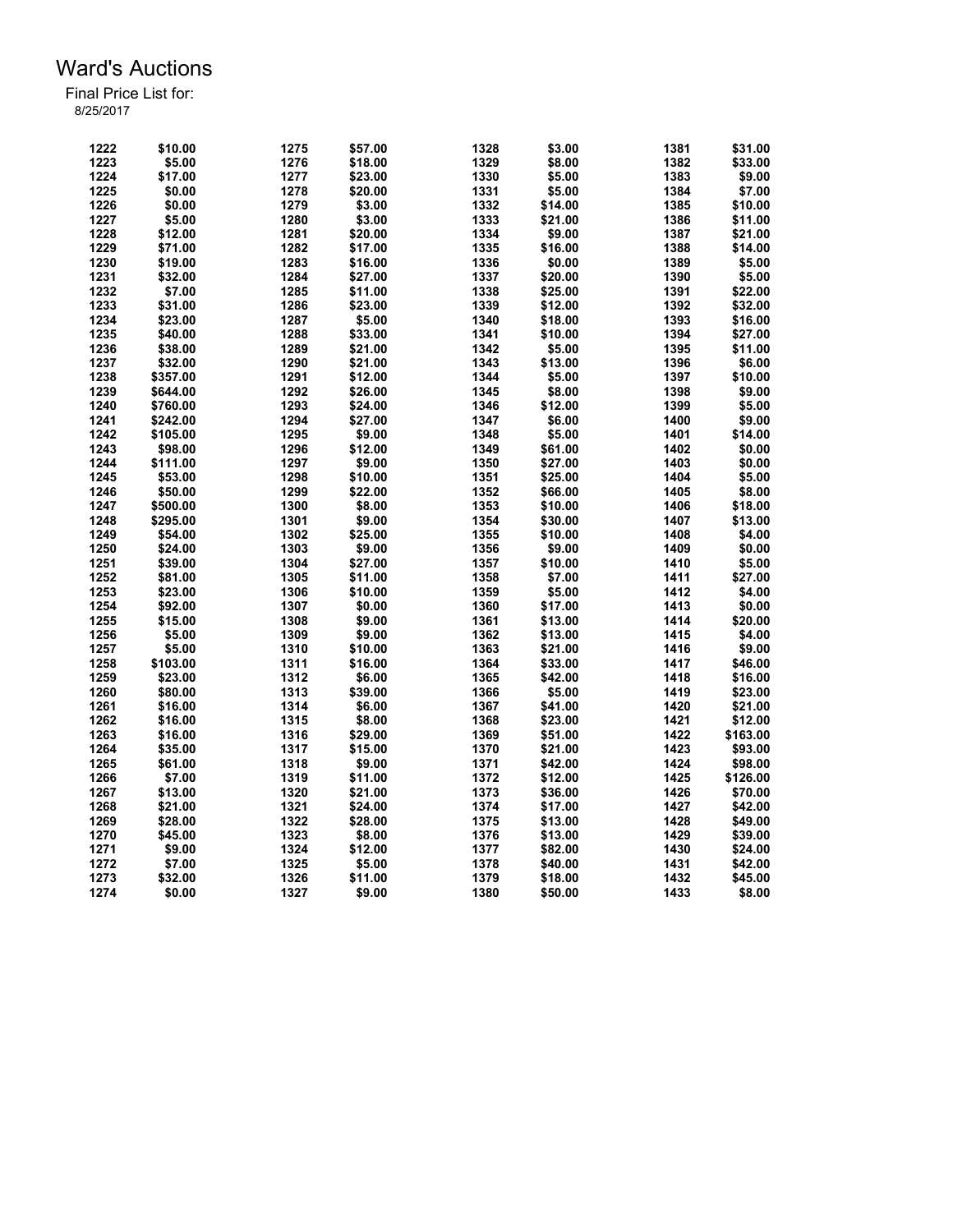| 1434 | \$5.00   | 1487 | \$33.00  | 1540 | \$21.00  | 1593 | \$16.00  |
|------|----------|------|----------|------|----------|------|----------|
| 1435 | \$12.00  | 1488 | \$84.00  | 1541 | \$19.00  | 1594 | \$0.00   |
| 1436 | \$12.00  | 1489 | \$12.00  | 1542 | \$21.00  | 1595 | \$30.00  |
| 1437 | \$14.00  | 1490 | \$6.00   | 1543 | \$33.00  | 1596 | \$5.00   |
| 1438 | \$31.00  | 1491 | \$18.00  | 1544 | \$0.00   | 1597 | \$11.00  |
| 1439 | \$11.00  | 1492 | \$18.00  | 1545 | \$36.00  | 1598 | \$5.00   |
|      |          |      |          |      |          |      |          |
| 1440 | \$26.00  | 1493 | \$12.00  | 1546 | \$26.00  | 1599 | \$9.00   |
| 1441 | \$80.00  | 1494 | \$24.00  | 1547 | \$16.00  | 1600 | \$10.00  |
| 1442 | \$210.00 | 1495 | \$18.00  | 1548 | \$11.00  | 1601 | \$20.00  |
| 1443 | \$39.00  | 1496 | \$17.00  | 1549 | \$5.00   | 1602 | \$6.00   |
| 1444 | \$34.00  | 1497 | \$21.00  | 1550 | \$5.00   | 1603 | \$12.00  |
| 1445 | \$34.00  | 1498 | \$6.00   | 1551 | \$15.00  | 1604 | \$21.00  |
| 1446 | \$35.00  | 1499 | \$13.00  | 1552 | \$9.00   | 1605 | \$20.00  |
| 1447 | \$27.00  | 1500 | \$3.00   | 1553 | \$25.00  | 1606 | \$5.00   |
| 1448 | \$37.00  | 1501 | \$5.00   | 1554 | \$6.00   | 1607 | \$30.00  |
| 1449 | \$37.00  | 1502 | \$30.00  | 1555 | \$6.00   | 2010 | \$194.00 |
| 1450 | \$26.00  | 1503 | \$24.00  | 1556 | \$12.00  | 2011 | \$777.00 |
| 1451 | \$29.00  | 1504 | \$25.00  | 1557 | \$35.00  | 2012 | \$97.00  |
| 1452 | \$37.00  | 1505 | \$24.00  | 1558 | \$5.00   | 2013 | \$135.00 |
| 1453 | \$27.00  | 1506 | \$26.00  | 1559 | \$7.00   | 2014 | \$126.00 |
| 1454 | \$36.00  | 1507 | \$23.00  | 1560 | \$5.00   | 2015 | \$347.00 |
| 1455 | \$21.00  | 1508 | \$9.00   | 1561 | \$7.00   | 2016 | \$110.00 |
| 1456 | \$25.00  | 1509 | \$24.00  | 1562 | \$9.00   | 2017 | \$368.00 |
| 1457 | \$28.00  | 1510 | \$8.00   | 1563 | \$7.00   | 2018 | \$420.00 |
| 1458 | \$42.00  | 1511 | \$4.00   | 1564 | \$24.00  | 2019 | \$93.00  |
| 1459 | \$179.00 | 1512 | \$39.00  | 1565 | \$11.00  | 2020 | \$258.00 |
| 1460 | \$52.00  | 1513 | \$6.00   | 1566 | \$5.00   | 2021 | \$159.00 |
| 1461 | \$132.00 | 1514 | \$6.00   | 1567 | \$10.00  | 2022 | \$123.00 |
|      |          |      |          |      |          |      |          |
| 1462 | \$26.00  | 1515 | \$13.00  | 1568 | \$8.00   | 2023 | \$39.00  |
| 1463 | \$48.00  | 1516 | \$11.00  | 1569 | \$27.00  | 2024 | \$132.00 |
| 1464 | \$103.00 | 1517 | \$6.00   | 1570 | \$5.00   | 2025 | \$134.00 |
| 1465 | \$42.00  | 1518 | \$6.00   | 1571 | \$23.00  | 2026 | \$71.00  |
| 1466 | \$132.00 | 1519 | \$12.00  | 1572 | \$23.00  | 2027 | \$98.00  |
| 1467 | \$25.00  | 1520 | \$27.00  | 1573 | \$23.00  | 2028 | \$386.00 |
| 1468 | \$132.00 | 1521 | \$32.00  | 1574 | \$23.00  | 2029 | \$153.00 |
| 1469 | \$220.00 | 1522 | \$42.00  | 1575 | \$11.00  | 2030 | \$92.00  |
| 1470 | \$26.00  | 1523 | \$33.00  | 1576 | \$37.00  | 2031 | \$87.00  |
| 1471 | \$27.00  | 1524 | \$315.00 | 1577 | \$21.00  | 2032 | \$79.00  |
| 1472 | \$60.00  | 1525 | \$35.00  | 1578 | \$13.00  | 2033 | \$50.00  |
| 1473 | \$83.00  | 1526 | \$150.00 | 1579 | \$11.00  | 2034 | \$40.00  |
| 1474 | \$11.00  | 1527 | \$16.00  | 1580 | \$9.00   | 2035 | \$47.00  |
| 1475 | \$125.00 | 1528 | \$28.00  | 1581 | \$9.00   | 2036 | \$27.00  |
| 1476 | \$18.00  | 1529 | \$115.00 | 1582 | \$10.00  | 2037 | \$17.00  |
| 1477 | \$10.00  | 1530 | \$19.00  | 1583 | \$116.00 | 2038 | \$69.00  |
| 1478 | \$7.00   | 1531 | \$16.00  | 1584 | \$35.00  | 2039 | \$79.00  |
| 1479 | \$53.00  | 1532 | \$5.00   | 1585 | \$6.00   | 2040 | \$35.00  |
| 1480 | \$21.00  | 1533 | \$5.00   | 1586 | \$0.00   | 2041 | \$179.00 |
| 1481 | \$39.00  | 1534 | \$9.00   | 1587 | \$6.00   | 2042 | \$36.00  |
| 1482 | \$31.00  | 1535 | \$0.00   | 1588 | \$6.00   | 2043 | \$27.00  |
| 1483 | \$30.00  | 1536 | \$16.00  | 1589 | \$0.00   | 2044 | \$6.00   |
| 1484 | \$11.00  | 1537 | \$24.00  | 1590 | \$6.00   | 2045 | \$32.00  |
|      |          |      |          |      |          |      |          |
| 1485 | \$10.00  | 1538 | \$0.00   | 1591 | \$0.00   | 2046 | \$18.00  |
| 1486 | \$28.00  | 1539 | \$13.00  | 1592 | \$6.00   | 2047 | \$70.00  |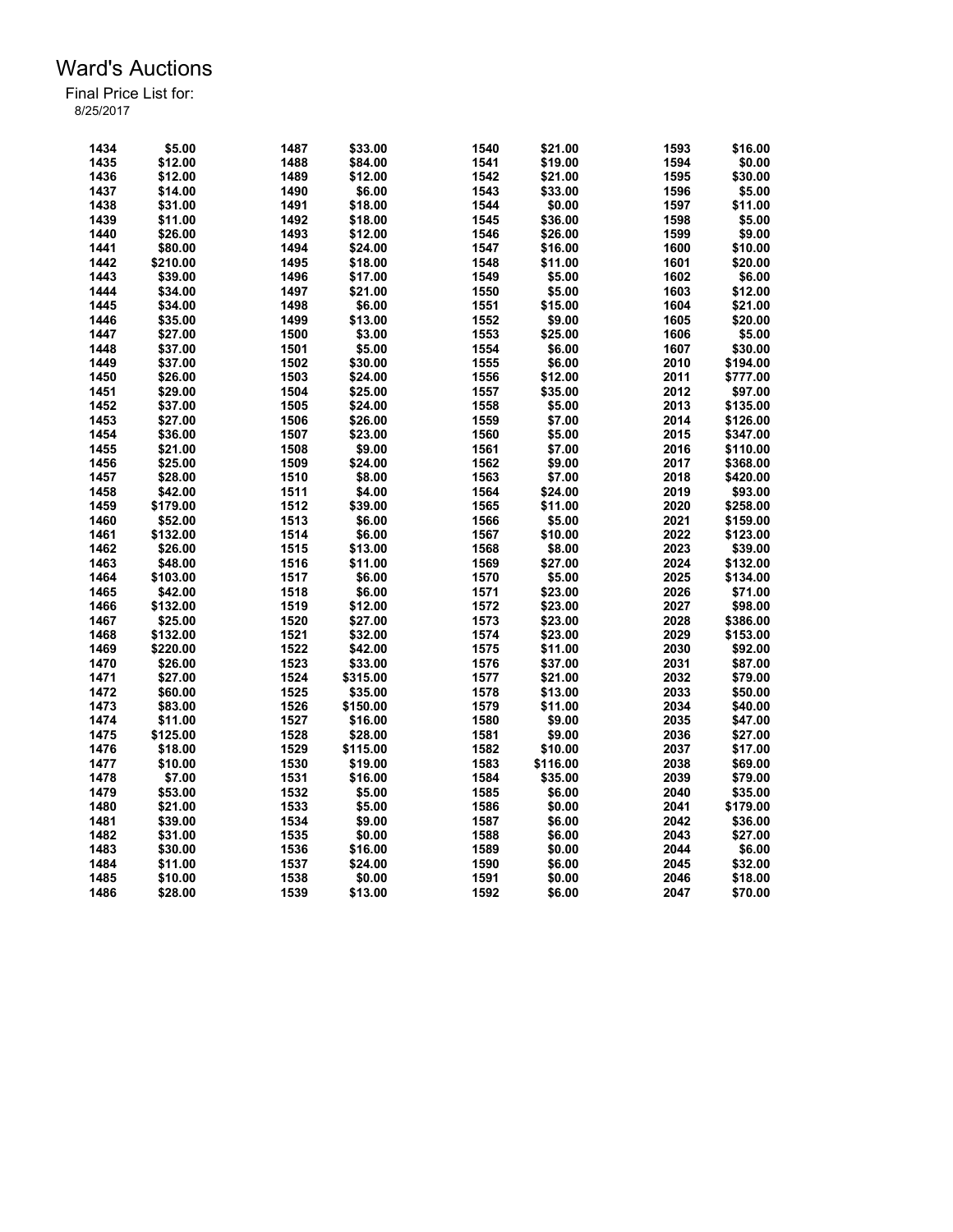| 2048 | \$33.00 | 2101 | \$18.00  | 2154 | \$8.00   | 2207 | \$41.00  |
|------|---------|------|----------|------|----------|------|----------|
| 2049 | \$26.00 | 2102 | \$7.00   | 2155 | \$9.00   | 2208 | \$29.00  |
| 2050 | \$13.00 | 2103 | \$18.00  | 2156 | \$25.00  | 2209 | \$36.00  |
| 2051 | \$11.00 | 2104 | \$8.00   | 2157 | \$11.00  | 2210 | \$27.00  |
| 2052 | \$21.00 | 2105 | \$11.00  | 2158 | \$7.00   | 2211 | \$18.00  |
| 2053 | \$10.00 | 2106 | \$28.00  | 2159 | \$6.00   | 2212 | \$32.00  |
| 2054 | \$4.00  | 2107 | \$37.00  | 2160 | \$6.00   | 2213 | \$15.00  |
| 2055 | \$16.00 | 2108 | \$10.00  | 2161 | \$3.00   | 2214 | \$26.00  |
| 2056 | \$16.00 | 2109 | \$27.00  | 2162 | \$6.00   | 2215 | \$31.00  |
| 2057 | \$16.00 | 2110 | \$26.00  | 2163 | \$31.00  | 2216 | \$54.00  |
| 2058 | \$27.00 | 2111 | \$21.00  | 2164 | \$75.00  | 2217 | \$62.00  |
|      |         | 2112 |          |      |          | 2218 |          |
| 2059 | \$93.00 |      | \$34.00  | 2165 | \$11.00  |      | \$18.00  |
| 2060 | \$17.00 | 2113 | \$32.00  | 2166 | \$9.00   | 2219 | \$40.00  |
| 2061 | \$4.00  | 2114 | \$34.00  | 2167 | \$8.00   | 2220 | \$31.00  |
| 2062 | \$31.00 | 2115 | \$35.00  | 2168 | \$66.00  | 2221 | \$31.00  |
| 2063 | \$15.00 | 2116 | \$8.00   | 2169 | \$50.00  | 2222 | \$19.00  |
| 2064 | \$51.00 | 2117 | \$5.00   | 2170 | \$75.00  | 2223 | \$63.00  |
| 2065 | \$17.00 | 2118 | \$20.00  | 2171 | \$6.00   | 2224 | \$63.00  |
| 2066 | \$24.00 | 2119 | \$11.00  | 2172 | \$68.00  | 2225 | \$63.00  |
| 2067 | \$69.00 | 2120 | \$27.00  | 2173 | \$155.00 | 2226 | \$32.00  |
| 2068 | \$42.00 | 2121 | \$6.00   | 2174 | \$15.00  | 2227 | \$20.00  |
| 2069 | \$18.00 | 2122 | \$5.00   | 2175 | \$45.00  | 2228 | \$8.00   |
| 2070 | \$55.00 | 2123 | \$69.00  | 2176 | \$819.00 | 2229 | \$12.00  |
| 2071 | \$19.00 | 2124 | \$90.00  | 2177 | \$0.00   | 2230 | \$25.00  |
| 2072 | \$10.00 | 2125 | \$81.00  | 2178 | \$315.00 | 2231 | \$16.00  |
| 2073 | \$32.00 | 2126 | \$818.00 | 2179 | \$89.00  | 2232 | \$24.00  |
| 2074 | \$19.00 | 2127 | \$100.00 | 2180 | \$92.00  | 2233 | \$30.00  |
| 2075 | \$20.00 | 2128 | \$58.00  | 2181 | \$242.00 | 2234 | \$9.00   |
| 2076 | \$17.00 | 2129 | \$41.00  | 2182 | \$61.00  | 2235 | \$13.00  |
| 2077 | \$19.00 | 2130 | \$23.00  | 2183 | \$54.00  | 2236 | \$10.00  |
| 2078 | \$42.00 | 2131 | \$39.00  | 2184 | \$38.00  | 2237 | \$10.00  |
| 2079 | \$78.00 | 2132 | \$39.00  | 2185 | \$31.00  | 2238 | \$30.00  |
| 2080 | \$16.00 | 2133 | \$25.00  | 2186 | \$7.00   | 2239 | \$23.00  |
|      |         | 2134 |          | 2187 |          |      | \$17.00  |
| 2081 | \$17.00 |      | \$33.00  |      | \$48.00  | 2240 |          |
| 2082 | \$12.00 | 2135 | \$35.00  | 2188 | \$118.00 | 2241 | \$23.00  |
| 2083 | \$95.00 | 2136 | \$32.00  | 2189 | \$98.00  | 2242 | \$18.00  |
| 2084 | \$9.00  | 2137 | \$11.00  | 2190 | \$103.00 | 2243 | \$5.00   |
| 2085 | \$19.00 | 2138 | \$210.00 | 2191 | \$104.00 | 2244 | \$14.00  |
| 2086 | \$15.00 | 2139 | \$63.00  | 2192 | \$94.00  | 2245 | \$35.00  |
| 2087 | \$9.00  | 2140 | \$122.00 | 2193 | \$51.00  | 2246 | \$18.00  |
| 2088 | \$37.00 | 2141 | \$30.00  | 2194 | \$158.00 | 2247 | \$44.00  |
| 2089 | \$30.00 | 2142 | \$81.00  | 2195 | \$93.00  | 2248 | \$24.00  |
| 2090 | \$32.00 | 2143 | \$28.00  | 2196 | \$35.00  | 2249 | \$25.00  |
| 2091 | \$21.00 | 2144 | \$44.00  | 2197 | \$30.00  | 2250 | \$12.00  |
| 2092 | \$11.00 | 2145 | \$35.00  | 2198 | \$27.00  | 2251 | \$6.00   |
| 2093 | \$11.00 | 2146 | \$34.00  | 2199 | \$70.00  | 2252 | \$5.00   |
| 2094 | \$16.00 | 2147 | \$73.00  | 2200 | \$21.00  | 2253 | \$15.00  |
| 2095 | \$16.00 | 2148 | \$48.00  | 2201 | \$23.00  | 2254 | \$29.00  |
| 2096 | \$17.00 | 2149 | \$12.00  | 2202 | \$37.00  | 2255 | \$12.00  |
| 2097 | \$18.00 | 2150 | \$16.00  | 2203 | \$33.00  | 2256 | \$5.00   |
| 2098 | \$23.00 | 2151 | \$27.00  | 2204 | \$21.00  | 2257 | \$44.00  |
| 2099 | \$18.00 | 2152 | \$104.00 | 2205 | \$158.00 | 2258 | \$36.00  |
| 2100 | \$18.00 | 2153 | \$7.00   | 2206 | \$61.00  | 2259 | \$116.00 |
|      |         |      |          |      |          |      |          |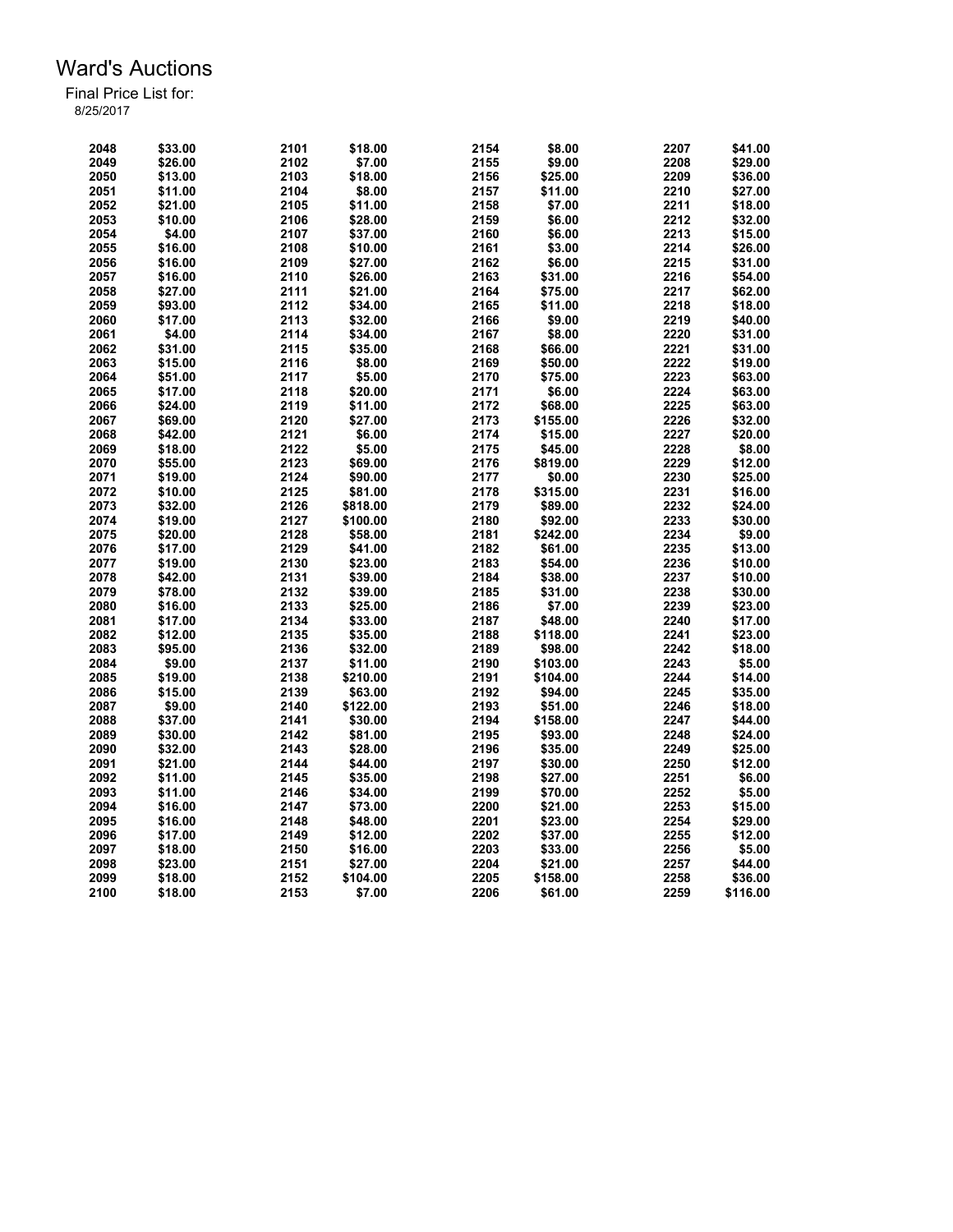| 2260 | \$13.00  | 2313 | \$33.00  | 2366 | \$33.00 | 2419 | \$15.00  |
|------|----------|------|----------|------|---------|------|----------|
| 2261 | \$45.00  | 2314 | \$82.00  | 2367 | \$8.00  | 2420 | \$12.00  |
| 2262 | \$37.00  | 2315 | \$7.00   | 2368 | \$21.00 | 2421 | \$21.00  |
| 2263 | \$48.00  | 2316 | \$8.00   | 2369 | \$40.00 | 2422 | \$19.00  |
| 2264 | \$81.00  | 2317 | \$6.00   | 2370 | \$19.00 | 2423 | \$25.00  |
| 2265 | \$42.00  | 2318 | \$12.00  | 2371 | \$38.00 | 2424 | \$12.00  |
| 2266 | \$152.00 | 2319 | \$151.00 | 2372 | \$39.00 | 2425 | \$13.00  |
| 2267 | \$50.00  | 2320 | \$3.00   | 2373 | \$17.00 | 2426 | \$35.00  |
| 2268 | \$221.00 | 2321 | \$6.00   | 2374 | \$37.00 | 2427 | \$34.00  |
| 2269 | \$23.00  | 2322 | \$6.00   | 2375 | \$92.00 | 2428 | \$23.00  |
| 2270 | \$15.00  | 2323 | \$9.00   | 2376 | \$21.00 | 2429 | \$42.00  |
| 2271 | \$15.00  | 2324 | \$9.00   | 2377 | \$37.00 | 2430 | \$12.00  |
| 2272 | \$32.00  | 2325 | \$5.00   | 2378 | \$8.00  | 2431 | \$12.00  |
|      |          |      |          |      |         |      |          |
| 2273 | \$20.00  | 2326 | \$47.00  | 2379 | \$16.00 | 2432 | \$23.00  |
| 2274 | \$17.00  | 2327 | \$35.00  | 2380 | \$17.00 | 2433 | \$11.00  |
| 2275 | \$30.00  | 2328 | \$11.00  | 2381 | \$27.00 | 2434 | \$9.00   |
| 2276 | \$16.00  | 2329 | \$17.00  | 2382 | \$45.00 | 2435 | \$186.00 |
| 2277 | \$6.00   | 2330 | \$13.00  | 2383 | \$44.00 | 2436 | \$42.00  |
| 2278 | \$27.00  | 2331 | \$13.00  | 2384 | \$14.00 | 2437 | \$75.00  |
| 2279 | \$27.00  | 2332 | \$20.00  | 2385 | \$5.00  | 2438 | \$69.00  |
| 2280 | \$16.00  | 2333 | \$8.00   | 2386 | \$7.00  | 2439 | \$142.00 |
| 2281 | \$6.00   | 2334 | \$5.00   | 2387 | \$32.00 | 2440 | \$82.00  |
| 2282 | \$11.00  | 2335 | \$9.00   | 2388 | \$17.00 | 2441 | \$80.00  |
| 2283 | \$11.00  | 2336 | \$6.00   | 2389 | \$32.00 | 2442 | \$42.00  |
| 2284 | \$18.00  | 2337 | \$7.00   | 2390 | \$11.00 | 2443 | \$63.00  |
| 2285 | \$17.00  | 2338 | \$19.00  | 2391 | \$17.00 | 2444 | \$69.00  |
| 2286 | \$34.00  | 2339 | \$11.00  | 2392 | \$39.00 | 2445 | \$59.00  |
| 2287 | \$8.00   | 2340 | \$5.00   | 2393 | \$12.00 | 2446 | \$69.00  |
| 2288 | \$11.00  | 2341 | \$31.00  | 2394 | \$5.00  | 2447 | \$195.00 |
| 2289 | \$35.00  | 2342 | \$69.00  | 2395 | \$11.00 | 2448 | \$116.00 |
| 2290 | \$56.00  | 2343 | \$7.00   | 2396 | \$21.00 | 2449 | \$56.00  |
| 2291 | \$18.00  | 2344 | \$7.00   | 2397 | \$8.00  | 2450 | \$63.00  |
| 2292 | \$39.00  | 2345 | \$47.00  | 2398 | \$19.00 | 2451 | \$32.00  |
| 2293 | \$27.00  | 2346 | \$4.00   | 2399 | \$6.00  | 2452 | \$46.00  |
| 2294 | \$4.00   | 2347 | \$35.00  | 2400 | \$24.00 | 2453 | \$84.00  |
| 2295 | \$95.00  | 2348 | \$7.00   | 2401 | \$21.00 | 2454 | \$37.00  |
| 2296 | \$0.00   | 2349 | \$44.00  | 2402 | \$25.00 | 2455 | \$37.00  |
| 2297 | \$21.00  | 2350 | \$26.00  | 2403 | \$15.00 | 2456 | \$42.00  |
| 2298 | \$21.00  | 2351 | \$7.00   | 2404 | \$9.00  | 2457 | \$92.00  |
| 2299 | \$52.00  | 2352 | \$8.00   | 2405 | \$12.00 | 2458 | \$21.00  |
| 2300 | \$42.00  | 2353 | \$10.00  | 2406 | \$16.00 | 2459 | \$21.00  |
| 2301 | \$37.00  | 2354 | \$53.00  | 2407 | \$17.00 | 2460 | \$53.00  |
| 2302 | \$17.00  | 2355 | \$26.00  | 2408 | \$29.00 | 2461 | \$38.00  |
| 2303 |          |      |          | 2409 |         | 2462 |          |
|      | \$27.00  | 2356 | \$13.00  |      | \$42.00 |      | \$63.00  |
| 2304 | \$46.00  | 2357 | \$26.00  | 2410 | \$25.00 | 2463 | \$61.00  |
| 2305 | \$79.00  | 2358 | \$13.00  | 2411 | \$19.00 | 2464 | \$50.00  |
| 2306 | \$74.00  | 2359 | \$4.00   | 2412 | \$12.00 | 2465 | \$58.00  |
| 2307 | \$60.00  | 2360 | \$70.00  | 2413 | \$23.00 | 2466 | \$81.00  |
| 2308 | \$29.00  | 2361 | \$55.00  | 2414 | \$36.00 | 2467 | \$477.00 |
| 2309 | \$54.00  | 2362 | \$24.00  | 2415 | \$5.00  | 2468 | \$53.00  |
| 2310 | \$9.00   | 2363 | \$23.00  | 2416 | \$25.00 | 2469 | \$163.00 |
| 2311 | \$37.00  | 2364 | \$34.00  | 2417 | \$53.00 | 2470 | \$166.00 |
| 2312 | \$18.00  | 2365 | \$22.00  | 2418 | \$30.00 | 2471 | \$90.00  |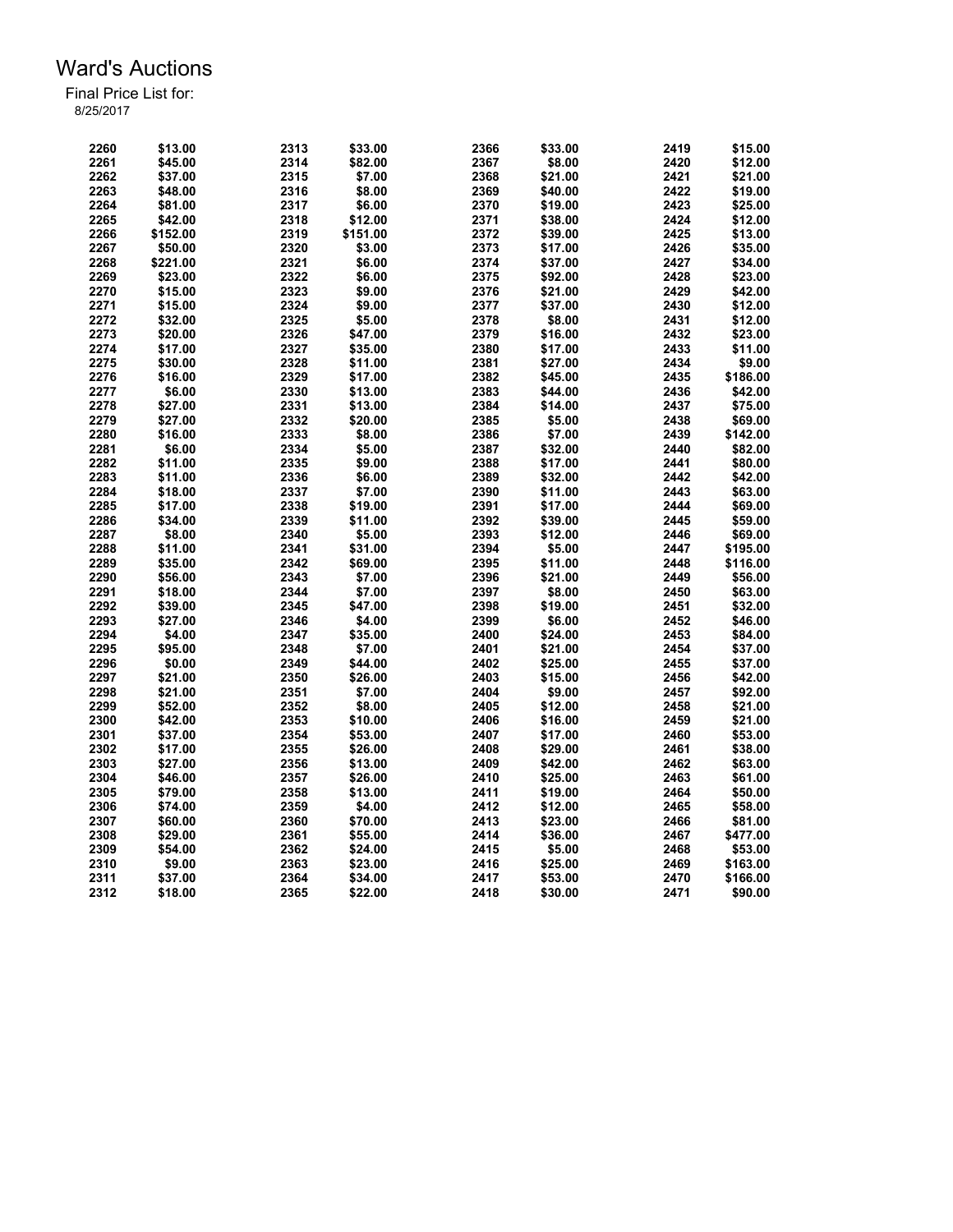| 2472         | \$71.00    | 2525 | \$91.00  | 3031         | \$25.00  | 3084 | \$31.00  |
|--------------|------------|------|----------|--------------|----------|------|----------|
| 2473         | \$46.00    | 2526 | \$24.00  | 3032         | \$50.00  | 3085 | \$40.00  |
| 2474         | \$51.00    | 2527 | \$50.00  | 3033         | \$55.00  | 3086 | \$38.00  |
| 2475         | \$38.00    | 2528 | \$126.00 | 3034         | \$41.00  | 3087 | \$97.00  |
| 2476         | \$53.00    | 2529 | \$39.00  | 3035         | \$70.00  | 3088 | \$31.00  |
| 2477         | \$41.00    | 2530 | \$67.00  | 3036         | \$70.00  | 3089 | \$36.00  |
| 2478         | \$91.00    | 2531 | \$63.00  | 3037         | \$32.00  | 3090 | \$31.00  |
| 2479         | \$48.00    | 2532 | \$63.00  | 3038         | \$47.00  | 3091 | \$36.00  |
| 2480         | \$473.00   | 2533 | \$48.00  | 3039         | \$67.00  | 3092 | \$16.00  |
| 2481         | \$1,080.00 | 2534 | \$48.00  | 3040         | \$245.00 | 3093 | \$27.00  |
| 2482         | \$84.00    | 2535 | \$79.00  | 3041         | \$39.00  | 3094 | \$35.00  |
| 2483         | \$58.00    | 2536 | \$95.00  | 3042         | \$43.00  | 3095 | \$36.00  |
| 2484         | \$53.00    | 2537 | \$35.00  | 3043         | \$79.00  | 3096 | \$36.00  |
| 2485         | \$40.00    | 2538 | \$53.00  | 3044         | \$221.00 | 3097 | \$37.00  |
| 2486         | \$231.00   | 2539 | \$55.00  | 3045         | \$152.00 | 3098 | \$25.00  |
| 2487         | \$171.00   | 2540 | \$54.00  | 3046         | \$53.00  | 3099 | \$0.00   |
| 2488         | \$60.00    | 2541 | \$70.00  | 3047         | \$0.00   | 3100 | \$19.00  |
| 2489         | \$174.00   | 2542 | \$63.00  | 3048         | \$20.00  | 3101 | \$35.00  |
|              | \$165.00   | 2543 |          |              |          | 3102 |          |
| 2490<br>2491 |            |      | \$374.00 | 3049<br>3050 | \$15.00  | 3103 | \$81.00  |
|              | \$41.00    | 2544 | \$20.00  |              | \$31.00  |      | \$121.00 |
| 2492         | \$75.00    | 2545 | \$63.00  | 3051         | \$39.00  | 3104 | \$26.00  |
| 2493         | \$58.00    | 2546 | \$30.00  | 3052         | \$85.00  | 3105 | \$23.00  |
| 2494         | \$53.00    | 2547 | \$77.00  | 3053         | \$79.00  | 3106 | \$16.00  |
| 2495         | \$57.00    | 2548 | \$100.00 | 3054         | \$88.00  | 3107 | \$59.00  |
| 2496         | \$58.00    | 2549 | \$263.00 | 3055         | \$67.00  | 3108 | \$50.00  |
| 2497         | \$37.00    | 2550 | \$722.00 | 3056         | \$50.00  | 3109 | \$38.00  |
| 2498         | \$80.00    | 2551 | \$374.00 | 3057         | \$56.00  | 3110 | \$72.00  |
| 2499         | \$95.00    | 2552 | \$87.00  | 3058         | \$20.00  | 3111 | \$13.00  |
| 2500         | \$41.00    | 2553 | \$184.00 | 3059         | \$105.00 | 3112 | \$16.00  |
| 2501         | \$25.00    | 2554 | \$168.00 | 3060         | \$40.00  | 3113 | \$69.00  |
| 2502         | \$38.00    | 2555 | \$21.00  | 3061         | \$45.00  | 3114 | \$84.00  |
| 2503         | \$90.00    | 2556 | \$3.00   | 3062         | \$30.00  | 3115 | \$77.00  |
| 2504         | \$100.00   | 3010 | \$945.00 | 3063         | \$33.00  | 3116 | \$139.00 |
| 2505         | \$25.00    | 3011 | \$31.00  | 3064         | \$42.00  | 3117 | \$42.00  |
| 2506         | \$6.00     | 3012 | \$38.00  | 3065         | \$129.00 | 3118 | \$54.00  |
| 2507         | \$15.00    | 3013 | \$110.00 | 3066         | \$40.00  | 3119 | \$100.00 |
| 2508         | \$16.00    | 3014 | \$289.00 | 3067         | \$42.00  | 3120 | \$46.00  |
| 2509         | \$40.00    | 3015 | \$50.00  | 3068         | \$42.00  | 3121 | \$40.00  |
| 2510         | \$33.00    | 3016 | \$81.00  | 3069         | \$39.00  | 3122 | \$30.00  |
| 2511         | \$492.00   | 3017 | \$97.00  | 3070         | \$31.00  | 3123 | \$9.00   |
| 2512         | \$350.00   | 3018 | \$55.00  | 3071         | \$58.00  | 3124 | \$25.00  |
| 2513         | \$289.00   | 3019 | \$58.00  | 3072         | \$132.00 | 3125 | \$40.00  |
| 2514         | \$210.00   | 3020 | \$79.00  | 3073         | \$81.00  | 3126 | \$47.00  |
| 2515         | \$321.00   | 3021 | \$42.00  | 3074         | \$34.00  | 3127 | \$31.00  |
| 2516         | \$67.00    | 3022 | \$101.00 | 3075         | \$54.00  | 3128 | \$52.00  |
| 2517         | \$58.00    | 3023 | \$49.00  | 3076         | \$36.00  | 3129 | \$50.00  |
| 2518         | \$74.00    | 3024 | \$87.00  | 3077         | \$47.00  | 3130 | \$59.00  |
| 2519         | \$47.00    | 3025 | \$110.00 | 3078         | \$43.00  | 3131 | \$51.00  |
| 2520         | \$32.00    | 3026 | \$44.00  | 3079         | \$36.00  | 3132 | \$53.00  |
| 2521         | \$0.00     | 3027 | \$50.00  | 3080         | \$0.00   | 3133 | \$53.00  |
| 2522         | \$44.00    | 3028 | \$46.00  | 3081         | \$32.00  | 3134 | \$45.00  |
| 2523         | \$32.00    | 3029 | \$104.00 | 3082         | \$31.00  | 3135 | \$0.00   |
| 2524         | \$60.00    | 3030 | \$53.00  | 3083         | \$27.00  | 3136 | \$69.00  |
|              |            |      |          |              |          |      |          |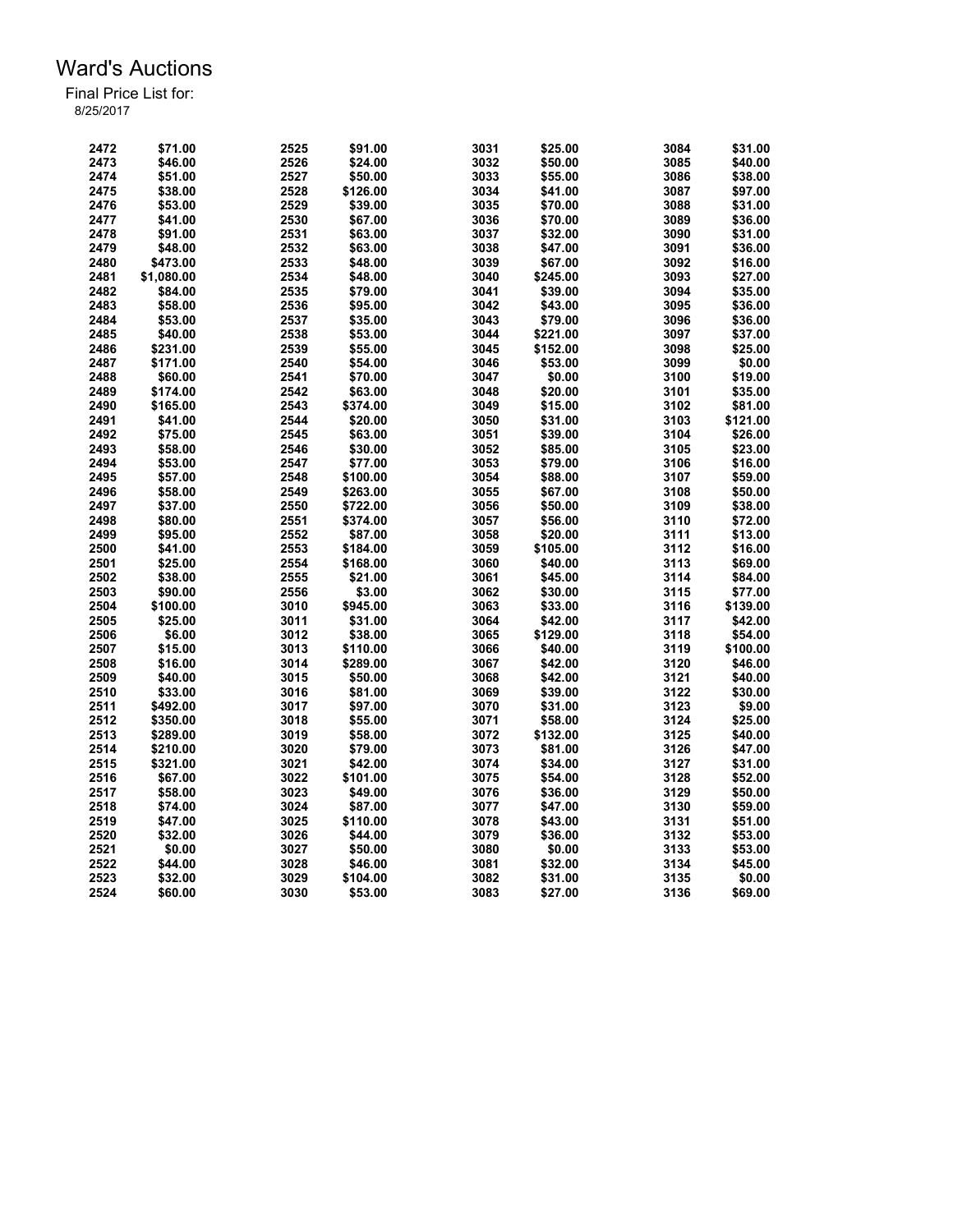| 3137 | \$63.00  | 3190         | \$28.00  | 3243 | \$26.00  | 3296 | \$16.00  |
|------|----------|--------------|----------|------|----------|------|----------|
| 3138 | \$53.00  | 3191         | \$41.00  | 3244 | \$33.00  | 3297 | \$38.00  |
| 3139 | \$124.00 | 3192         | \$189.00 | 3245 | \$26.00  | 3298 | \$34.00  |
| 3140 | \$28.00  | 3193         | \$90.00  | 3246 | \$23.00  | 3299 | \$58.00  |
| 3141 | \$30.00  | 3194         | \$45.00  | 3247 | \$30.00  | 3300 | \$16.00  |
| 3142 | \$74.00  | 3195         | \$50.00  | 3248 | \$55.00  | 3301 | \$105.00 |
| 3143 | \$34.00  | 3196         | \$50.00  | 3249 | \$53.00  | 3302 | \$31.00  |
| 3144 | \$30.00  | 3197         | \$48.00  | 3250 | \$87.00  | 3303 | \$31.00  |
| 3145 | \$13.00  | 3198         | \$38.00  | 3251 | \$27.00  | 3304 | \$16.00  |
| 3146 | \$18.00  | 3199         | \$100.00 | 3252 | \$20.00  | 3305 | \$0.00   |
| 3147 | \$16.00  | 3200         | \$105.00 | 3253 | \$27.00  | 3306 | \$29.00  |
| 3148 | \$35.00  | 3201         | \$53.00  | 3254 | \$34.00  | 3307 | \$30.00  |
| 3149 | \$35.00  | 3202         | \$10.00  | 3255 | \$35.00  | 3308 | \$0.00   |
| 3150 | \$24.00  | 3203         | \$69.00  | 3256 | \$27.00  | 3309 | \$28.00  |
| 3151 | \$32.00  | 3204         | \$30.00  | 3257 | \$60.00  | 3310 | \$58.00  |
| 3152 | \$25.00  | 3205         | \$93.00  | 3258 | \$15.00  | 3311 | \$31.00  |
| 3153 | \$42.00  | 3206         | \$0.00   | 3259 | \$53.00  | 3312 | \$44.00  |
| 3154 | \$30.00  | 3207         | \$55.00  | 3260 | \$23.00  | 3313 | \$41.00  |
|      |          |              |          |      |          | 3314 |          |
| 3155 | \$70.00  | 3208         | \$30.00  | 3261 | \$25.00  | 3315 | \$39.00  |
| 3156 | \$25.00  | 3209<br>3210 | \$46.00  | 3262 | \$17.00  |      | \$10.00  |
| 3157 | \$16.00  |              | \$71.00  | 3263 | \$16.00  | 3316 | \$51.00  |
| 3158 | \$20.00  | 3211         | \$179.00 | 3264 | \$30.00  | 3317 | \$0.00   |
| 3159 | \$19.00  | 3212         | \$88.00  | 3265 | \$25.00  | 3318 | \$21.00  |
| 3160 | \$18.00  | 3213         | \$38.00  | 3266 | \$15.00  | 3319 | \$8.00   |
| 3161 | \$18.00  | 3214         | \$69.00  | 3267 | \$53.00  | 3320 | \$47.00  |
| 3162 | \$15.00  | 3215         | \$150.00 | 3268 | \$32.00  | 3321 | \$39.00  |
| 3163 | \$61.00  | 3216         | \$117.00 | 3269 | \$10.00  | 3322 | \$30.00  |
| 3164 | \$135.00 | 3217         | \$100.00 | 3270 | \$10.00  | 3323 | \$33.00  |
| 3165 | \$90.00  | 3218         | \$40.00  | 3271 | \$10.00  | 3324 | \$46.00  |
| 3166 | \$29.00  | 3219         | \$47.00  | 3272 | \$10.00  | 3325 | \$63.00  |
| 3167 | \$13.00  | 3220         | \$15.00  | 3273 | \$40.00  | 3326 | \$125.00 |
| 3168 | \$16.00  | 3221         | \$15.00  | 3274 | \$132.00 | 3327 | \$198.00 |
| 3169 | \$67.00  | 3222         | \$29.00  | 3275 | \$34.00  | 3328 | \$35.00  |
| 3170 | \$20.00  | 3223         | \$18.00  | 3276 | \$26.00  | 3329 | \$70.00  |
| 3171 | \$19.00  | 3224         | \$15.00  | 3277 | \$93.00  | 3330 | \$48.00  |
| 3172 | \$65.00  | 3225         | \$41.00  | 3278 | \$63.00  | 3331 | \$105.00 |
| 3173 | \$27.00  | 3226         | \$48.00  | 3279 | \$35.00  | 3332 | \$23.00  |
| 3174 | \$15.00  | 3227         | \$37.00  | 3280 | \$61.00  | 3333 | \$59.00  |
| 3175 | \$34.00  | 3228         | \$48.00  | 3281 | \$95.00  | 3334 | \$194.00 |
| 3176 | \$27.00  | 3229         | \$23.00  | 3282 | \$30.00  | 3335 | \$25.00  |
| 3177 | \$0.00   | 3230         | \$144.00 | 3283 | \$52.00  | 3336 | \$60.00  |
| 3178 | \$16.00  | 3231         | \$47.00  | 3284 | \$54.00  | 3337 | \$16.00  |
| 3179 | \$21.00  | 3232         | \$31.00  | 3285 | \$40.00  | 3338 | \$30.00  |
| 3180 | \$21.00  | 3233         | \$36.00  | 3286 | \$29.00  | 3339 | \$10.00  |
| 3181 | \$37.00  | 3234         | \$20.00  | 3287 | \$0.00   | 3340 | \$27.00  |
| 3182 | \$47.00  | 3235         | \$8.00   | 3288 | \$25.00  | 3341 | \$24.00  |
| 3183 | \$48.00  | 3236         | \$25.00  | 3289 | \$21.00  | 3342 | \$20.00  |
| 3184 | \$37.00  | 3237         | \$31.00  | 3290 | \$76.00  | 3343 | \$36.00  |
| 3185 | \$5.00   | 3238         | \$50.00  | 3291 | \$28.00  | 3344 | \$42.00  |
| 3186 | \$45.00  | 3239         | \$15.00  | 3292 | \$78.00  | 3345 | \$20.00  |
| 3187 | \$39.00  | 3240         | \$13.00  | 3293 | \$41.00  | 3346 | \$20.00  |
| 3188 | \$46.00  | 3241         | \$15.00  | 3294 | \$49.00  | 3347 | \$15.00  |
| 3189 | \$144.00 | 3242         | \$34.00  | 3295 | \$10.00  | 3348 | \$23.00  |
|      |          |              |          |      |          |      |          |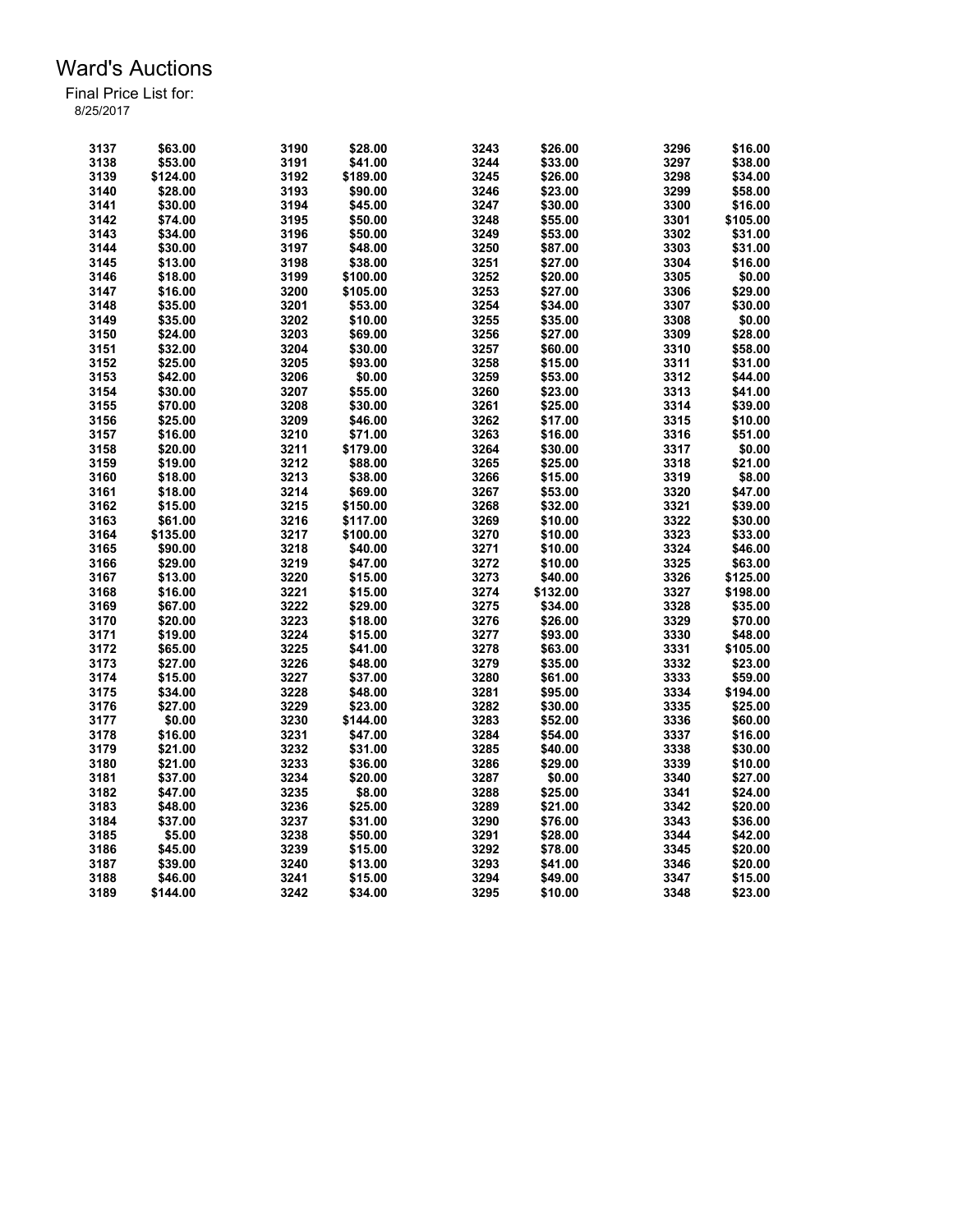| 3349 | \$19.00  | 3402 | \$13.00    | 3455 | \$105.00 | 3508 | \$74.00 |
|------|----------|------|------------|------|----------|------|---------|
| 3350 | \$32.00  | 3403 | \$32.00    | 3456 | \$105.00 | 3509 | \$33.00 |
| 3351 | \$20.00  | 3404 | \$32.00    | 3457 | \$47.00  | 3510 | \$26.00 |
| 3352 | \$20.00  | 3405 | \$36.00    | 3458 | \$93.00  | 3511 | \$54.00 |
| 3353 | \$20.00  | 3406 | \$111.00   | 3459 | \$58.00  | 3512 | \$59.00 |
| 3354 | \$27.00  | 3407 | \$22.00    | 3460 | \$159.00 | 3513 | \$18.00 |
| 3355 | \$15.00  | 3408 | \$25.00    | 3461 | \$93.00  | 3514 | \$26.00 |
| 3356 | \$15.00  | 3409 |            | 3462 |          | 3515 | \$76.00 |
| 3357 |          | 3410 | \$70.00    | 3463 | \$19.00  | 3516 |         |
|      | \$17.00  |      | \$35.00    |      | \$67.00  |      | \$42.00 |
| 3358 | \$36.00  | 3411 | \$30.00    | 3464 | \$117.00 | 3517 | \$29.00 |
| 3359 | \$16.00  | 3412 | \$5.00     | 3465 | \$35.00  | 3518 | \$25.00 |
| 3360 | \$21.00  | 3413 | \$17.00    | 3466 | \$10.00  | 3519 | \$16.00 |
| 3361 | \$18.00  | 3414 | \$17.00    | 3467 | \$11.00  | 3520 | \$16.00 |
| 3362 | \$24.00  | 3415 | \$28.00    | 3468 | \$58.00  | 3521 | \$28.00 |
| 3363 | \$26.00  | 3416 | \$14.00    | 3469 | \$176.00 | 3522 | \$18.00 |
| 3364 | \$44.00  | 3417 | \$21.00    | 3470 | \$53.00  | 3523 | \$29.00 |
| 3365 | \$27.00  | 3418 | \$74.00    | 3471 | \$179.00 | 3524 | \$35.00 |
| 3366 | \$21.00  | 3419 | \$49.00    | 3472 | \$34.00  | 3525 | \$25.00 |
| 3367 | \$19.00  | 3420 | \$12.00    | 3473 | \$129.00 | 3526 | \$34.00 |
| 3368 | \$19.00  | 3421 | \$12.00    | 3474 | \$25.00  | 3527 | \$36.00 |
| 3369 | \$27.00  | 3422 | \$23.00    | 3475 | \$79.00  | 3528 | \$11.00 |
| 3370 | \$16.00  | 3423 | \$21.00    | 3476 | \$94.00  | 3529 | \$26.00 |
| 3371 | \$58.00  | 3424 | \$5.00     | 3477 | \$29.00  | 3530 | \$10.00 |
| 3372 | \$19.00  | 3425 | \$15.00    | 3478 | \$42.00  | 3531 | \$15.00 |
| 3373 | \$12.00  | 3426 | \$102.00   | 3479 | \$52.00  | 3532 | \$10.00 |
| 3374 | \$32.00  | 3427 | \$7.00     | 3480 | \$19.00  | 3533 | \$12.00 |
| 3375 | \$16.00  | 3428 | \$11.00    | 3481 | \$9.00   | 3534 | \$21.00 |
| 3376 | \$11.00  | 3429 | \$9.00     | 3482 | \$53.00  | 3535 | \$21.00 |
| 3377 | \$10.00  | 3430 | \$12.00    | 3483 | \$170.00 | 3536 | \$27.00 |
| 3378 | \$15.00  |      | \$6.00     | 3484 |          | 3537 |         |
|      |          | 3431 |            |      | \$58.00  | 3538 | \$11.00 |
| 3379 | \$21.00  | 3432 | \$23.00    | 3485 | \$58.00  |      | \$22.00 |
| 3380 | \$76.00  | 3433 | \$6.00     | 3486 | \$25.00  | 3539 | \$14.00 |
| 3381 | \$21.00  | 3434 | \$15.00    | 3487 | \$9.00   | 3540 | \$21.00 |
| 3382 | \$21.00  | 3435 | \$33.00    | 3488 | \$84.00  | 3541 | \$30.00 |
| 3383 | \$47.00  | 3436 | \$1,745.00 | 3489 | \$24.00  | 3542 | \$15.00 |
| 3384 | \$112.00 | 3437 | \$32.00    | 3490 | \$17.00  | 3543 | \$21.00 |
| 3385 | \$48.00  | 3438 | \$130.00   | 3491 | \$16.00  | 3544 | \$16.00 |
| 3386 | \$13.00  | 3439 | \$25.00    | 3492 | \$11.00  | 3545 | \$21.00 |
| 3387 | \$11.00  | 3440 | \$37.00    | 3493 | \$26.00  | 3546 | \$16.00 |
| 3388 | \$28.00  | 3441 | \$59.00    | 3494 | \$37.00  | 3547 | \$44.00 |
| 3389 | \$11.00  | 3442 | \$107.00   | 3495 | \$68.00  | 3548 | \$39.00 |
| 3390 | \$30.00  | 3443 | \$33.00    | 3496 | \$44.00  | 3549 | \$7.00  |
| 3391 | \$32.00  | 3444 | \$48.00    | 3497 | \$23.00  | 3550 | \$3.00  |
| 3392 | \$20.00  | 3445 | \$234.00   | 3498 | \$13.00  | 3551 | \$23.00 |
| 3393 | \$20.00  | 3446 | \$180.00   | 3499 | \$27.00  | 3552 | \$39.00 |
| 3394 | \$20.00  | 3447 | \$63.00    | 3500 | \$22.00  | 3553 | \$26.00 |
| 3395 | \$30.00  | 3448 | \$117.00   | 3501 | \$50.00  | 3554 | \$16.00 |
| 3396 | \$23.00  | 3449 | \$71.00    | 3502 | \$88.00  | 3555 | \$16.00 |
| 3397 | \$16.00  | 3450 | \$39.00    | 3503 | \$48.00  | 3556 | \$21.00 |
| 3398 | \$19.00  | 3451 | \$25.00    | 3504 | \$15.00  | 3557 | \$24.00 |
| 3399 | \$23.00  | 3452 | \$31.00    | 3505 | \$87.00  | 3558 | \$25.00 |
| 3400 | \$34.00  | 3453 | \$48.00    | 3506 | \$21.00  | 3559 | \$24.00 |
| 3401 | \$31.00  | 3454 | \$79.00    | 3507 | \$39.00  | 3560 | \$19.00 |
|      |          |      |            |      |          |      |         |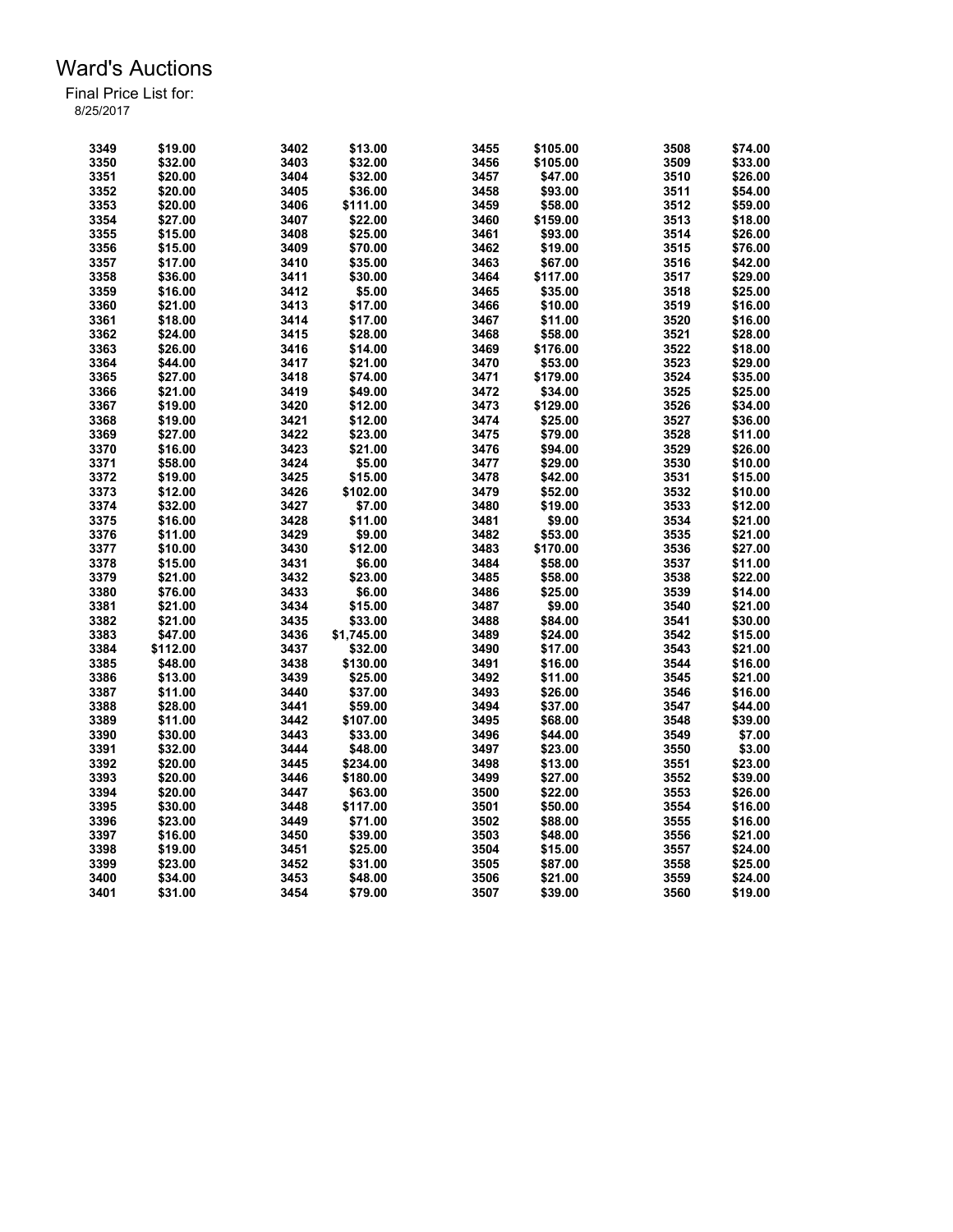| 3561 | \$21.00  | 3614 | \$25.00  | 3667 | \$17.00    | 4055 | \$400.00    |
|------|----------|------|----------|------|------------|------|-------------|
|      |          |      |          |      |            |      |             |
| 3562 | \$24.00  | 3615 | \$32.00  | 3668 | \$11.00    | 4056 | \$573.00    |
| 3563 | \$16.00  | 3616 | \$27.00  | 3669 | \$21.00    | 4057 | \$711.00    |
| 3564 | \$25.00  | 3617 | \$117.00 | 3670 | \$0.00     | 4058 | \$630.00    |
| 3565 | \$11.00  | 3618 | \$241.00 | 3671 | \$63.00    | 4059 | \$637.00    |
| 3566 | \$35.00  | 3619 | \$87.00  | 3672 | \$34.00    | 4060 | \$580.00    |
| 3567 | \$26.00  | 3620 | \$33.00  | 3673 | \$31.00    | 4061 | \$798.00    |
| 3568 | \$17.00  | 3621 | \$23.00  | 3674 | \$6.00     | 4062 | \$10,825.00 |
| 3569 | \$23.00  | 3622 | \$24.00  | 4010 | \$2,447.00 | 4063 | \$200.00    |
| 3570 | \$16.00  | 3623 | \$9.00   | 4011 | \$6,000.00 | 4064 | \$137.00    |
| 3571 | \$14.00  | 3624 | \$16.00  | 4012 | \$3,100.00 | 4065 | \$368.00    |
| 3572 | \$33.00  | 3625 | \$15.00  | 4013 | \$1,654.00 | 4066 | \$1,159.00  |
| 3573 | \$32.00  | 3626 | \$51.00  | 4014 | \$750.00   | 4067 | \$252.00    |
| 3574 | \$26.00  | 3627 | \$29.00  | 4015 | \$0.00     | 4068 | \$289.00    |
| 3575 | \$32.00  | 3628 | \$27.00  | 4016 | \$1,000.00 | 4069 | \$400.00    |
| 3576 | \$24.00  | 3629 |          | 4017 |            | 4070 | \$170.00    |
|      |          |      | \$60.00  |      | \$504.00   |      |             |
| 3577 | \$36.00  | 3630 | \$65.00  | 4018 | \$675.00   | 4071 | \$53.00     |
| 3578 | \$11.00  | 3631 | \$48.00  | 4019 | \$1,059.00 | 4072 | \$338.00    |
| 3579 | \$21.00  | 3632 | \$37.00  | 4020 | \$580.00   | 4073 | \$2,381.00  |
| 3580 | \$15.00  | 3633 | \$87.00  | 4021 | \$1,313.00 | 4074 | \$1,890.00  |
| 3581 | \$27.00  | 3634 | \$20.00  | 4022 | \$998.00   | 4075 | \$277.00    |
| 3582 | \$18.00  | 3635 | \$73.00  | 4023 | \$966.00   | 4076 | \$919.00    |
| 3583 | \$15.00  | 3636 | \$17.00  | 4024 | \$394.00   | 4077 | \$709.00    |
| 3584 | \$29.00  | 3637 | \$30.00  | 4025 | \$683.00   | 4078 | \$263.00    |
| 3585 | \$29.00  | 3638 | \$12.00  | 4026 | \$282.00   | 4079 | \$499.00    |
| 3586 | \$20.00  | 3639 | \$12.00  | 4027 | \$196.00   | 4080 | \$290.00    |
| 3587 | \$17.00  | 3640 | \$32.00  | 4028 | \$474.00   | 4081 | \$105.00    |
| 3588 | \$18.00  | 3641 | \$68.00  | 4029 | \$478.00   | 4082 | \$191.00    |
| 3589 | \$28.00  | 3642 | \$23.00  | 4030 | \$525.00   | 4083 | \$50.00     |
| 3590 | \$26.00  | 3643 | \$7.00   | 4031 | \$0.00     | 4084 | \$75.00     |
| 3591 | \$105.00 | 3644 | \$17.00  | 4032 | \$0.00     | 4085 | \$50.00     |
| 3592 | \$15.00  | 3645 | \$19.00  | 4033 | \$407.00   | 4086 | \$40.00     |
| 3593 | \$29.00  | 3646 | \$15.00  | 4034 | \$1,988.00 | 4087 | \$850.00    |
| 3594 | \$47.00  | 3647 | \$42.00  | 4035 | \$533.00   | 4088 | \$2,102.00  |
|      |          |      |          |      |            |      |             |
| 3595 | \$48.00  | 3648 | \$6.00   | 4036 | \$1,820.00 | 4089 | \$725.00    |
| 3596 | \$18.00  | 3649 | \$6.00   | 4037 | \$930.00   | 4090 | \$1,123.00  |
| 3597 | \$24.00  | 3650 | \$29.00  | 4038 | \$815.00   | 4091 | \$401.00    |
| 3598 | \$15.00  | 3651 | \$10.00  | 4039 | \$319.00   | 4092 | \$898.00    |
| 3599 | \$49.00  | 3652 | \$92.00  | 4040 | \$409.00   | 4093 | \$444.00    |
| 3600 | \$46.00  | 3653 | \$11.00  | 4041 | \$158.00   | 4094 | \$474.00    |
| 3601 | \$45.00  | 3654 | \$10.00  | 4042 | \$279.00   | 4095 | \$297.00    |
| 3602 | \$30.00  | 3655 | \$14.00  | 4043 | \$105.00   | 4096 | \$105.00    |
| 3603 | \$23.00  | 3656 | \$33.00  | 4044 | \$163.00   | 4097 | \$578.00    |
| 3604 | \$19.00  | 3657 | \$48.00  | 4045 | \$336.00   | 4098 | \$478.00    |
| 3605 | \$21.00  | 3658 | \$36.00  | 4046 | \$473.00   | 4099 | \$394.00    |
| 3606 | \$34.00  | 3659 | \$53.00  | 4047 | \$511.00   | 4100 | \$161.00    |
| 3607 | \$36.00  | 3660 | \$23.00  | 4048 | \$737.00   | 4101 | \$415.00    |
| 3608 | \$37.00  | 3661 | \$16.00  | 4049 | \$945.00   | 4102 | \$16.00     |
| 3609 | \$53.00  | 3662 | \$63.00  | 4050 | \$98.00    | 4103 | \$81.00     |
| 3610 | \$61.00  | 3663 | \$84.00  | 4051 | \$100.00   | 4104 | \$133.00    |
| 3611 | \$57.00  | 3664 | \$34.00  | 4052 | \$75.00    | 4105 | \$5.00      |
| 3612 | \$49.00  | 3665 | \$2.00   | 4053 | \$255.00   | 4106 | \$108.00    |
| 3613 |          | 3666 |          |      |            |      |             |
|      | \$55.00  |      | \$0.00   | 4054 | \$735.00   | 4107 | \$81.00     |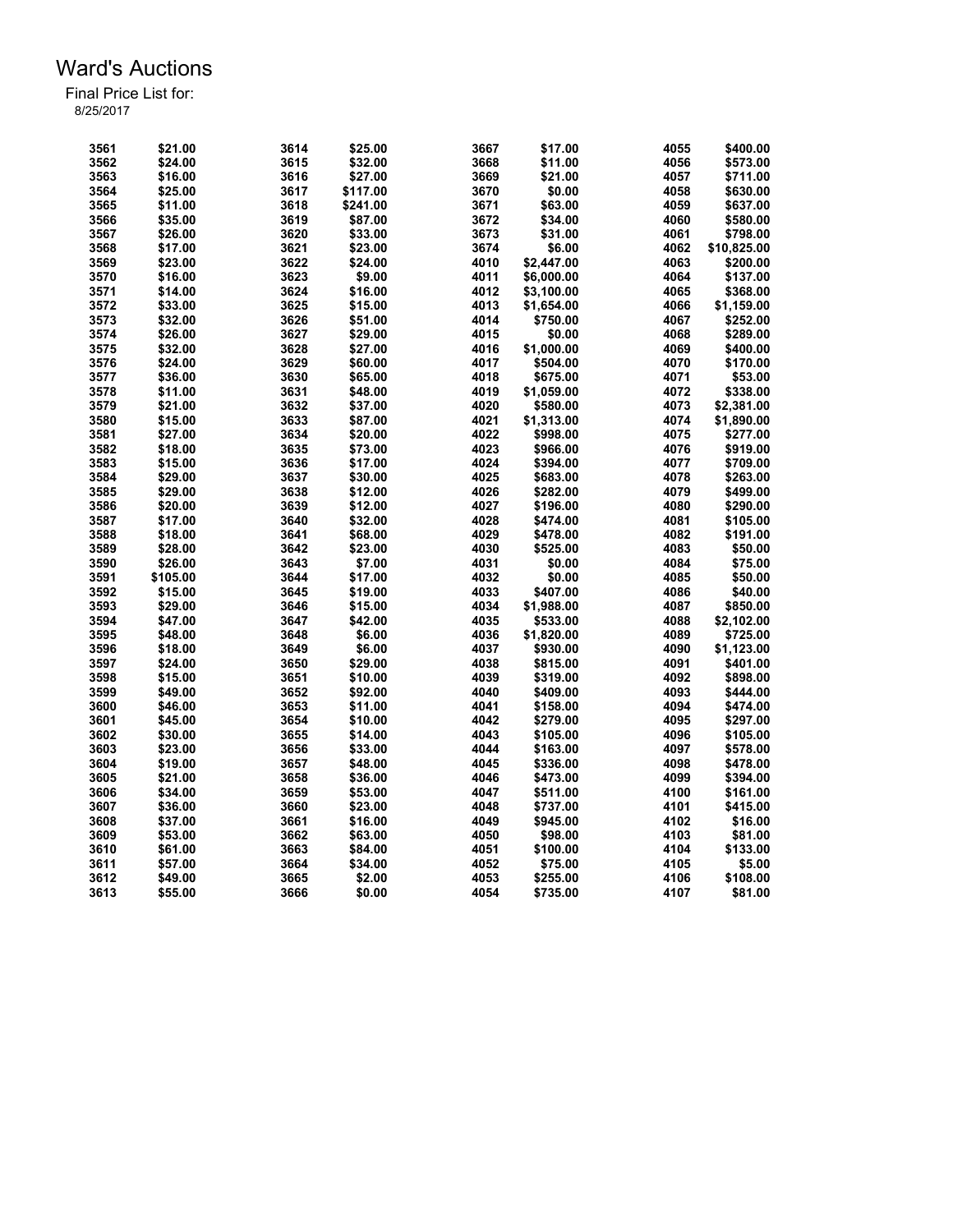| 4108 | \$28.00  | 4161 | \$4.00  | 4214 | \$17.00 | 4267 | \$33.00  |
|------|----------|------|---------|------|---------|------|----------|
| 4109 | \$20.00  | 4162 | \$10.00 | 4215 | \$6.00  | 4268 | \$29.00  |
| 4110 | \$13.00  | 4163 | \$21.00 | 4216 | \$9.00  | 4269 | \$42.00  |
| 4111 | \$8.00   | 4164 | \$17.00 | 4217 | \$0.00  | 4270 | \$233.00 |
| 4112 | \$133.00 | 4165 | \$10.00 | 4218 | \$10.00 | 4271 | \$4.00   |
| 4113 | \$67.00  | 4166 | \$9.00  | 4219 | \$3.00  | 4272 | \$10.00  |
| 4114 | \$65.00  | 4167 | \$7.00  | 4220 | \$8.00  | 4273 | \$5.00   |
| 4115 | \$215.00 | 4168 | \$21.00 | 4221 | \$8.00  | 4274 | \$13.00  |
| 4116 | \$15.00  | 4169 | \$4.00  | 4222 | \$8.00  | 4275 | \$9.00   |
| 4117 | \$9.00   | 4170 | \$6.00  | 4223 | \$14.00 | 4276 | \$16.00  |
| 4118 | \$36.00  | 4171 | \$17.00 | 4224 | \$5.00  | 4277 | \$9.00   |
| 4119 | \$50.00  | 4172 | \$4.00  | 4225 | \$17.00 | 4278 | \$31.00  |
| 4120 | \$42.00  | 4173 | \$6.00  | 4226 | \$0.00  | 4279 | \$5.00   |
| 4121 | \$38.00  | 4174 | \$12.00 | 4227 | \$6.00  | 4280 | \$11.00  |
| 4122 | \$19.00  | 4175 | \$9.00  | 4228 | \$12.00 | 4281 | \$29.00  |
| 4123 | \$263.00 | 4176 | \$27.00 | 4229 | \$13.00 | 4282 | \$6.00   |
| 4124 | \$90.00  | 4177 | \$32.00 | 4230 | \$7.00  | 4283 | \$70.00  |
| 4125 | \$50.00  | 4178 | \$14.00 | 4231 | \$44.00 | 4284 | \$6.00   |
| 4126 | \$11.00  | 4179 | \$13.00 | 4232 | \$17.00 | 4285 | \$5.00   |
| 4127 | \$11.00  | 4180 | \$17.00 | 4233 | \$79.00 | 4286 | \$9.00   |
| 4128 | \$40.00  | 4181 | \$5.00  | 4234 | \$16.00 | 4287 | \$5.00   |
| 4129 | \$8.00   | 4182 | \$8.00  | 4235 | \$30.00 | 4288 | \$20.00  |
| 4130 |          |      | \$4.00  | 4236 |         | 4289 | \$3.00   |
|      | \$14.00  | 4183 |         |      | \$42.00 | 4290 |          |
| 4131 | \$10.00  | 4184 | \$0.00  | 4237 | \$96.00 |      | \$12.00  |
| 4132 | \$18.00  | 4185 | \$8.00  | 4238 | \$17.00 | 4291 | \$4.00   |
| 4133 | \$16.00  | 4186 | \$3.00  | 4239 | \$3.00  | 4292 | \$7.00   |
| 4134 | \$23.00  | 4187 | \$3.00  | 4240 | \$5.00  | 4293 | \$5.00   |
| 4135 | \$24.00  | 4188 | \$17.00 | 4241 | \$10.00 | 4294 | \$0.00   |
| 4136 | \$12.00  | 4189 | \$12.00 | 4242 | \$5.00  | 4295 | \$4.00   |
| 4137 | \$23.00  | 4190 | \$16.00 | 4243 | \$33.00 | 4296 | \$5.00   |
| 4138 | \$36.00  | 4191 | \$6.00  | 4244 | \$23.00 | 4297 | \$24.00  |
| 4139 | \$67.00  | 4192 | \$8.00  | 4245 | \$27.00 | 4298 | \$0.00   |
| 4140 | \$19.00  | 4193 | \$22.00 | 4246 | \$2.00  | 4299 | \$0.00   |
| 4141 | \$23.00  | 4194 | \$3.00  | 4247 | \$10.00 | 4300 | \$11.00  |
| 4142 | \$23.00  | 4195 | \$12.00 | 4248 | \$7.00  | 4301 | \$17.00  |
| 4143 | \$18.00  | 4196 | \$4.00  | 4249 | \$5.00  | 4302 | \$0.00   |
| 4144 | \$7.00   | 4197 | \$7.00  | 4250 | \$9.00  | 4303 | \$10.00  |
| 4145 | \$16.00  | 4198 | \$4.00  | 4251 | \$16.00 | 4304 | \$5.00   |
| 4146 | \$15.00  | 4199 | \$14.00 | 4252 | \$65.00 | 4305 | \$0.00   |
| 4147 | \$2.00   | 4200 | \$27.00 | 4253 | \$19.00 | 4306 | \$50.00  |
| 4148 | \$6.00   | 4201 | \$16.00 | 4254 | \$12.00 | 4307 | \$4.00   |
| 4149 | \$0.00   | 4202 | \$5.00  | 4255 | \$74.00 | 4308 | \$0.00   |
| 4150 | \$7.00   | 4203 | \$79.00 | 4256 | \$17.00 | 4309 | \$3.00   |
| 4151 | \$7.00   | 4204 | \$0.00  | 4257 | \$29.00 | 4310 | \$9.00   |
| 4152 | \$12.00  | 4205 | \$5.00  | 4258 | \$31.00 | 4311 | \$11.00  |
| 4153 | \$24.00  | 4206 | \$5.00  | 4259 | \$7.00  | 4312 | \$4.00   |
| 4154 | \$6.00   | 4207 | \$95.00 | 4260 | \$5.00  | 4313 | \$0.00   |
| 4155 | \$42.00  | 4208 | \$6.00  | 4261 | \$42.00 | 4314 | \$3.00   |
| 4156 | \$8.00   | 4209 | \$50.00 | 4262 | \$10.00 | 4315 | \$0.00   |
| 4157 | \$5.00   | 4210 | \$17.00 | 4263 | \$24.00 | 4316 | \$6.00   |
| 4158 | \$3.00   | 4211 | \$8.00  | 4264 | \$26.00 | 4317 | \$7.00   |
| 4159 | \$4.00   | 4212 | \$11.00 | 4265 | \$8.00  | 4318 | \$0.00   |
| 4160 | \$4.00   | 4213 | \$27.00 | 4266 | \$17.00 | 4319 | \$3.00   |
|      |          |      |         |      |         |      |          |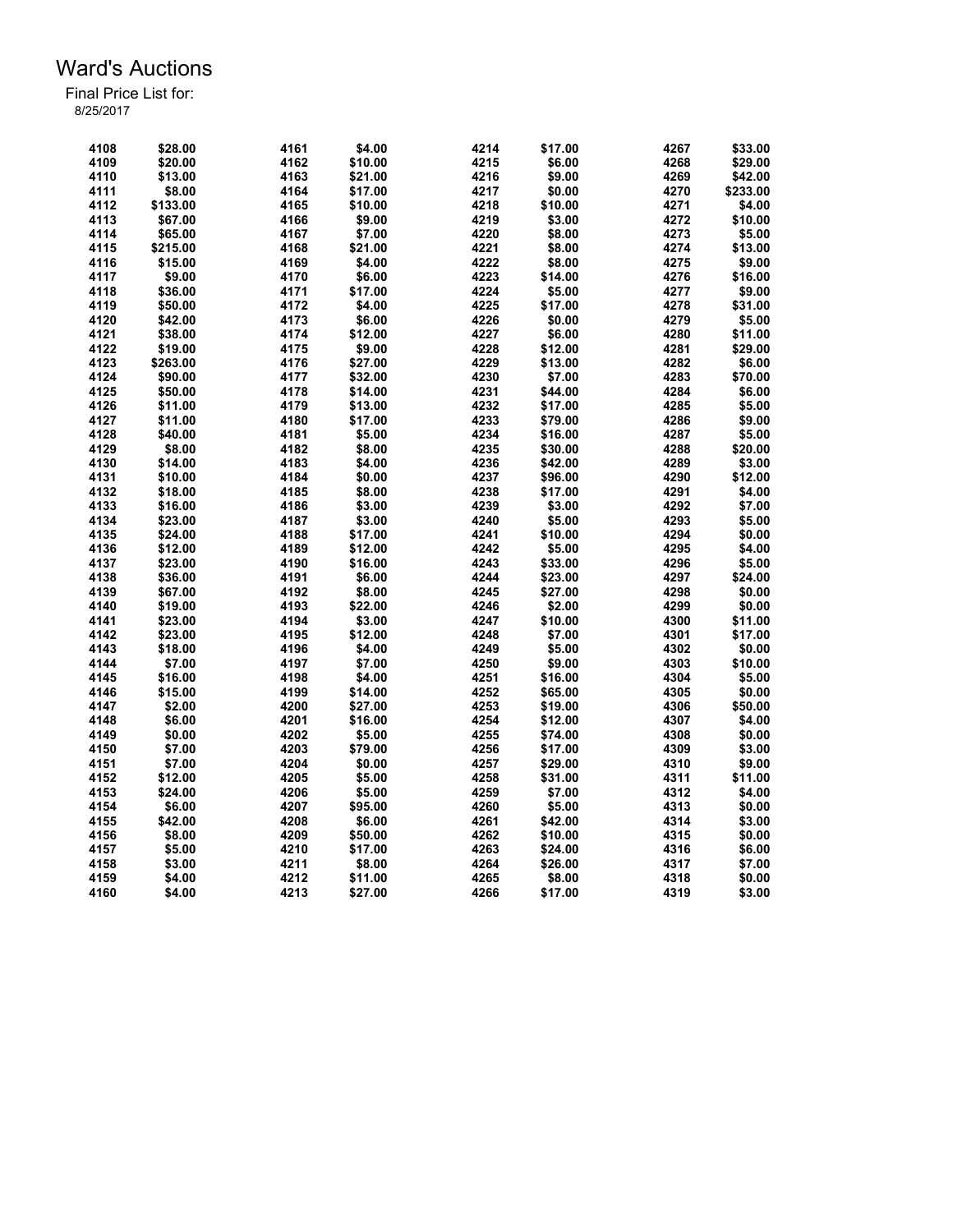| 4320 | \$4.00   | 4373 | \$27.00            | 4426 | \$18.00  | 4479 | \$58.00  |
|------|----------|------|--------------------|------|----------|------|----------|
| 4321 | \$3.00   | 4374 | \$31.00            | 4427 | \$15.00  | 4480 | \$49.00  |
| 4322 | \$3.00   | 4375 | \$12.00            | 4428 | \$56.00  | 4481 | \$35.00  |
| 4323 | \$4.00   | 4376 | \$59.00            | 4429 | \$41.00  | 4482 | \$30.00  |
| 4324 | \$23.00  | 4377 | \$51.00            | 4430 | \$24.00  | 4483 | \$10.00  |
| 4325 | \$14.00  | 4378 | \$18.00            | 4431 | \$29.00  | 4484 | \$50.00  |
| 4326 | \$5.00   | 4379 | \$289.00           | 4432 | \$43.00  | 4485 | \$36.00  |
| 4327 | \$16.00  | 4380 | \$289.00           | 4433 | \$51.00  | 4486 | \$71.00  |
| 4328 | \$20.00  | 4381 | \$32.00            | 4434 | \$19.00  | 4487 | \$14.00  |
| 4329 | \$5.00   | 4382 | \$38.00            | 4435 | \$21.00  | 4488 | \$21.00  |
| 4330 | \$7.00   | 4383 | \$90.00            | 4436 | \$54.00  | 4489 | \$13.00  |
| 4331 | \$117.00 | 4384 | \$45.00            | 4437 | \$111.00 | 4490 | \$58.00  |
| 4332 | \$30.00  | 4385 | \$15.00            | 4438 | \$70.00  | 4491 | \$28.00  |
| 4333 | \$45.00  | 4386 | \$52.00            | 4439 | \$27.00  | 4492 | \$40.00  |
| 4334 | \$8.00   | 4387 | \$35.00            | 4440 | \$25.00  | 4493 | \$95.00  |
| 4335 | \$5.00   | 4388 | \$53.00            | 4441 | \$35.00  | 4494 | \$30.00  |
| 4336 | \$23.00  | 4389 | \$30.00            | 4442 | \$50.00  | 4495 | \$25.00  |
| 4337 | \$22.00  | 4390 | \$36.00            | 4443 | \$56.00  | 4496 | \$287.00 |
|      |          |      |                    |      |          |      |          |
| 4338 | \$24.00  | 4391 | \$17.00            | 4444 | \$20.00  | 4497 | \$63.00  |
| 4339 | \$23.00  | 4392 | \$21.00            | 4445 | \$18.00  | 5010 | \$25.00  |
| 4340 | \$7.00   | 4393 | \$9.00             | 4446 | \$24.00  | 5011 | \$32.00  |
| 4341 | \$6.00   | 4394 | \$11.00            | 4447 | \$11.00  | 5012 | \$5.00   |
| 4342 | \$6.00   | 4395 | \$53.00            | 4448 | \$42.00  | 5013 | \$30.00  |
| 4343 | \$9.00   | 4396 | \$32.00            | 4449 | \$28.00  | 5014 | \$30.00  |
| 4344 | \$98.00  | 4397 | \$60.00            | 4450 | \$50.00  | 5015 | \$18.00  |
| 4345 | \$26.00  | 4398 | \$20.00            | 4451 | \$67.00  | 5016 | \$35.00  |
| 4346 | \$10.00  | 4399 | \$20.00            | 4452 | \$13.00  | 5017 | \$30.00  |
| 4347 | \$21.00  | 4400 | \$32.00            | 4453 | \$53.00  | 5018 | \$35.00  |
| 4348 | \$37.00  | 4401 | \$15.00            | 4454 | \$29.00  | 5019 | \$0.00   |
| 4349 | \$34.00  | 4402 | \$65.00            | 4455 | \$10.00  | 5020 | \$195.00 |
| 4350 | \$525.00 | 4403 | \$36.00            | 4456 | \$50.00  | 5021 | \$55.00  |
| 4351 | \$42.00  | 4404 | \$9.00             | 4457 | \$11.00  | 5022 | \$10.00  |
| 4352 | \$35.00  | 4405 | \$47.00            | 4458 | \$25.00  | 5023 | \$11.00  |
| 4353 | \$14.00  | 4406 | \$47.00            | 4459 | \$13.00  | 5024 | \$0.00   |
| 4354 | \$30.00  | 4407 | \$37.00            | 4460 | \$47.00  | 5025 | \$32.00  |
| 4355 | \$38.00  | 4408 | \$27.00            | 4461 | \$34.00  | 5026 | \$25.00  |
| 4356 | \$45.00  | 4409 | \$27.00            | 4462 | \$30.00  | 5027 | \$6.00   |
| 4357 | \$70.00  | 4410 | \$33.00            | 4463 | \$63.00  | 5028 | \$16.00  |
| 4358 | \$111.00 | 4411 | \$11.00            | 4464 | \$42.00  | 5029 | \$3.00   |
| 4359 | \$65.00  | 4412 | \$37.00            | 4465 | \$10.00  | 5030 | \$3.00   |
| 4360 | \$87.00  | 4413 | \$92.00            | 4466 | \$12.00  | 5031 | \$10.00  |
| 4361 | \$93.00  | 4414 | \$75.00            | 4467 | \$32.00  | 5032 | \$26.00  |
| 4362 | \$41.00  | 4415 | \$27.00            | 4468 | \$60.00  | 5033 | \$7.00   |
| 4363 | \$58.00  | 4416 | \$23.00            | 4469 | \$20.00  | 5034 | \$24.00  |
| 4364 | \$53.00  | 4417 | \$35.00            | 4470 | \$19.00  | 5035 | \$8.00   |
| 4365 | \$33.00  | 4418 | \$44.00            | 4471 | \$57.00  | 5036 | \$5.00   |
| 4366 | \$40.00  | 4419 | \$39.00            | 4472 | \$89.00  | 5037 | \$40.00  |
| 4367 | \$37.00  | 4420 | \$27.00            | 4473 | \$24.00  | 5038 | \$14.00  |
| 4368 | \$197.00 | 4421 |                    | 4474 |          | 5039 | \$53.00  |
| 4369 | \$63.00  |      | \$25.00<br>\$29.00 |      | \$10.00  | 5040 |          |
|      |          | 4422 |                    | 4475 | \$35.00  |      | \$132.00 |
| 4370 | \$58.00  | 4423 | \$63.00            | 4476 | \$35.00  | 5041 | \$16.00  |
| 4371 | \$29.00  | 4424 | \$44.00            | 4477 | \$27.00  | 5042 | \$8.00   |
| 4372 | \$39.00  | 4425 | \$20.00            | 4478 | \$45.00  | 5043 | \$6.00   |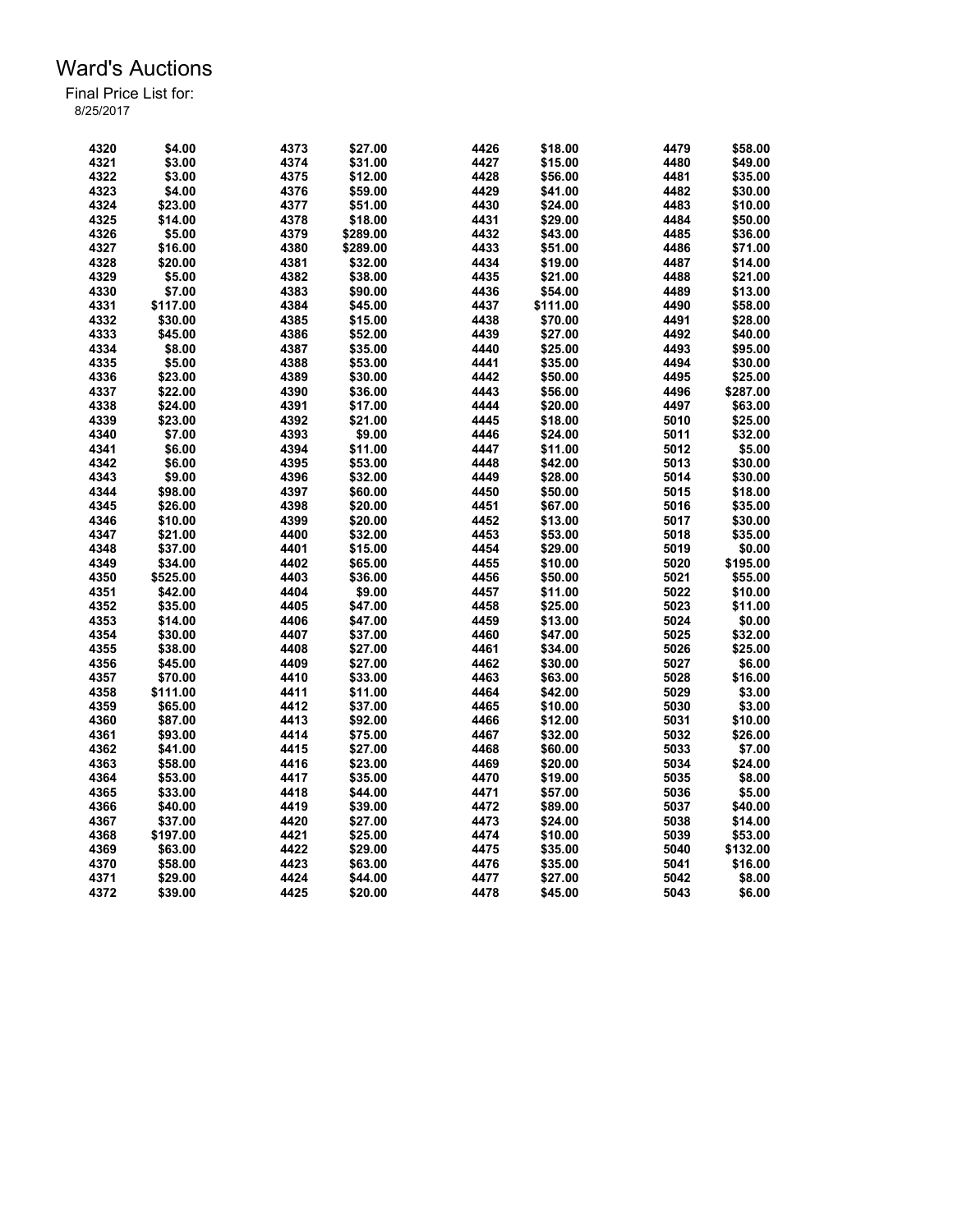| 5044 | \$16.00 | 5097 | \$16.00 | 5150 | \$14.00 | 5203 | \$5.00  |
|------|---------|------|---------|------|---------|------|---------|
| 5045 | \$3.00  | 5098 | \$37.00 | 5151 | \$37.00 | 5204 | \$0.00  |
| 5046 | \$9.00  | 5099 | \$20.00 | 5152 | \$24.00 | 5205 | \$1.00  |
| 5047 | \$5.00  | 5100 | \$33.00 | 5153 | \$42.00 | 5206 | \$5.00  |
| 5048 | \$4.00  | 5101 | \$29.00 | 5154 | \$13.00 | 5207 | \$13.00 |
| 5049 | \$11.00 | 5102 | \$21.00 | 5155 | \$14.00 | 5208 | \$12.00 |
| 5050 | \$27.00 | 5103 | \$10.00 | 5156 | \$72.00 | 5209 | \$0.00  |
| 5051 | \$3.00  | 5104 | \$4.00  | 5157 | \$16.00 | 5210 | \$9.00  |
| 5052 | \$3.00  | 5105 | \$75.00 | 5158 | \$6.00  | 5211 | \$11.00 |
| 5053 | \$5.00  | 5106 | \$20.00 | 5159 | \$35.00 | 5212 | \$0.00  |
| 5054 | \$58.00 | 5107 | \$32.00 | 5160 | \$5.00  | 5213 | \$2.00  |
| 5055 | \$42.00 | 5108 | \$1.00  | 5161 | \$1.00  | 5214 | \$51.00 |
| 5056 | \$8.00  | 5109 | \$8.00  | 5162 | \$0.00  | 5215 | \$11.00 |
| 5057 | \$7.00  | 5110 | \$3.00  | 5163 | \$21.00 | 5216 | \$11.00 |
| 5058 | \$17.00 | 5111 | \$3.00  | 5164 | \$5.00  | 5217 | \$3.00  |
| 5059 | \$4.00  | 5112 | \$3.00  | 5165 | \$5.00  | 5218 | \$18.00 |
| 5060 | \$13.00 | 5113 | \$2.00  | 5166 | \$5.00  | 5219 | \$0.00  |
| 5061 | \$7.00  | 5114 | \$7.00  | 5167 | \$12.00 | 5220 | \$11.00 |
| 5062 | \$13.00 | 5115 | \$15.00 | 5168 | \$0.00  | 5221 | \$14.00 |
| 5063 | \$31.00 | 5116 | \$2.00  | 5169 | \$2.00  | 5222 | \$6.00  |
| 5064 | \$6.00  | 5117 | \$10.00 | 5170 | \$3.00  | 5223 | \$16.00 |
| 5065 | \$79.00 | 5118 | \$2.00  | 5171 | \$0.00  | 5224 | \$12.00 |
| 5066 | \$5.00  | 5119 | \$11.00 | 5172 | \$9.00  | 5225 | \$22.00 |
| 5067 | \$6.00  | 5120 | \$1.00  | 5173 | \$74.00 | 5226 | \$16.00 |
| 5068 | \$6.00  | 5121 | \$4.00  | 5174 | \$90.00 | 5227 | \$17.00 |
| 5069 | \$4.00  | 5122 | \$88.00 | 5175 | \$3.00  | 5228 | \$16.00 |
| 5070 | \$3.00  | 5123 | \$32.00 | 5176 | \$2.00  | 5229 | \$13.00 |
| 5071 | \$9.00  | 5124 | \$34.00 | 5177 | \$11.00 | 5230 | \$11.00 |
| 5072 | \$4.00  | 5125 | \$0.00  | 5178 | \$0.00  | 5231 | \$13.00 |
| 5073 | \$3.00  | 5126 | \$2.00  | 5179 | \$1.00  | 5232 | \$0.00  |
| 5074 | \$6.00  | 5127 | \$0.00  | 5180 | \$1.00  | 5233 | \$4.00  |
| 5075 | \$14.00 | 5128 | \$6.00  | 5181 | \$1.00  | 5234 | \$32.00 |
| 5076 | \$13.00 | 5129 | \$2.00  | 5182 | \$0.00  | 5235 | \$87.00 |
| 5077 | \$21.00 | 5130 | \$40.00 | 5183 | \$5.00  | 5236 | \$13.00 |
| 5078 | \$7.00  | 5131 | \$12.00 | 5184 | \$8.00  | 5237 | \$3.00  |
| 5079 | \$14.00 | 5132 | \$5.00  | 5185 | \$27.00 | 5238 | \$11.00 |
| 5080 | \$16.00 | 5133 | \$12.00 | 5186 | \$10.00 | 5239 | \$0.00  |
| 5081 | \$13.00 | 5134 | \$33.00 | 5187 | \$21.00 | 5240 | \$1.00  |
| 5082 | \$32.00 | 5135 | \$11.00 | 5188 | \$17.00 | 5241 | \$1.00  |
| 5083 | \$21.00 | 5136 | \$1.00  | 5189 | \$12.00 | 5242 | \$20.00 |
| 5084 | \$37.00 | 5137 | \$37.00 | 5190 | \$23.00 | 5243 | \$12.00 |
| 5085 | \$0.00  | 5138 | \$15.00 | 5191 | \$8.00  | 5244 | \$3.00  |
| 5086 | \$8.00  | 5139 | \$35.00 | 5192 | \$1.00  | 5245 | \$5.00  |
| 5087 | \$16.00 | 5140 | \$20.00 | 5193 | \$1.00  | 5246 | \$18.00 |
| 5088 | \$21.00 | 5141 | \$35.00 | 5194 | \$1.00  | 5247 | \$12.00 |
| 5089 | \$8.00  | 5142 | \$4.00  | 5195 | \$0.00  | 5248 | \$13.00 |
| 5090 | \$1.00  | 5143 | \$7.00  | 5196 | \$1.00  | 5249 | \$30.00 |
| 5091 | \$6.00  | 5144 | \$3.00  | 5197 | \$25.00 | 5250 | \$13.00 |
| 5092 | \$90.00 | 5145 | \$15.00 | 5198 | \$1.00  | 5251 | \$3.00  |
| 5093 | \$22.00 | 5146 | \$7.00  | 5199 | \$19.00 | 5252 | \$7.00  |
| 5094 | \$13.00 | 5147 | \$6.00  | 5200 | \$13.00 | 5253 | \$7.00  |
| 5095 | \$16.00 | 5148 | \$16.00 | 5201 | \$11.00 | 5254 | \$14.00 |
| 5096 | \$6.00  | 5149 | \$6.00  | 5202 | \$2.00  | 5255 | \$27.00 |
|      |         |      |         |      |         |      |         |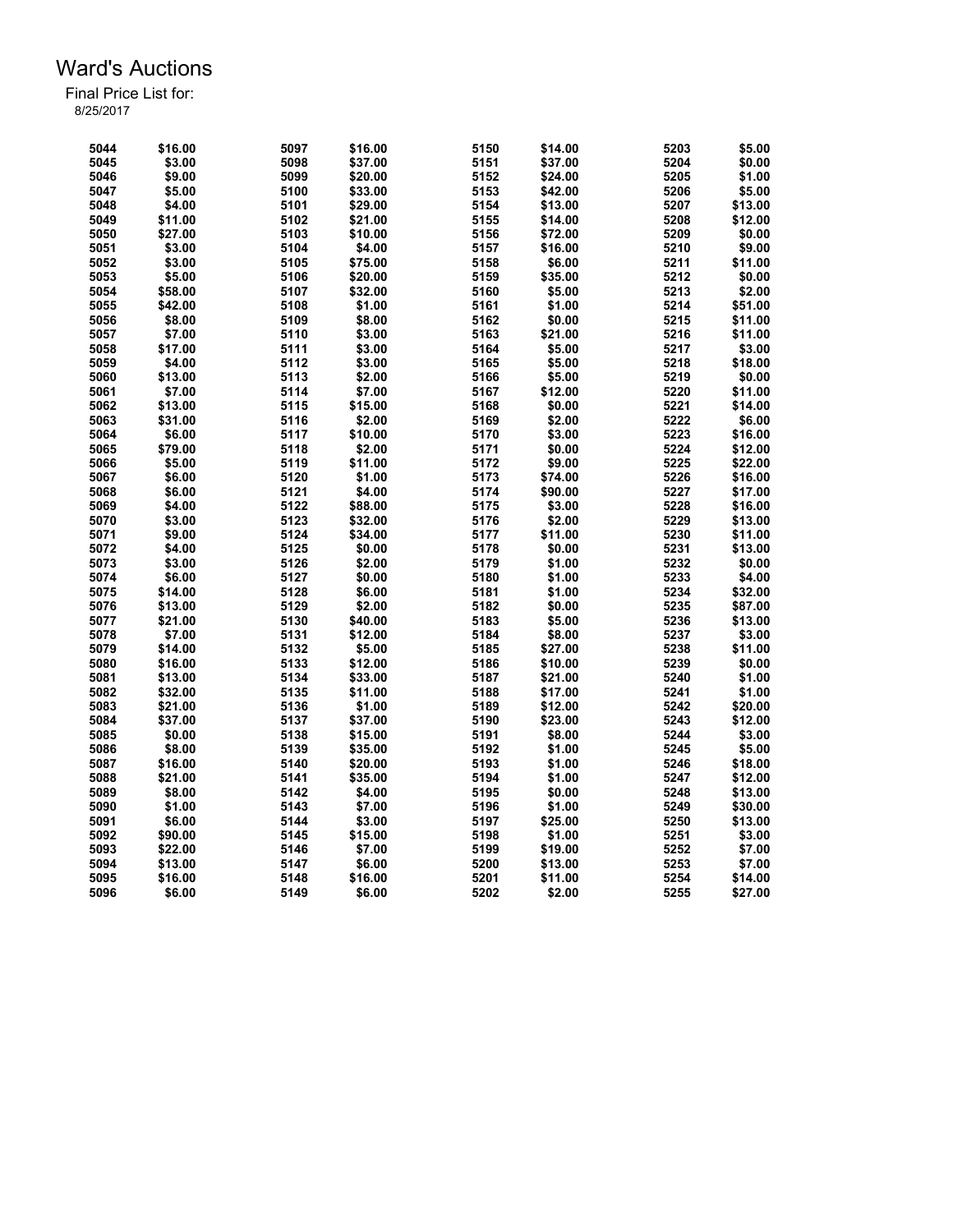| 5256 | \$18.00 | 5309 | \$0.00   | 5362 | \$11.00 | 5415 | \$18.00  |
|------|---------|------|----------|------|---------|------|----------|
| 5257 | \$44.00 | 5310 | \$0.00   | 5363 | \$19.00 | 5416 | \$11.00  |
| 5258 | \$7.00  | 5311 | \$7.00   | 5364 | \$24.00 | 5417 | \$7.00   |
| 5259 | \$8.00  | 5312 | \$3.00   | 5365 | \$61.00 | 5418 | \$6.00   |
| 5260 | \$0.00  | 5313 | \$0.00   | 5366 | \$5.00  | 5419 | \$5.00   |
| 5261 | \$9.00  | 5314 | \$0.00   | 5367 | \$16.00 | 5420 | \$6.00   |
| 5262 | \$3.00  | 5315 | \$2.00   | 5368 | \$10.00 | 5421 | \$10.00  |
| 5263 | \$5.00  | 5316 | \$2.00   | 5369 | \$8.00  | 5422 | \$13.00  |
| 5264 | \$6.00  | 5317 | \$2.00   | 5370 | \$6.00  | 5423 | \$16.00  |
| 5265 | \$3.00  | 5318 | \$2.00   | 5371 | \$5.00  | 5424 | \$3.00   |
| 5266 | \$3.00  | 5319 | \$2.00   | 5372 | \$53.00 | 5425 | \$2.00   |
| 5267 | \$7.00  | 5320 | \$2.00   | 5373 | \$9.00  | 5426 | \$15.00  |
| 5268 | \$3.00  | 5321 | \$2.00   | 5374 | \$2.00  | 5427 | \$4.00   |
| 5269 | \$3.00  | 5322 | \$2.00   | 5375 | \$11.00 | 5428 | \$118.00 |
| 5270 | \$3.00  | 5323 | \$28.00  | 5376 | \$5.00  | 5429 | \$79.00  |
| 5271 | \$21.00 | 5324 | \$17.00  | 5377 | \$10.00 | 5430 | \$25.00  |
| 5272 | \$4.00  | 5325 | \$1.00   | 5378 | \$11.00 | 5431 | \$21.00  |
| 5273 | \$37.00 | 5326 | \$6.00   | 5379 | \$11.00 | 5432 | \$28.00  |
| 5274 | \$4.00  | 5327 | \$42.00  | 5380 | \$10.00 | 5433 | \$82.00  |
| 5275 | \$3.00  | 5328 | \$19.00  | 5381 | \$8.00  | 5434 | \$13.00  |
| 5276 | \$3.00  | 5329 | \$16.00  | 5382 | \$23.00 | 5435 | \$3.00   |
| 5277 | \$2.00  | 5330 | \$16.00  | 5383 | \$23.00 | 5436 | \$12.00  |
| 5278 | \$4.00  | 5331 | \$28.00  | 5384 | \$28.00 | 5437 | \$279.00 |
| 5279 | \$0.00  | 5332 | \$289.00 | 5385 | \$28.00 | 5438 | \$117.00 |
| 5280 | \$8.00  | 5333 | \$27.00  | 5386 | \$21.00 | 5439 | \$47.00  |
| 5281 | \$0.00  | 5334 | \$40.00  | 5387 | \$5.00  | 5440 | \$212.00 |
| 5282 | \$0.00  | 5335 | \$105.00 | 5388 | \$21.00 | 5441 | \$58.00  |
| 5283 | \$2.00  | 5336 | \$90.00  | 5389 | \$12.00 | 5442 | \$6.00   |
| 5284 | \$13.00 | 5337 | \$42.00  | 5390 | \$16.00 | 5443 | \$105.00 |
| 5285 | \$3.00  | 5338 | \$2.00   | 5391 | \$3.00  | 5444 | \$24.00  |
| 5286 | \$3.00  | 5339 | \$3.00   | 5392 | \$7.00  | 5445 | \$8.00   |
| 5287 | \$7.00  | 5340 | \$0.00   | 5393 | \$11.00 | 5446 | \$0.00   |
| 5288 | \$7.00  | 5341 | \$21.00  | 5394 | \$5.00  | 5447 | \$2.00   |
| 5289 | \$13.00 | 5342 | \$58.00  | 5395 | \$3.00  | 5448 | \$3.00   |
| 5290 | \$2.00  | 5343 | \$0.00   | 5396 | \$11.00 | 5449 | \$180.00 |
| 5291 | \$2.00  | 5344 | \$200.00 | 5397 | \$5.00  | 5450 | \$21.00  |
| 5292 | \$0.00  | 5345 | \$25.00  | 5398 | \$6.00  | 5451 | \$32.00  |
| 5293 | \$0.00  | 5346 | \$158.00 | 5399 | \$3.00  | 5452 | \$1.00   |
| 5294 | \$3.00  | 5347 | \$9.00   | 5400 | \$12.00 | 5453 | \$80.00  |
| 5295 | \$3.00  | 5348 | \$60.00  | 5401 | \$12.00 | 5454 | \$2.00   |
| 5296 | \$2.00  | 5349 | \$13.00  | 5402 | \$6.00  | 5455 | \$0.00   |
| 5297 | \$9.00  | 5350 | \$0.00   | 5403 | \$10.00 | 5456 | \$27.00  |
| 5298 | \$2.00  | 5351 | \$5.00   | 5404 | \$6.00  | 5457 | \$12.00  |
| 5299 | \$2.00  | 5352 | \$0.00   | 5405 | \$9.00  | 5458 | \$4.00   |
| 5300 | \$2.00  | 5353 | \$3.00   | 5406 | \$8.00  | 5459 | \$0.00   |
| 5301 | \$2.00  | 5354 | \$5.00   | 5407 | \$16.00 | 5460 | \$32.00  |
| 5302 | \$2.00  | 5355 | \$26.00  | 5408 | \$18.00 | 5461 | \$35.00  |
| 5303 | \$3.00  | 5356 | \$14.00  | 5409 | \$42.00 | 5462 | \$10.00  |
| 5304 | \$3.00  | 5357 | \$27.00  | 5410 | \$13.00 | 5463 | \$35.00  |
| 5305 | \$17.00 | 5358 | \$4.00   | 5411 | \$22.00 | 5464 | \$21.00  |
| 5306 | \$11.00 | 5359 | \$5.00   | 5412 | \$39.00 | 5465 | \$39.00  |
| 5307 | \$9.00  | 5360 | \$3.00   | 5413 | \$40.00 | 5466 | \$70.00  |
| 5308 | \$2.00  | 5361 | \$5.00   | 5414 | \$6.00  | 5467 | \$37.00  |
|      |         |      |          |      |         |      |          |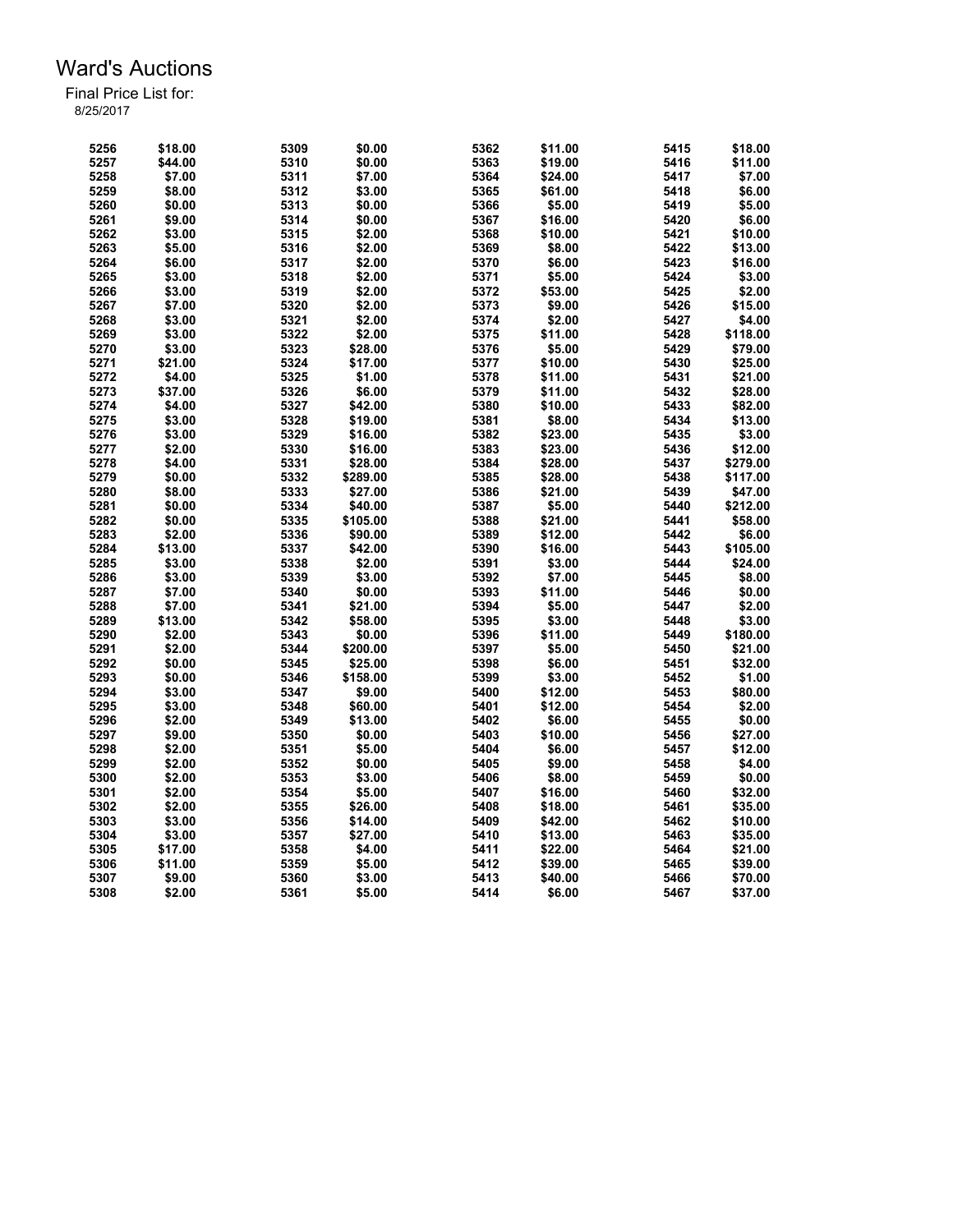| 5468 | \$7.00   | 6014 | \$252.00   | 6067 | \$31.00  | 6120 | \$45.00  |
|------|----------|------|------------|------|----------|------|----------|
| 5469 | \$14.00  | 6015 | \$499.00   | 6068 | \$0.00   | 6121 | \$32.00  |
| 5470 | \$1.00   | 6016 | \$83.00    | 6069 | \$48.00  | 6122 | \$20.00  |
| 5471 | \$7.00   | 6017 | \$50.00    | 6070 | \$58.00  | 6123 | \$5.00   |
| 5472 | \$0.00   | 6018 | \$73.00    | 6071 | \$51.00  | 6124 | \$21.00  |
| 5473 | \$9.00   | 6019 | \$473.00   | 6072 | \$16.00  | 6125 | \$11.00  |
| 5474 | \$1.00   | 6020 | \$263.00   | 6073 | \$51.00  | 6126 | \$5.00   |
| 5475 | \$10.00  | 6021 | \$50.00    | 6074 | \$74.00  | 6127 | \$27.00  |
| 5476 | \$11.00  | 6022 | \$84.00    | 6075 | \$10.00  | 6128 | \$231.00 |
| 5477 | \$2.00   | 6023 | \$137.00   | 6076 | \$15.00  | 6129 | \$45.00  |
| 5478 | \$9.00   | 6024 | \$300.00   | 6077 | \$19.00  | 6130 | \$20.00  |
| 5479 | \$1.00   | 6025 | \$25.00    | 6078 | \$37.00  | 6131 | \$74.00  |
| 5480 | \$1.00   | 6026 | \$363.00   | 6079 | \$21.00  | 6132 | \$50.00  |
| 5481 | \$6.00   | 6027 | \$158.00   | 6080 | \$16.00  | 6133 | \$30.00  |
| 5482 | \$20.00  | 6028 | \$347.00   | 6081 | \$0.00   | 6134 | \$200.00 |
| 5483 | \$5.00   | 6029 | \$221.00   | 6082 | \$132.00 | 6135 | \$50.00  |
| 5484 | \$38.00  | 6030 | \$204.00   | 6083 | \$116.00 | 6136 | \$63.00  |
| 5485 | \$47.00  | 6031 | \$163.00   | 6084 | \$168.00 | 6137 | \$37.00  |
| 5486 | \$19.00  | 6032 | \$473.00   | 6085 | \$30.00  | 6138 | \$0.00   |
| 5487 | \$3.00   | 6033 | \$447.00   | 6086 | \$149.00 | 6139 | \$6.00   |
| 5488 | \$20.00  | 6034 | \$126.00   | 6087 | \$20.00  | 6140 | \$58.00  |
|      |          |      |            |      |          |      |          |
| 5489 | \$25.00  | 6035 | \$25.00    | 6088 | \$48.00  | 6141 | \$0.00   |
| 5490 | \$35.00  | 6036 | \$110.00   | 6089 | \$102.00 | 6142 | \$37.00  |
| 5491 | \$30.00  | 6037 | \$84.00    | 6090 | \$30.00  | 6143 | \$0.00   |
| 5492 | \$17.00  | 6038 | \$241.00   | 6091 | \$36.00  | 6144 | \$30.00  |
| 5493 | \$8.00   | 6039 | \$95.00    | 6092 | \$54.00  | 6145 | \$0.00   |
| 5494 | \$3.00   | 6040 | \$0.00     | 6093 | \$0.00   | 6146 | \$39.00  |
| 5495 | \$3.00   | 6041 | \$201.00   | 6094 | \$25.00  | 6147 | \$48.00  |
| 5496 | \$2.00   | 6042 | \$305.00   | 6095 | \$343.00 | 6148 | \$48.00  |
| 5497 | \$16.00  | 6043 | \$82.00    | 6096 | \$34.00  | 6149 | \$45.00  |
| 5498 | \$82.00  | 6044 | \$133.00   | 6097 | \$15.00  | 6150 | \$45.00  |
| 5499 | \$53.00  | 6045 | \$173.00   | 6098 | \$8.00   | 6151 | \$42.00  |
| 5500 | \$37.00  | 6046 | \$441.00   | 6099 | \$60.00  | 6152 | \$42.00  |
| 5501 | \$5.00   | 6047 | \$32.00    | 6100 | \$129.00 | 6153 | \$5.00   |
| 5502 | \$37.00  | 6048 | \$61.00    | 6101 | \$32.00  | 6154 | \$45.00  |
| 5503 | \$5.00   | 6049 | \$42.00    | 6102 | \$86.00  | 6155 | \$30.00  |
| 5504 | \$13.00  | 6050 | \$36.00    | 6103 | \$48.00  | 6156 | \$88.00  |
| 5505 | \$10.00  | 6051 | \$31.00    | 6104 | \$0.00   | 6157 | \$163.00 |
| 5506 | \$11.00  | 6052 | \$69.00    | 6105 | \$210.00 | 6158 | \$116.00 |
| 5507 | \$3.00   | 6053 | \$5.00     | 6106 | \$74.00  | 6159 | \$32.00  |
| 5508 | \$11.00  | 6054 | \$60.00    | 6107 | \$95.00  | 6160 | \$8.00   |
| 5509 | \$67.00  | 6055 | \$105.00   | 6108 | \$90.00  | 6161 | \$5.00   |
| 5510 | \$100.00 | 6056 | \$65.00    | 6109 | \$95.00  | 6162 | \$61.00  |
| 5511 | \$50.00  | 6057 | \$0.00     | 6110 | \$0.00   | 6163 | \$75.00  |
| 5512 | \$51.00  | 6058 | \$17.00    | 6111 | \$160.00 | 6164 | \$184.00 |
|      |          |      |            |      |          |      |          |
| 5513 | \$15.00  | 6059 | \$90.00    | 6112 | \$42.00  | 6165 | \$30.00  |
| 5514 | \$11.00  | 6060 | \$84.00    | 6113 | \$30.00  | 6166 | \$41.00  |
| 5515 | \$4.00   | 6061 | \$53.00    | 6114 | \$67.00  | 6167 | \$24.00  |
| 5516 | \$11.00  | 6062 | \$2,800.00 | 6115 | \$137.00 | 6168 | \$95.00  |
| 6010 | \$394.00 | 6063 | \$82.00    | 6116 | \$168.00 | 6169 | \$5.00   |
| 6011 | \$237.00 | 6064 | \$79.00    | 6117 | \$63.00  | 6170 | \$21.00  |
| 6012 | \$315.00 | 6065 | \$111.00   | 6118 | \$5.00   | 6171 | \$5.00   |
| 6013 | \$501.00 | 6066 | \$65.00    | 6119 | \$205.00 | 6172 | \$5.00   |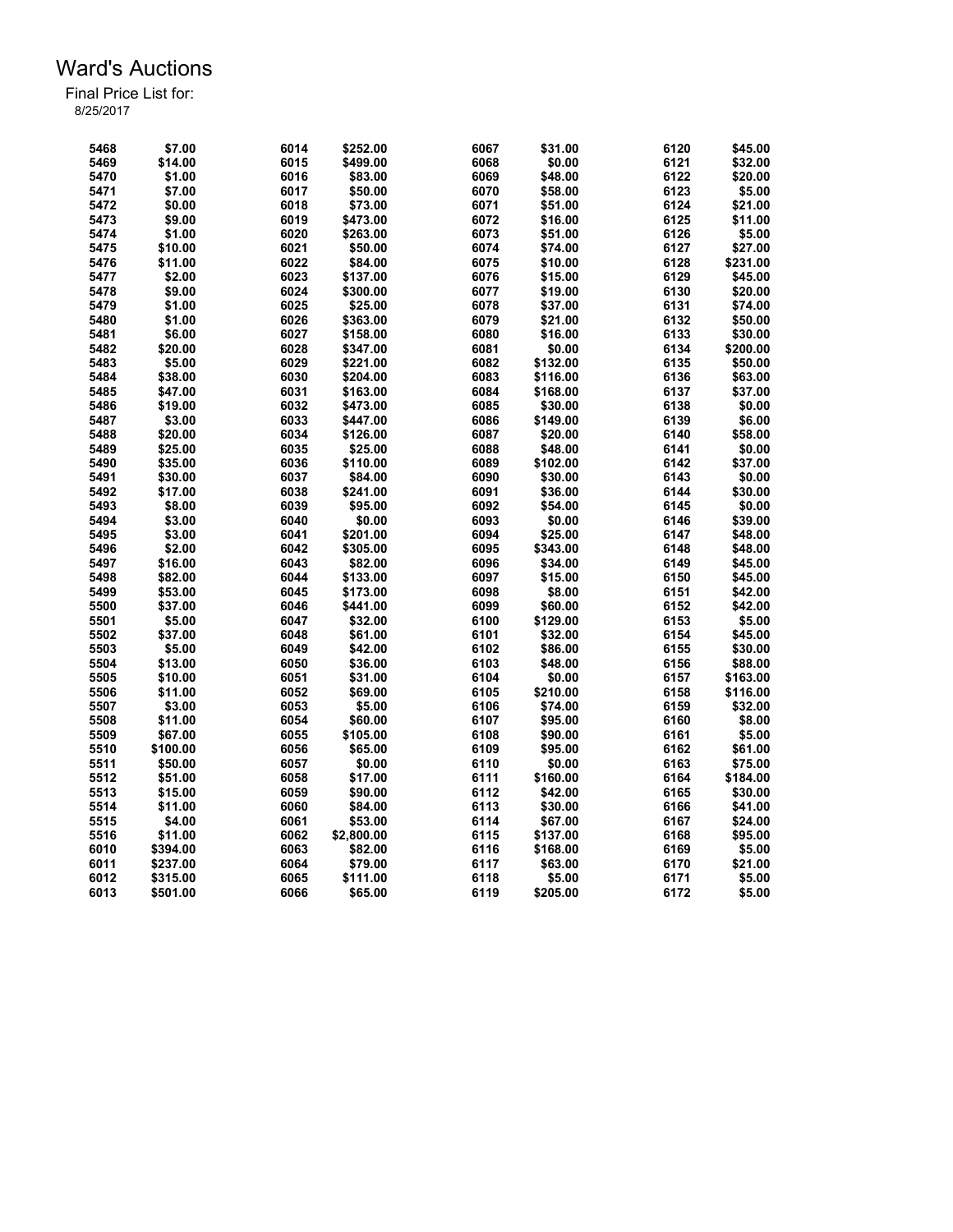| 6173 | \$0.00   | 7011 | \$19.00  | 7064 | \$11.00 | 7117 | \$0.00  |
|------|----------|------|----------|------|---------|------|---------|
| 6174 | \$7.00   | 7012 | \$8.00   | 7065 | \$0.00  | 7118 | \$0.00  |
| 6175 | \$12.00  | 7013 | \$42.00  | 7066 | \$0.00  | 7119 | \$0.00  |
| 6176 | \$90.00  | 7014 | \$19.00  | 7067 | \$0.00  | 7120 | \$6.00  |
| 6177 | \$237.00 | 7015 | \$21.00  | 7068 | \$4.00  | 7121 | \$10.00 |
| 6178 | \$882.00 | 7016 | \$10.00  | 7069 | \$30.00 | 7122 | \$6.00  |
| 6179 | \$189.00 | 7017 | \$21.00  | 7070 | \$10.00 | 7123 | \$4.00  |
| 6180 | \$68.00  | 7018 | \$158.00 | 7071 | \$5.00  | 7124 | \$0.00  |
| 6181 | \$69.00  | 7019 | \$13.00  | 7072 | \$7.00  | 7125 | \$10.00 |
| 6182 | \$132.00 | 7020 | \$24.00  | 7073 | \$12.00 | 7126 | \$3.00  |
| 6183 | \$53.00  | 7021 | \$111.00 | 7074 | \$0.00  | 7127 | \$1.00  |
| 6184 | \$42.00  | 7022 | \$9.00   | 7075 | \$4.00  | 7128 | \$8.00  |
| 6185 | \$29.00  | 7023 | \$20.00  | 7076 | \$0.00  | 7129 | \$3.00  |
| 6186 | \$35.00  | 7024 | \$0.00   | 7077 | \$6.00  | 7130 | \$9.00  |
| 6187 | \$41.00  | 7025 | \$0.00   | 7078 | \$7.00  | 7131 | \$2.00  |
| 6188 | \$42.00  | 7026 | \$10.00  | 7079 | \$6.00  | 7132 | \$3.00  |
| 6189 | \$57.00  | 7027 | \$33.00  | 7080 | \$73.00 | 7133 | \$2.00  |
| 6190 | \$39.00  | 7028 | \$0.00   | 7081 | \$63.00 | 7134 | \$0.00  |
| 6191 | \$5.00   | 7029 | \$47.00  | 7082 | \$28.00 | 7135 | \$0.00  |
| 6192 | \$21.00  | 7030 | \$47.00  | 7083 | \$7.00  | 7136 | \$21.00 |
| 6193 | \$30.00  | 7031 | \$23.00  | 7084 | \$58.00 | 7137 | \$2.00  |
| 6194 | \$12.00  | 7032 | \$11.00  | 7085 | \$28.00 | 7138 | \$4.00  |
| 6195 | \$11.00  | 7033 | \$76.00  | 7086 | \$16.00 | 7139 | \$0.00  |
| 6196 | \$11.00  | 7034 | \$0.00   | 7087 | \$19.00 | 7140 | \$8.00  |
| 6197 | \$5.00   | 7035 | \$37.00  | 7088 | \$5.00  | 7141 | \$48.00 |
| 6198 | \$26.00  | 7036 | \$45.00  | 7089 | \$2.00  | 7142 | \$2.00  |
| 6199 | \$5.00   | 7037 | \$65.00  | 7090 | \$5.00  | 7143 | \$6.00  |
| 6200 | \$9.00   | 7038 | \$49.00  | 7091 | \$5.00  | 7144 | \$0.00  |
| 6201 | \$13.00  | 7039 | \$69.00  | 7092 | \$6.00  | 7145 | \$0.00  |
| 6202 | \$37.00  | 7040 | \$16.00  | 7093 | \$13.00 | 7146 | \$55.00 |
| 6203 | \$23.00  | 7041 | \$53.00  | 7094 | \$10.00 | 7147 | \$13.00 |
| 6204 | \$133.00 | 7042 | \$34.00  | 7095 | \$1.00  | 7148 | \$0.00  |
| 6205 | \$5.00   | 7043 | \$23.00  | 7096 | \$6.00  | 7149 | \$0.00  |
| 6206 | \$5.00   | 7044 | \$21.00  | 7097 | \$11.00 | 7150 | \$0.00  |
| 6207 | \$10.00  | 7045 | \$37.00  | 7098 | \$3.00  | 7151 | \$4.00  |
| 6208 | \$5.00   | 7046 | \$0.00   | 7099 | \$5.00  | 7152 | \$6.00  |
| 6209 | \$32.00  | 7047 | \$48.00  | 7100 | \$7.00  | 7153 | \$0.00  |
| 6210 | \$77.00  | 7048 | \$105.00 | 7101 | \$71.00 | 7154 | \$0.00  |
| 6211 | \$13.00  | 7049 | \$0.00   | 7102 | \$10.00 | 7155 | \$0.00  |
| 6212 | \$21.00  | 7050 | \$42.00  | 7103 | \$3.00  | 7156 | \$0.00  |
| 6213 | \$34.00  | 7051 | \$45.00  | 7104 | \$33.00 | 7157 | \$0.00  |
| 6214 | \$24.00  | 7052 | \$42.00  | 7105 | \$0.00  | 7158 | \$1.00  |
| 6215 | \$33.00  | 7053 | \$11.00  | 7106 | \$0.00  | 7159 | \$4.00  |
| 6216 | \$24.00  | 7054 | \$8.00   | 7107 | \$29.00 | 7160 | \$2.00  |
| 6217 | \$17.00  | 7055 | \$52.00  | 7108 | \$10.00 | 7161 | \$6.00  |
| 6218 | \$31.00  | 7056 | \$2.00   | 7109 | \$4.00  | 7162 | \$16.00 |
| 6219 | \$5.00   | 7057 | \$27.00  | 7110 | \$58.00 | 7163 | \$0.00  |
| 6220 | \$0.00   | 7058 | \$97.00  | 7111 | \$11.00 | 7164 | \$0.00  |
| 6221 | \$5.00   | 7059 | \$19.00  | 7112 | \$13.00 | 7165 | \$3.00  |
| 6222 | \$17.00  | 7060 | \$33.00  | 7113 | \$12.00 | 7166 | \$5.00  |
| 6223 | \$9.00   | 7061 | \$6.00   | 7114 | \$14.00 | 7167 | \$1.00  |
| 6224 | \$12.00  | 7062 | \$0.00   | 7115 | \$6.00  | 7168 | \$1.00  |
| 7010 | \$32.00  | 7063 | \$2.00   | 7116 | \$7.00  | 7169 | \$2.00  |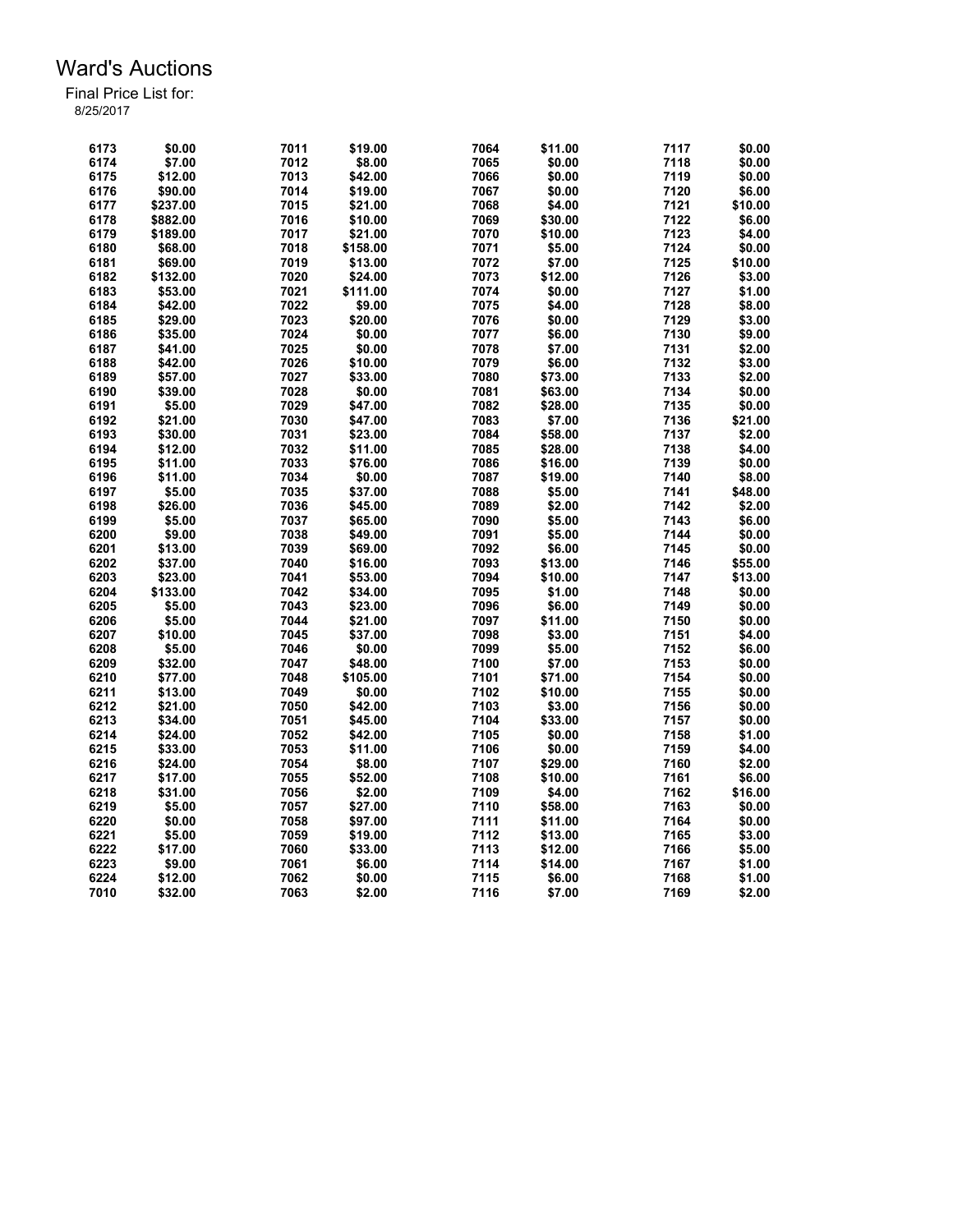| 7170 | \$5.00  | 7223 | \$0.00  | 7276 | \$0.00   | 7329 | \$45.00    |
|------|---------|------|---------|------|----------|------|------------|
| 7171 | \$7.00  | 7224 | \$0.00  | 7277 | \$53.00  | 7330 | \$37.00    |
| 7172 | \$2.00  | 7225 | \$4.00  | 7278 | \$2.00   | 7331 | \$58.00    |
| 7173 | \$12.00 | 7226 | \$10.00 | 7279 | \$4.00   | 7332 | \$1.00     |
| 7174 | \$0.00  | 7227 | \$0.00  | 7280 | \$0.00   | 7333 | \$21.00    |
| 7175 | \$2.00  | 7228 | \$0.00  | 7281 | \$14.00  | 8010 | \$3,675.00 |
| 7176 | \$0.00  | 7229 | \$21.00 | 7282 | \$4.00   | 8011 | \$1,213.00 |
| 7177 | \$27.00 | 7230 | \$0.00  | 7283 | \$0.00   | 8012 | \$3,420.00 |
| 7178 | \$0.00  | 7231 | \$11.00 | 7284 | \$0.00   | 8013 | \$1,260.00 |
| 7179 | \$0.00  | 7232 | \$4.00  | 7285 | \$4.00   | 8014 | \$2,100.00 |
| 7180 | \$0.00  | 7233 | \$32.00 | 7286 | \$0.00   | 8015 | \$1,575.00 |
| 7181 | \$60.00 | 7234 | \$0.00  | 7287 | \$11.00  | 8016 | \$1,129.00 |
| 7182 | \$0.00  | 7235 | \$3.00  | 7288 | \$38.00  | 8017 | \$459.00   |
| 7183 | \$26.00 | 7236 | \$0.00  | 7289 | \$0.00   | 8018 | \$500.00   |
| 7184 | \$24.00 | 7237 | \$0.00  | 7290 | \$11.00  | 8019 | \$348.00   |
| 7185 | \$27.00 | 7238 | \$0.00  | 7291 | \$15.00  | 8020 | \$114.00   |
| 7186 | \$5.00  | 7239 | \$0.00  | 7292 | \$25.00  | 8021 | \$105.00   |
|      |         | 7240 |         | 7293 |          | 8022 |            |
| 7187 | \$0.00  |      | \$4.00  |      | \$20.00  |      | \$0.00     |
| 7188 | \$10.00 | 7241 | \$4.00  | 7294 | \$0.00   | 8023 | \$0.00     |
| 7189 | \$0.00  | 7242 | \$0.00  | 7295 | \$13.00  | 8024 | \$100.00   |
| 7190 | \$24.00 | 7243 | \$2.00  | 7296 | \$74.00  | 8025 | \$53.00    |
| 7191 | \$6.00  | 7244 | \$0.00  | 7297 | \$0.00   | 8026 | \$0.00     |
| 7192 | \$10.00 | 7245 | \$8.00  | 7298 | \$0.00   | 8027 | \$158.00   |
| 7193 | \$20.00 | 7246 | \$2.00  | 7299 | \$0.00   | 8028 | \$200.00   |
| 7194 | \$0.00  | 7247 | \$0.00  | 7300 | \$0.00   | 8029 | \$45.00    |
| 7195 | \$4.00  | 7248 | \$7.00  | 7301 | \$30.00  | 8030 | \$5.00     |
| 7196 | \$0.00  | 7249 | \$0.00  | 7302 | \$25.00  | 8031 | \$47.00    |
| 7197 | \$1.00  | 7250 | \$0.00  | 7303 | \$5.00   | 8032 | \$3,166.00 |
| 7198 | \$0.00  | 7251 | \$0.00  | 7304 | \$5.00   | 8033 | \$147.00   |
| 7199 | \$4.00  | 7252 | \$0.00  | 7305 | \$9.00   | 8034 | \$1,985.00 |
| 7200 | \$50.00 | 7253 | \$4.00  | 7306 | \$12.00  | 8035 | \$1,544.00 |
| 7201 | \$4.00  | 7254 | \$8.00  | 7307 | \$36.00  | 8036 | \$350.00   |
| 7202 | \$0.00  | 7255 | \$4.00  | 7308 | \$84.00  | 8037 | \$422.00   |
| 7203 | \$0.00  | 7256 | \$0.00  | 7309 | \$5.00   | 8038 | \$116.00   |
| 7204 | \$0.00  | 7257 | \$3.00  | 7310 | \$8.00   | 8039 | \$23.00    |
| 7205 | \$3.00  | 7258 | \$0.00  | 7311 | \$29.00  | 8040 | \$74.00    |
| 7206 | \$0.00  | 7259 | \$27.00 | 7312 | \$42.00  | 8041 | \$94.00    |
| 7207 | \$7.00  | 7260 | \$0.00  | 7313 | \$1.00   | 8042 | \$112.00   |
| 7208 | \$10.00 | 7261 | \$0.00  | 7314 | \$0.00   | 8043 | \$47.00    |
| 7209 | \$10.00 | 7262 | \$0.00  | 7315 | \$11.00  | 8044 | \$25.00    |
| 7210 | \$4.00  | 7263 | \$3.00  | 7316 | \$23.00  | 8045 | \$250.00   |
| 7211 | \$8.00  | 7264 | \$3.00  | 7317 | \$0.00   | 8046 | \$25.00    |
| 7212 | \$0.00  | 7265 | \$1.00  | 7318 | \$10.00  | 8047 | \$0.00     |
| 7213 | \$7.00  | 7266 | \$3.00  | 7319 | \$17.00  | 8048 | \$15.00    |
|      |         |      |         | 7320 |          |      |            |
| 7214 | \$16.00 | 7267 | \$9.00  |      | \$27.00  | 8049 | \$16.00    |
| 7215 | \$30.00 | 7268 | \$0.00  | 7321 | \$0.00   | 8050 | \$3,047.00 |
| 7216 | \$21.00 | 7269 | \$4.00  | 7322 | \$0.00   | 8051 | \$3,358.00 |
| 7217 | \$9.00  | 7270 | \$3.00  | 7323 | \$31.00  | 8052 | \$1,047.00 |
| 7218 | \$11.00 | 7271 | \$15.00 | 7324 | \$0.00   | 8053 | \$4,055.00 |
| 7219 | \$28.00 | 7272 | \$0.00  | 7325 | \$0.00   | 8054 | \$0.00     |
| 7220 | \$21.00 | 7273 | \$6.00  | 7326 | \$32.00  | 8055 | \$1,710.00 |
| 7221 | \$0.00  | 7274 | \$2.00  | 7327 | \$23.00  | 8056 | \$1,762.00 |
| 7222 | \$2.00  | 7275 | \$3.00  | 7328 | \$113.00 | 8057 | \$2,730.00 |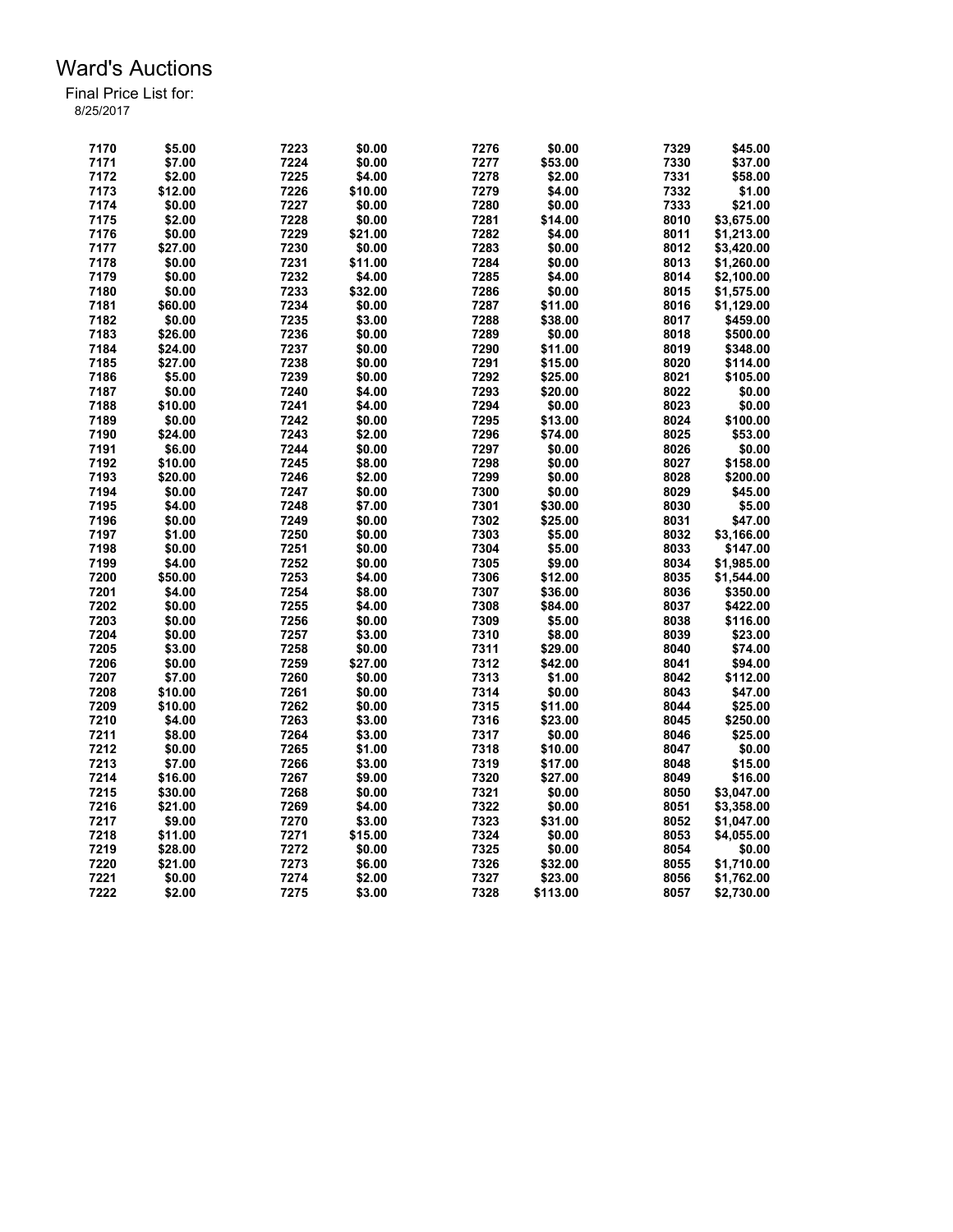| 8058 | \$222.00   | 8111 | \$58.00  | 8164 | \$7.00   | 8217 | \$28.00  |
|------|------------|------|----------|------|----------|------|----------|
| 8059 | \$997.00   | 8112 | \$0.00   | 8165 | \$5.00   | 8218 | \$0.00   |
| 8060 | \$500.00   | 8113 | \$5.00   | 8166 | \$7.00   | 8219 | \$0.00   |
| 8061 | \$735.00   | 8114 | \$0.00   | 8167 | \$24.00  | 8220 | \$12.00  |
| 8062 | \$42.00    | 8115 | \$58.00  | 8168 | \$23.00  | 8221 | \$0.00   |
| 8063 | \$33.00    | 8116 | \$10.00  | 8169 | \$158.00 | 8222 | \$14.00  |
| 8064 | \$79.00    | 8117 | \$0.00   | 8170 | \$47.00  | 8223 | \$23.00  |
| 8065 | \$147.00   | 8118 | \$273.00 | 8171 | \$142.00 | 8224 | \$0.00   |
| 8066 | \$90.00    | 8119 | \$15.00  | 8172 | \$28.00  | 8225 | \$0.00   |
| 8067 | \$111.00   | 8120 | \$15.00  | 8173 | \$42.00  | 8226 | \$61.00  |
| 8068 | \$56.00    | 8121 | \$15.00  | 8174 | \$58.00  | 8227 | \$0.00   |
| 8069 | \$25.00    | 8122 | \$223.00 | 8175 | \$48.00  | 8228 | \$10.00  |
| 8070 | \$10.00    | 8123 | \$840.00 | 8176 | \$74.00  | 8229 | \$32.00  |
| 8071 | \$62.00    | 8124 | \$50.00  | 8177 | \$69.00  | 8230 | \$16.00  |
| 8072 | \$32.00    | 8125 | \$5.00   | 8178 | \$137.00 | 8231 | \$11.00  |
| 8073 | \$0.00     | 8126 | \$0.00   | 8179 | \$32.00  | 8232 | \$12.00  |
| 8074 | \$0.00     | 8127 | \$5.00   | 8180 | \$32.00  | 8233 | \$11.00  |
|      | \$5.00     | 8128 | \$70.00  | 8181 |          | 8234 |          |
| 8075 |            |      |          |      | \$105.00 |      | \$27.00  |
| 8076 | \$5.00     | 8129 | \$5.00   | 8182 | \$32.00  | 8235 | \$55.00  |
| 8077 | \$0.00     | 8130 | \$10.00  | 8183 | \$137.00 | 8236 | \$5.00   |
| 8078 | \$6.00     | 8131 | \$5.00   | 8184 | \$5.00   | 8237 | \$14.00  |
| 8079 | \$21.00    | 8132 | \$5.00   | 8185 | \$79.00  | 8238 | \$15.00  |
| 8080 | \$6.00     | 8133 | \$5.00   | 8186 | \$20.00  | 8239 | \$12.00  |
| 8081 | \$56.00    | 8134 | \$5.00   | 8187 | \$13.00  | 8240 | \$24.00  |
| 8082 | \$0.00     | 8135 | \$6.00   | 8188 | \$123.00 | 8241 | \$47.00  |
| 8083 | \$42.00    | 8136 | \$0.00   | 8189 | \$125.00 | 8242 | \$21.00  |
| 8084 | \$1,015.00 | 8137 | \$5.00   | 8190 | \$3.00   | 8243 | \$58.00  |
| 8085 | \$350.00   | 8138 | \$5.00   | 8191 | \$8.00   | 8244 | \$24.00  |
| 8086 | \$300.00   | 8139 | \$0.00   | 8192 | \$42.00  | 8245 | \$21.00  |
| 8087 | \$1,470.00 | 8140 | \$0.00   | 8193 | \$54.00  | 8246 | \$27.00  |
| 8088 | \$105.00   | 8141 | \$0.00   | 8194 | \$49.00  | 8247 | \$27.00  |
| 8089 | \$53.00    | 8142 | \$5.00   | 8195 | \$10.00  | 8248 | \$11.00  |
| 8090 | \$13.00    | 8143 | \$0.00   | 8196 | \$25.00  | 8249 | \$32.00  |
| 8091 | \$16.00    | 8144 | \$0.00   | 8197 | \$13.00  | 8250 | \$73.00  |
| 8092 | \$42.00    | 8145 | \$5.00   | 8198 | \$15.00  | 9010 | \$394.00 |
| 8093 | \$42.00    | 8146 | \$5.00   | 8199 | \$10.00  | 9011 | \$105.00 |
| 8094 | \$62.00    | 8147 | \$10.00  | 8200 | \$0.00   | 9012 | \$20.00  |
| 8095 | \$5.00     | 8148 | \$15.00  | 8201 | \$0.00   | 9013 | \$275.00 |
| 8096 | \$16.00    | 8149 | \$0.00   | 8202 | \$0.00   | 9014 | \$225.00 |
| 8097 | \$24.00    | 8150 | \$0.00   | 8203 | \$5.00   | 9015 | \$126.00 |
| 8098 | \$19.00    | 8151 | \$100.00 | 8204 | \$35.00  | 9016 | \$368.00 |
| 8099 | \$56.00    | 8152 | \$32.00  | 8205 | \$0.00   | 9017 | \$25.00  |
| 8100 | \$10.00    | 8153 | \$16.00  | 8206 | \$8.00   | 9018 | \$94.00  |
| 8101 | \$13.00    | 8154 | \$0.00   | 8207 | \$11.00  | 9019 | \$132.00 |
| 8102 | \$23.00    | 8155 | \$16.00  | 8208 | \$13.00  | 9020 | \$47.00  |
| 8103 | \$0.00     | 8156 | \$50.00  | 8209 | \$5.00   | 9021 | \$76.00  |
| 8104 | \$0.00     | 8157 | \$15.00  | 8210 | \$5.00   | 9022 | \$210.00 |
| 8105 | \$200.00   | 8158 | \$0.00   | 8211 | \$5.00   | 9023 | \$59.00  |
| 8106 | \$23.00    | 8159 | \$5.00   | 8212 | \$50.00  | 9024 | \$49.00  |
| 8107 | \$30.00    | 8160 | \$8.00   | 8213 | \$9.00   | 9025 | \$24.00  |
| 8108 | \$16.00    | 8161 | \$79.00  | 8214 | \$5.00   | 9026 | \$42.00  |
| 8109 | \$11.00    | 8162 | \$54.00  | 8215 | \$12.00  | 9027 | \$40.00  |
|      |            |      |          |      |          |      |          |
| 8110 | \$10.00    | 8163 | \$12.00  | 8216 | \$3.00   | 9028 | \$40.00  |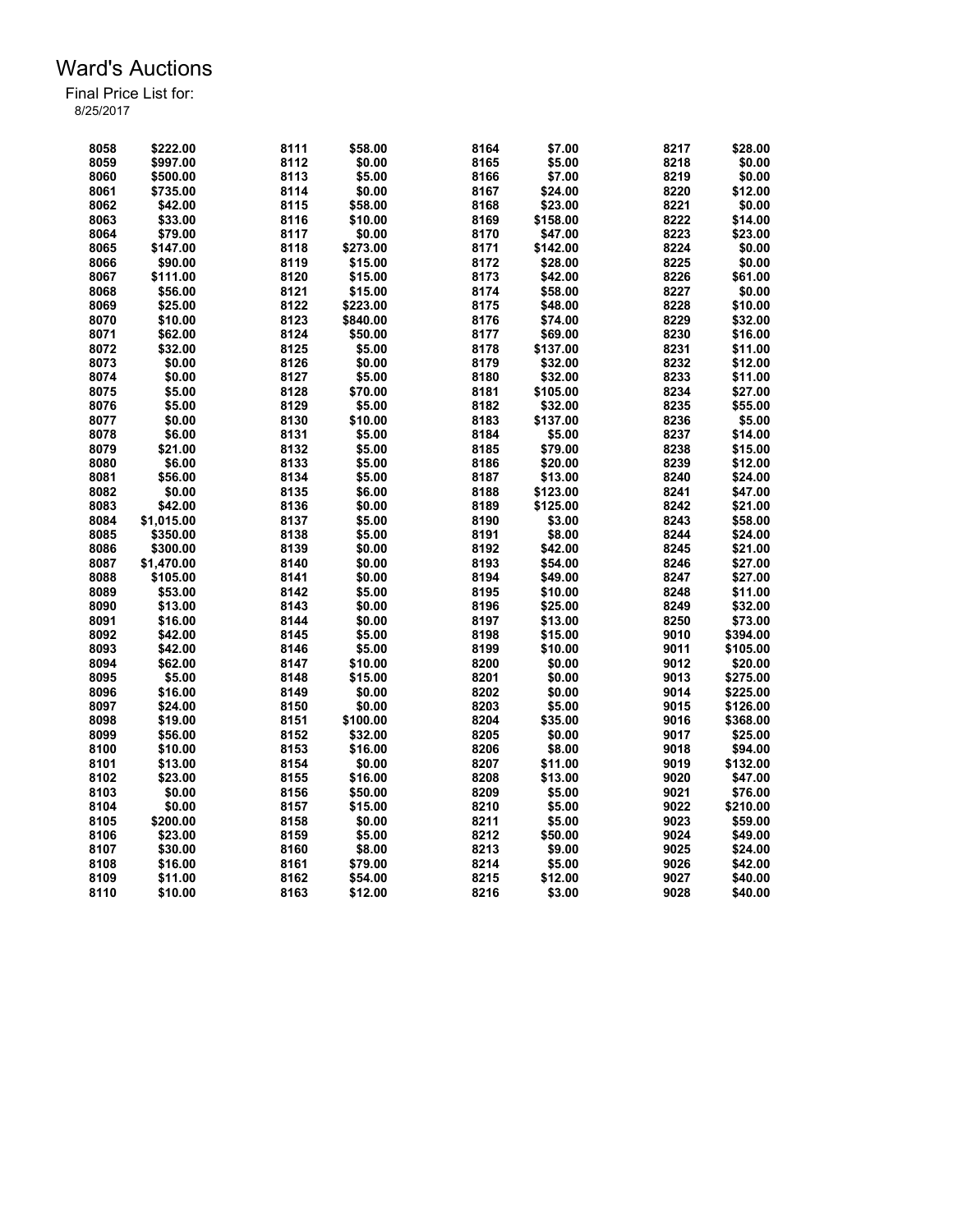| 9029 | \$42.00  | 9082 | \$58.00  | 9135 | \$32.00  | 9188 | \$6.00  |
|------|----------|------|----------|------|----------|------|---------|
| 9030 | \$41.00  | 9083 | \$34.00  | 9136 | \$8.00   | 9189 | \$48.00 |
| 9031 | \$20.00  | 9084 | \$129.00 | 9137 | \$29.00  | 9190 | \$6.00  |
| 9032 | \$27.00  | 9085 | \$21.00  | 9138 | \$13.00  | 9191 | \$8.00  |
| 9033 | \$90.00  | 9086 | \$17.00  | 9139 | \$5.00   | 9192 | \$20.00 |
| 9034 | \$19.00  | 9087 | \$45.00  | 9140 | \$30.00  | 9193 | \$5.00  |
| 9035 | \$42.00  | 9088 | \$12.00  | 9141 | \$40.00  | 9194 | \$0.00  |
| 9036 | \$41.00  | 9089 | \$12.00  | 9142 | \$19.00  | 9195 | \$5.00  |
| 9037 | \$32.00  | 9090 | \$158.00 | 9143 | \$37.00  | 9196 | \$0.00  |
| 9038 | \$32.00  | 9091 | \$54.00  | 9144 | \$16.00  | 9197 | \$15.00 |
| 9039 | \$32.00  | 9092 | \$59.00  | 9145 | \$16.00  | 9198 | \$13.00 |
| 9040 | \$16.00  | 9093 | \$58.00  | 9146 | \$10.00  | 9199 | \$48.00 |
| 9041 | \$53.00  | 9094 | \$53.00  | 9147 | \$22.00  | 9200 | \$33.00 |
| 9042 | \$5.00   | 9095 | \$0.00   | 9148 |          | 9201 | \$49.00 |
|      |          |      |          |      | \$32.00  |      |         |
| 9043 | \$28.00  | 9096 | \$23.00  | 9149 | \$30.00  | 9202 | \$11.00 |
| 9044 | \$27.00  | 9097 | \$16.00  | 9150 | \$28.00  | 9203 | \$25.00 |
| 9045 | \$15.00  | 9098 | \$210.00 | 9151 | \$50.00  | 9204 | \$12.00 |
| 9046 | \$70.00  | 9099 | \$449.00 | 9152 | \$34.00  | 9205 | \$3.00  |
| 9047 | \$8.00   | 9100 | \$63.00  | 9153 | \$50.00  | 9206 | \$8.00  |
| 9048 | \$24.00  | 9101 | \$174.00 | 9154 | \$93.00  | 9207 | \$11.00 |
| 9049 | \$42.00  | 9102 | \$48.00  | 9155 | \$16.00  | 9208 | \$14.00 |
| 9050 | \$37.00  | 9103 | \$39.00  | 9156 | \$16.00  | 9209 | \$39.00 |
| 9051 | \$20.00  | 9104 | \$0.00   | 9157 | \$26.00  | 9210 | \$71.00 |
| 9052 | \$25.00  | 9105 | \$37.00  | 9158 | \$59.00  | 9211 | \$12.00 |
| 9053 | \$24.00  | 9106 | \$35.00  | 9159 | \$53.00  | 9212 | \$0.00  |
| 9054 | \$48.00  | 9107 | \$20.00  | 9160 | \$63.00  | 9213 | \$0.00  |
| 9055 | \$20.00  | 9108 | \$50.00  | 9161 | \$36.00  | 9214 | \$36.00 |
| 9056 | \$21.00  | 9109 | \$27.00  | 9162 | \$6.00   | 9215 | \$58.00 |
| 9057 | \$48.00  | 9110 | \$10.00  | 9163 | \$7.00   | 9216 | \$27.00 |
| 9058 | \$45.00  | 9111 | \$15.00  | 9164 | \$8.00   | 9217 | \$5.00  |
| 9059 | \$45.00  | 9112 | \$31.00  | 9165 | \$10.00  | 9218 | \$5.00  |
| 9060 | \$27.00  | 9113 | \$7.00   | 9166 | \$258.00 | 9219 | \$5.00  |
| 9061 | \$6.00   | 9114 | \$5.00   | 9167 | \$46.00  | 9220 | \$70.00 |
| 9062 | \$31.00  | 9115 | \$0.00   | 9168 | \$25.00  | 9221 | \$12.00 |
| 9063 | \$132.00 | 9116 | \$15.00  | 9169 | \$15.00  | 9222 | \$18.00 |
| 9064 | \$0.00   | 9117 | \$28.00  | 9170 | \$5.00   | 9223 | \$18.00 |
| 9065 | \$60.00  | 9118 | \$12.00  | 9171 | \$30.00  | 9224 | \$18.00 |
| 9066 | \$17.00  | 9119 | \$35.00  | 9172 | \$42.00  | 9225 | \$28.00 |
| 9067 | \$24.00  | 9120 | \$5.00   | 9173 | \$12.00  | 9226 | \$0.00  |
| 9068 | \$16.00  | 9121 | \$51.00  | 9174 | \$17.00  | 9227 | \$5.00  |
| 9069 | \$19.00  | 9122 | \$29.00  | 9175 | \$4.00   | 9228 | \$5.00  |
| 9070 | \$16.00  | 9123 | \$93.00  | 9176 | \$16.00  | 9229 | \$9.00  |
| 9071 | \$31.00  | 9124 | \$0.00   | 9177 | \$116.00 | 9230 | \$42.00 |
|      |          |      |          |      |          |      |         |
| 9072 | \$31.00  | 9125 | \$0.00   | 9178 | \$24.00  | 9231 | \$42.00 |
| 9073 | \$27.00  | 9126 | \$0.00   | 9179 | \$57.00  | 9232 | \$13.00 |
| 9074 | \$27.00  | 9127 | \$0.00   | 9180 | \$10.00  | 9233 | \$18.00 |
| 9075 | \$6.00   | 9128 | \$11.00  | 9181 | \$11.00  | 9234 | \$7.00  |
| 9076 | \$10.00  | 9129 | \$0.00   | 9182 | \$6.00   | 9235 | \$0.00  |
| 9077 | \$79.00  | 9130 | \$16.00  | 9183 | \$6.00   | 9236 | \$5.00  |
| 9078 | \$79.00  | 9131 | \$13.00  | 9184 | \$23.00  | 9237 | \$10.00 |
| 9079 | \$50.00  | 9132 | \$0.00   | 9185 | \$15.00  | 9238 | \$7.00  |
| 9080 | \$21.00  | 9133 | \$0.00   | 9186 | \$20.00  | 9239 | \$11.00 |
| 9081 | \$21.00  | 9134 | \$0.00   | 9187 | \$11.00  | 9240 | \$11.00 |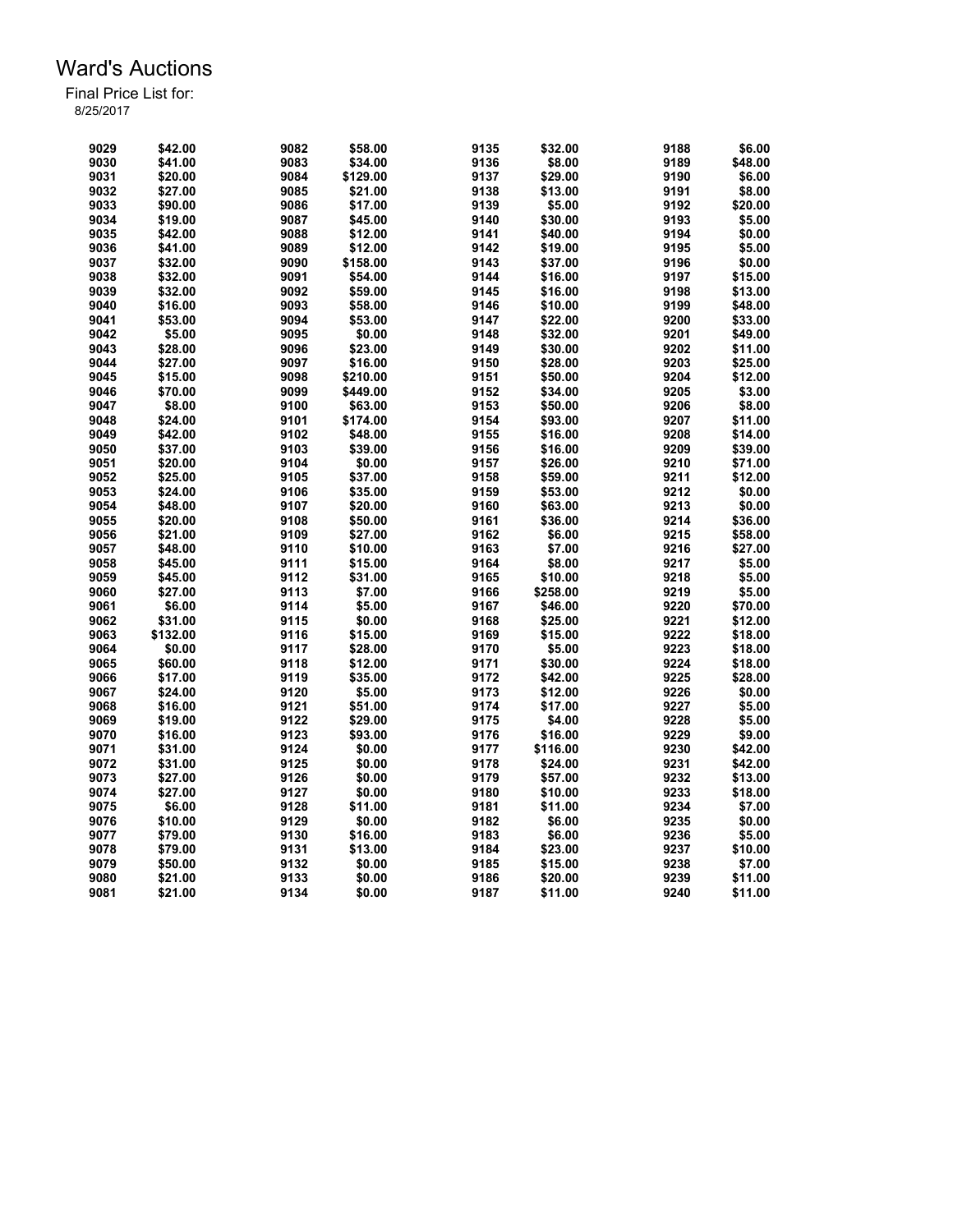| 9241 | \$21.00  | 9294 | \$50.00  | 9347 | \$16.00  | 9400 | \$155.00 |
|------|----------|------|----------|------|----------|------|----------|
| 9242 | \$19.00  | 9295 | \$32.00  | 9348 | \$5.00   | 9401 | \$35.00  |
| 9243 | \$54.00  | 9296 | \$48.00  | 9349 | \$3.00   | 9402 | \$0.00   |
| 9244 | \$0.00   | 9297 | \$0.00   | 9350 | \$0.00   | 9403 | \$5.00   |
| 9245 | \$6.00   | 9298 | \$47.00  | 9351 | \$7.00   | 9404 | \$0.00   |
| 9246 | \$5.00   | 9299 | \$126.00 | 9352 | \$5.00   | 9405 | \$5.00   |
| 9247 | \$12.00  | 9300 | \$10.00  | 9353 | \$11.00  | 9406 | \$17.00  |
| 9248 | \$16.00  | 9301 | \$35.00  | 9354 | \$142.00 | 9407 | \$42.00  |
| 9249 | \$7.00   | 9302 | \$81.00  | 9355 | \$5.00   | 9408 | \$10.00  |
| 9250 | \$25.00  | 9303 | \$69.00  | 9356 | \$230.00 | 9409 | \$14.00  |
| 9251 | \$33.00  | 9304 | \$69.00  | 9357 | \$57.00  | 9410 | \$21.00  |
| 9252 | \$237.00 | 9305 | \$103.00 | 9358 | \$10.00  | 9411 | \$21.00  |
| 9253 | \$48.00  | 9306 | \$0.00   | 9359 | \$51.00  | 9412 | \$11.00  |
| 9254 | \$37.00  | 9307 | \$191.00 | 9360 | \$41.00  | 9413 | \$11.00  |
| 9255 | \$0.00   | 9308 | \$51.00  | 9361 | \$20.00  | 9414 | \$13.00  |
| 9256 | \$4.00   | 9309 | \$80.00  | 9362 | \$23.00  | 9415 | \$39.00  |
| 9257 | \$9.00   | 9310 | \$53.00  | 9363 | \$20.00  | 9416 | \$0.00   |
| 9258 | \$0.00   | 9311 | \$28.00  | 9364 | \$27.00  | 9417 | \$0.00   |
| 9259 | \$35.00  | 9312 | \$0.00   | 9365 | \$9.00   | 9418 | \$0.00   |
| 9260 | \$0.00   | 9313 | \$11.00  | 9366 | \$19.00  | 9419 | \$0.00   |
|      |          |      |          |      |          |      |          |
| 9261 | \$373.00 | 9314 | \$13.00  | 9367 | \$6.00   | 9420 | \$0.00   |
| 9262 | \$527.00 | 9315 | \$66.00  | 9368 | \$5.00   | 9421 | \$549.00 |
| 9263 | \$315.00 | 9316 | \$18.00  | 9369 | \$3.00   | 9422 | \$63.00  |
| 9264 | \$65.00  | 9317 | \$5.00   | 9370 | \$6.00   | 9423 | \$79.00  |
| 9265 | \$27.00  | 9318 | \$17.00  | 9371 | \$35.00  | 9424 | \$21.00  |
| 9266 | \$132.00 | 9319 | \$33.00  | 9372 | \$5.00   | 9425 | \$24.00  |
| 9267 | \$74.00  | 9320 | \$11.00  | 9373 | \$8.00   | 9426 | \$39.00  |
| 9268 | \$61.00  | 9321 | \$19.00  | 9374 | \$0.00   | 9427 | \$33.00  |
| 9269 | \$66.00  | 9322 | \$37.00  | 9375 | \$6.00   | 9428 | \$69.00  |
| 9270 | \$16.00  | 9323 | \$24.00  | 9376 | \$8.00   | 9429 | \$42.00  |
| 9271 | \$15.00  | 9324 | \$10.00  | 9377 | \$12.00  | 9430 | \$34.00  |
| 9272 | \$19.00  | 9325 | \$13.00  | 9378 | \$11.00  | 9431 | \$32.00  |
| 9273 | \$11.00  | 9326 | \$6.00   | 9379 | \$0.00   | 9432 | \$28.00  |
| 9274 | \$9.00   | 9327 | \$41.00  | 9380 | \$42.00  | 9433 | \$24.00  |
| 9275 | \$0.00   | 9328 | \$5.00   | 9381 | \$48.00  | 9434 | \$29.00  |
| 9276 | \$5.00   | 9329 | \$5.00   | 9382 | \$20.00  | 9435 | \$18.00  |
| 9277 | \$5.00   | 9330 | \$3.00   | 9383 | \$180.00 | 9436 | \$28.00  |
| 9278 | \$7.00   | 9331 | \$5.00   | 9384 | \$0.00   | 9437 | \$24.00  |
| 9279 | \$9.00   | 9332 | \$20.00  | 9385 | \$3.00   | 9438 | \$66.00  |
| 9280 | \$15.00  | 9333 | \$49.00  | 9386 | \$25.00  | 9439 | \$52.00  |
| 9281 | \$5.00   | 9334 | \$315.00 | 9387 | \$25.00  | 9440 | \$24.00  |
| 9282 | \$7.00   | 9335 | \$116.00 | 9388 | \$10.00  | 9441 | \$152.00 |
| 9283 | \$17.00  | 9336 | \$158.00 | 9389 | \$0.00   | 9442 | \$51.00  |
| 9284 | \$16.00  | 9337 | \$25.00  | 9390 | \$5.00   | 9443 | \$88.00  |
| 9285 | \$0.00   | 9338 | \$5.00   | 9391 | \$0.00   | 9444 | \$35.00  |
| 9286 | \$21.00  | 9339 | \$23.00  | 9392 | \$6.00   | 9445 | \$41.00  |
|      |          |      |          | 9393 | \$9.00   |      |          |
| 9287 | \$10.00  | 9340 | \$109.00 |      |          | 9446 | \$19.00  |
| 9288 | \$21.00  | 9341 | \$100.00 | 9394 | \$38.00  | 9447 | \$51.00  |
| 9289 | \$26.00  | 9342 | \$9.00   | 9395 | \$5.00   | 9448 | \$50.00  |
| 9290 | \$31.00  | 9343 | \$53.00  | 9396 | \$0.00   | 9449 | \$31.00  |
| 9291 | \$46.00  | 9344 | \$29.00  | 9397 | \$6.00   | 9450 | \$48.00  |
| 9292 | \$9.00   | 9345 | \$34.00  | 9398 | \$13.00  | 9451 | \$16.00  |
| 9293 | \$84.00  | 9346 | \$11.00  | 9399 | \$54.00  | 9452 | \$79.00  |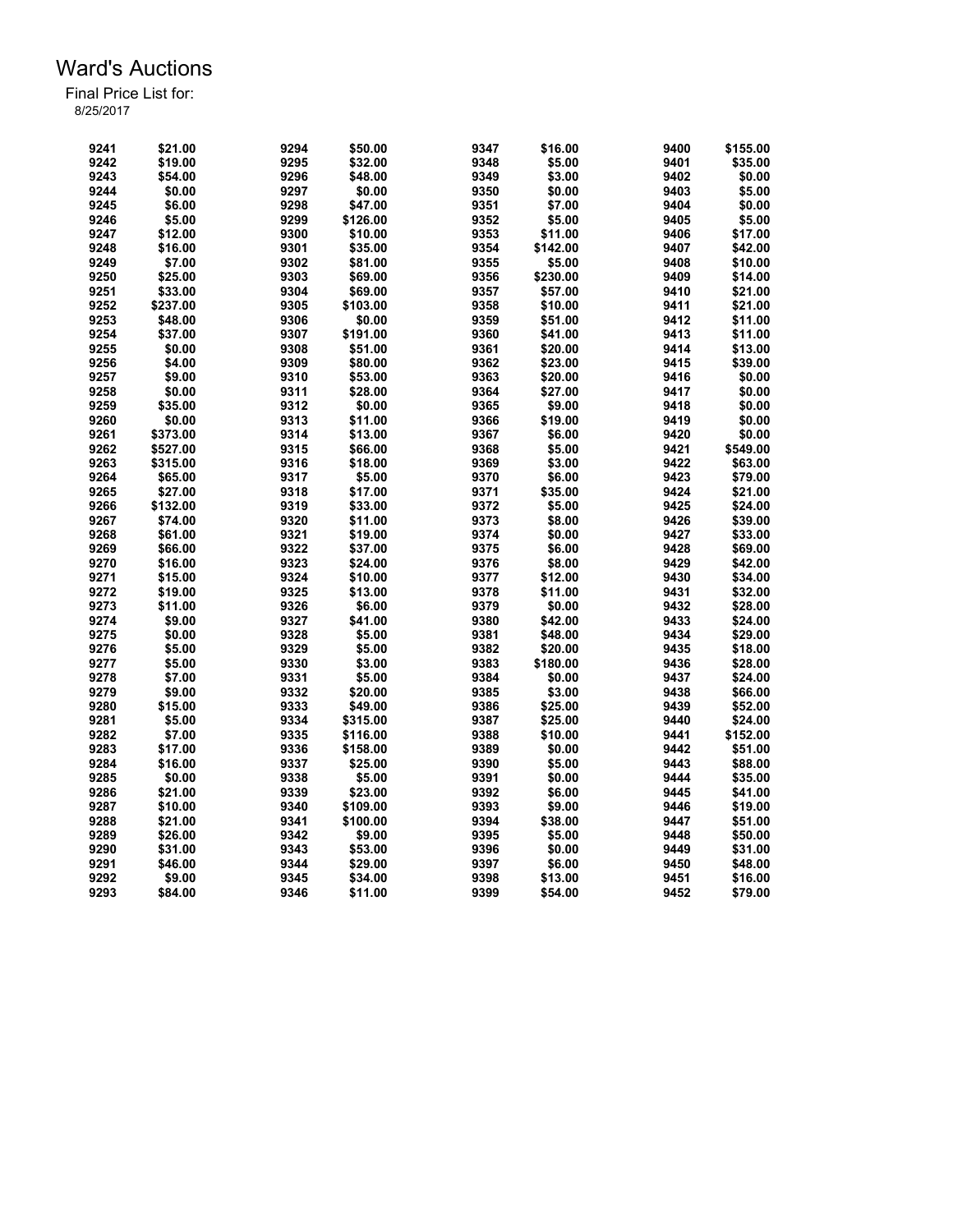| 9453 | \$100.00 | 9506 | \$0.00   | 9559 | \$9.00     | 9612 | \$51.00            |
|------|----------|------|----------|------|------------|------|--------------------|
| 9454 | \$20.00  | 9507 | \$10.00  | 9560 | \$10.00    | 9613 | \$26.00            |
| 9455 | \$11.00  | 9508 | \$5.00   | 9561 | \$14.00    | 9614 | \$34.00            |
| 9456 | \$5.00   | 9509 | \$7.00   | 9562 | \$11.00    | 9615 | \$16.00            |
| 9457 | \$0.00   | 9510 | \$86.00  | 9563 | \$38.00    | 9616 | \$16.00            |
| 9458 | \$33.00  | 9511 | \$42.00  | 9564 | \$53.00    | 9617 | \$53.00            |
| 9459 | \$50.00  | 9512 | \$17.00  | 9565 | \$32.00    | 9618 | \$72.00            |
| 9460 | \$65.00  | 9513 | \$5.00   | 9566 | \$29.00    | 9619 | \$7.00             |
| 9461 | \$65.00  | 9514 | \$7.00   | 9567 | \$32.00    | 9620 | \$19.00            |
| 9462 | \$84.00  | 9515 | \$16.00  | 9568 | \$21.00    | 9621 | \$60.00            |
| 9463 | \$31.00  | 9516 | \$79.00  | 9569 | \$35.00    | 9622 | \$15.00            |
| 9464 | \$30.00  | 9517 | \$28.00  | 9570 | \$7.00     | 9623 | \$25.00            |
| 9465 | \$15.00  | 9518 | \$11.00  | 9571 | \$9.00     | 9624 | \$19.00            |
| 9466 | \$23.00  | 9519 | \$14.00  | 9572 | \$24.00    | 9625 | \$66.00            |
| 9467 | \$83.00  | 9520 | \$5.00   | 9573 | \$25.00    | 9626 | \$13.00            |
| 9468 | \$75.00  | 9521 | \$20.00  | 9574 | \$6.00     | 9627 | \$66.00            |
| 9469 | \$150.00 | 9522 | \$15.00  | 9575 | \$16.00    | 9628 | \$75.00            |
| 9470 | \$31.00  | 9523 | \$31.00  | 9576 | \$37.00    | 9629 | \$18.00            |
| 9471 | \$50.00  | 9524 | \$11.00  | 9577 | \$7.00     | 9630 | \$18.00            |
| 9472 | \$16.00  | 9525 | \$36.00  | 9578 | \$5.00     | 9631 | \$19.00            |
| 9473 |          | 9526 | \$0.00   | 9579 | \$105.00   | 9632 |                    |
| 9474 | \$158.00 | 9527 | \$6.00   | 9580 | \$88.00    | 9633 | \$34.00<br>\$20.00 |
|      | \$34.00  |      |          |      |            |      |                    |
| 9475 | \$31.00  | 9528 | \$6.00   | 9581 | \$35.00    | 9634 | \$6.00             |
| 9476 | \$50.00  | 9529 | \$5.00   | 9582 | \$16.00    | 9635 | \$11.00            |
| 9477 | \$24.00  | 9530 | \$31.00  | 9583 | \$32.00    | 9636 | \$13.00            |
| 9478 | \$95.00  | 9531 | \$12.00  | 9584 | \$40.00    | 9637 | \$23.00            |
| 9479 | \$15.00  | 9532 | \$0.00   | 9585 | \$32.00    | 9638 | \$5.00             |
| 9480 | \$13.00  | 9533 | \$9.00   | 9586 | \$88.00    | 9639 | \$6.00             |
| 9481 | \$50.00  | 9534 | \$11.00  | 9587 | \$88.00    | 9640 | \$29.00            |
| 9482 | \$20.00  | 9535 | \$13.00  | 9588 | \$200.00   | 9641 | \$37.00            |
| 9483 | \$133.00 | 9536 | \$13.00  | 9589 | \$104.00   | 9642 | \$18.00            |
| 9484 | \$79.00  | 9537 | \$27.00  | 9590 | \$135.00   | 9643 | \$18.00            |
| 9485 | \$69.00  | 9538 | \$0.00   | 9591 | \$56.00    | 9644 | \$7.00             |
| 9486 | \$67.00  | 9539 | \$6.00   | 9592 | \$8.00     | 9645 | \$25.00            |
| 9487 | \$53.00  | 9540 | \$23.00  | 9593 | \$28.00    | 9646 | \$116.00           |
| 9488 | \$58.00  | 9541 | \$16.00  | 9594 | \$37.00    | 9647 | \$50.00            |
| 9489 | \$13.00  | 9542 | \$20.00  | 9595 | \$2.00     | 9648 | \$5.00             |
| 9490 | \$10.00  | 9543 | \$20.00  | 9596 | \$0.00     | 9649 | \$60.00            |
| 9491 | \$27.00  | 9544 | \$27.00  | 9597 | \$210.00   | 9650 | \$54.00            |
| 9492 | \$10.00  | 9545 | \$0.00   | 9598 | \$10.00    | 9651 | \$8.00             |
| 9493 | \$13.00  | 9546 | \$231.00 | 9599 | \$144.00   | 9652 | \$32.00            |
| 9494 | \$11.00  | 9547 | \$401.00 | 9600 | \$42.00    | 9653 | \$50.00            |
| 9495 | \$58.00  | 9548 | \$13.00  | 9601 | \$40.00    | 9654 | \$29.00            |
| 9496 | \$20.00  | 9549 | \$16.00  | 9602 | \$32.00    | 9655 | \$11.00            |
| 9497 | \$10.00  | 9550 | \$84.00  | 9603 | \$1,000.00 | 9656 | \$27.00            |
| 9498 | \$18.00  | 9551 | \$16.00  | 9604 | \$268.00   | 9657 | \$8.00             |
| 9499 | \$11.00  | 9552 | \$0.00   | 9605 | \$8.00     | 9658 | \$18.00            |
| 9500 | \$10.00  | 9553 | \$24.00  | 9606 | \$80.00    | 9659 | \$8.00             |
| 9501 | \$13.00  | 9554 | \$17.00  | 9607 | \$0.00     | 9660 | \$6.00             |
| 9502 | \$10.00  | 9555 | \$30.00  | 9608 | \$24.00    | 9661 | \$13.00            |
| 9503 | \$0.00   | 9556 | \$48.00  | 9609 | \$48.00    | 9662 | \$28.00            |
| 9504 | \$14.00  | 9557 | \$8.00   | 9610 | \$10.00    | 9663 | \$35.00            |
| 9505 | \$15.00  | 9558 | \$0.00   | 9611 | \$60.00    | 9664 | \$45.00            |
|      |          |      |          |      |            |      |                    |